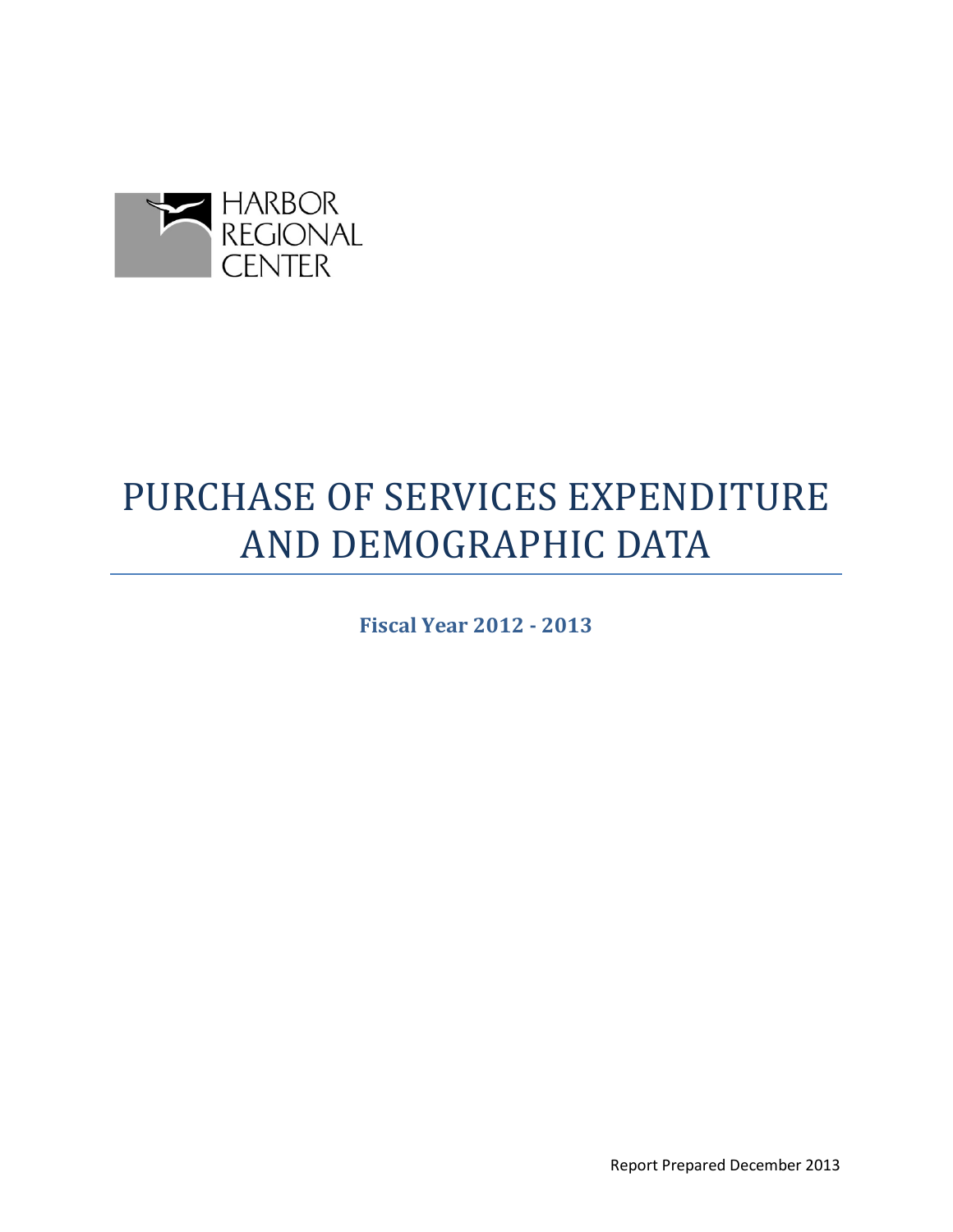# Introduction

Recent changes to the Lanterman Act require regional centers and the Department of Developmental Services to annually collaborate, and compile data related to purchase of service authorizations, utilization, and expenditures by identified demographic categories.

Harbor Regional Center has prepared this report to provide this data, and to post it on our website, in accordance with this section of the Lanterman Act (Welfare and Institutions Code, Section 4519.5).

4519.5. (a) The department and the regional centers shall annually collaborate

to compile data relating to purchase of service authorization, utilization, and expenditure by each regional center with respect to all of the following:

(1) The age of consumer, categorized by the following:

- (A) Birth to age two, inclusive.
- (B) Three to 21, inclusive.
- (C) Twenty–two and older.
- (2) Race or ethnicity of the consumer.
- (3) Primary language spoken by the consumer, and other related details, as feasible.

(4) Disability detail, in accordance with the categories established by subdivision (a) of Section 4512, and, if applicable, a category specifying that the disability is unknown.

(b) The data reported pursuant to subdivision (a) shall also include the number and percentage of individuals, categorized by age, race or ethnicity, and disability, who have been determined to be eligible for regional center services but are not

receiving purchase of service funds.

(c) By March 31, 2013, each regional center shall post the data described in this section that is specific to the regional center on its Internet Web site. Commencing

on December 31, 2013, each regional center shall annually post this data by December 31.

(d) By March 31, 2013, the department shall post the information described in this section on a statewide basis on its Internet Web site. Commencing December 31, 2013, the department shall annually post this information by December 31.

(e) Within three months of compiling the data with the department, and annually

thereafter, each regional center shall meet with stakeholders in a public meeting regarding the data.

(Added by Stats. 2012, Ch. 25, Sec. 9. (AB 1472) Effective June 27, 2012.)

Included in the beginning of this report is a summary of limitations related to this data. We encourage you to review this introductory summary, before reviewing the data.

Harbor Regional Center will be holding a public meeting in the near future, to present this data. Please watch our website, where we will be posting the announcement of this meeting, at [www.harborrc.org.](http://www.harborrc.org/)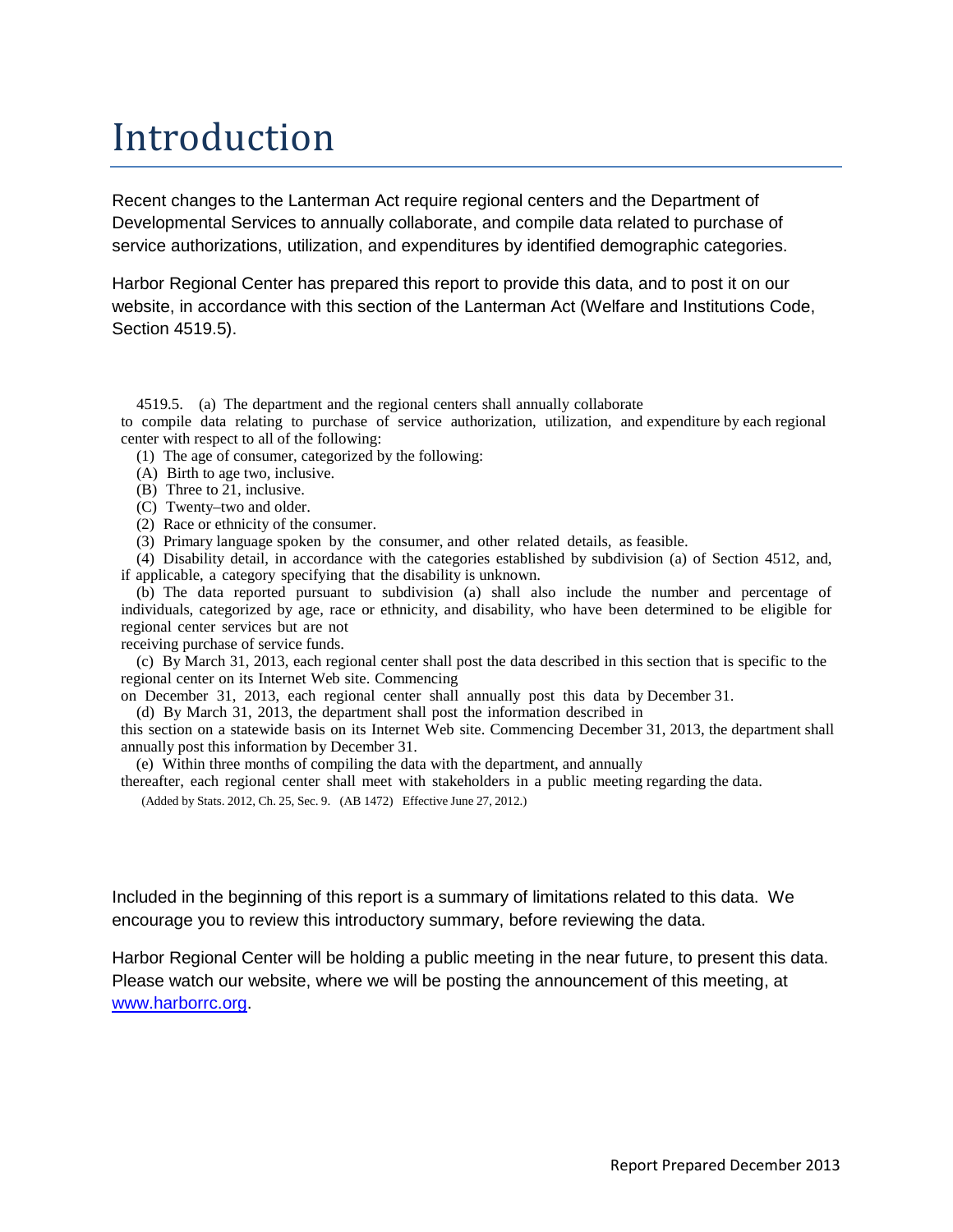# **REGIONAL CENTER PURCHASE OF SERVICES (POS) DATA LIMITATIONS OF POS EXPENDITURE DATA**

#### **1. Purchase of Service Costs**

The Purchase of Service (POS) data displayed represents the cost of services that Clients received that are paid for by the regional center. This POS expenditure data does not include the cost of services Clients receive that are paid for by Supplemental Security Income, Medi-Cal, the school system, and other generic agencies. The POS expenditure data represents expenditures the regional center made for services Clients received during Fiscal Year (FY) 2012-13 based on regional center POS state claim data that was provided to DDS as of December 16, 2013. The regional center may still make payments for services provided to Clients during FY 2012-13 up until June 2015.

#### **2. Client Count**

The total number of Clients who received services during the fiscal year will be greater than the regional center's actual caseload. A Client is included in the data if the Client received a regional center funded service at any time during the fiscal year. A Client who received a single service once during the year is counted the same as a Client who received ongoing monthly services. The Client is also counted regardless of their current status with the regional center. The data may include Clients whose current status is closed, transferred-out, in-active, etc. if the Client received regional center services during FY 2012-13.

#### **3. Contract Purchase of Service Expenditures**

Due to the limitations of the regional center uniform fiscal system (UFS), POS expenditure data may not include payments made by the regional center that are paid to a service provider under a "contract". Currently, UFS is unable to allocate expenditures paid to a service provider under a "contract" to Clients utilizing the "contract" service. Therefore, POS expenditures paid under a "contract" are excluded from the POS data. Typical services paid to a service provider under a "contract" may include, but are not limited to, transportation services and supported employment program (SEP) group services. Therefore, the total amount of POS expenditures reported will not reconcile with the regional center's actual POS expenditures for FY 2012-13.

#### **4. Authorized Services**

Services that are authorized "encumber" the funds needed to pay for those services. The regional center's computer system (UFS) gives the regional center options regarding the "maintenance" of its encumbrances. When encumbrances are routinely adjusted for non-utilization, there will be a higher utilization percentage. When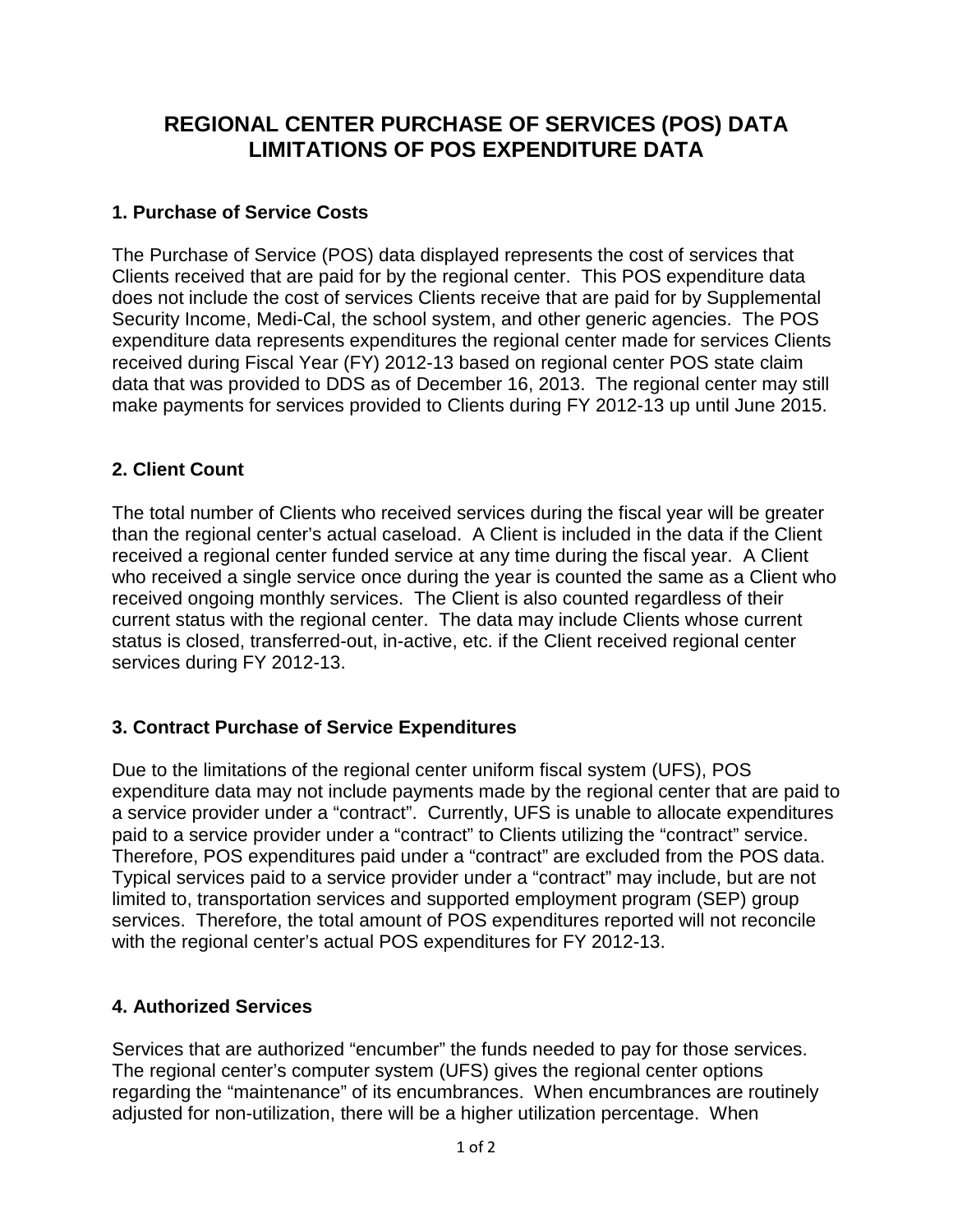encumbrances are not routinely adjusted for non-utilizations, there will be a lower utilization rate.

#### **5. Clients with Multiple Diagnoses**

There are many clients who have more than one diagnosis. In the summary reports for Purchase of Service Expenditures by Diagnosis and Consumers with No Purchase of Service by Diagnosis these consumers will be counted in every category for which they have a diagnosis. As an example, a client with a diagnosis of both autism and epilepsy will be counted in both the "Autism" and "Epilepsy" categories. Therefore, the sum of the clients reported in all the categories will be more than the total number of clients served by the regional center.

## **6. Category 5 Clients**

Clients listed in Category 5, according to Welfare and Institutions Code section 4512, are individuals who have "disabling conditions found to be closely related to mental retardation or to require treatment similar to that required for individuals with mental retardation, but shall not include other handicapping conditions that are solely physical in nature."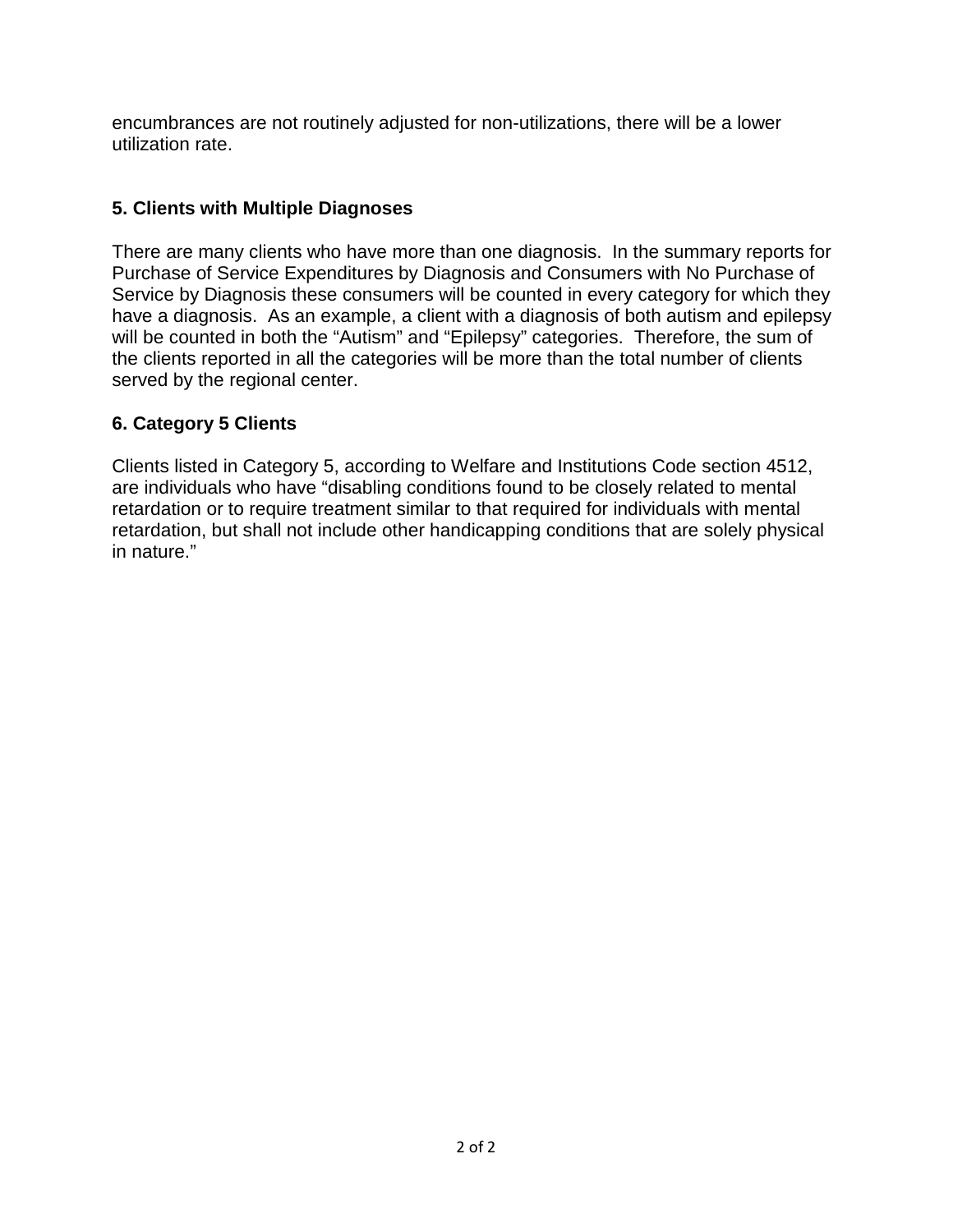### **Total Annual Expenditures and Authorized Services by Ethnicity or Race**

*Harbor Regional Center*

| <b>For All Ages</b>                    |                |                          |                              | <b>Total</b>                  |                                   | Per Capita                           |                 |
|----------------------------------------|----------------|--------------------------|------------------------------|-------------------------------|-----------------------------------|--------------------------------------|-----------------|
| <b>Ethnicity</b>                       |                | <b>Consumer</b><br>Count | Total<br><b>Expenditures</b> | Authorized<br><b>Services</b> | Per Capita<br><b>Expenditures</b> | <b>Authorized</b><br><b>Services</b> | <b>Utilized</b> |
| Asian                                  |                | 1,005                    | \$8,751,224                  | \$11,673,423                  | \$8,708                           | \$11,615                             | 75.0%           |
| Black/African-American                 |                | 1,646                    | \$14,517,609                 | \$17,600,791                  | \$8,820                           | \$10,693                             | 82.5%           |
| Filipino                               |                | 519                      | \$4,232,935                  | \$5,302,601                   | \$8,156                           | \$10,217                             | 79.8%           |
| Hispanic                               |                | 5,173                    | \$26,549,957                 | \$34,632,389                  | \$5,132                           | \$6,695                              | 76.7%           |
| Native American                        |                | 16                       | \$278,962                    | \$349,343                     | \$17,435                          | \$21,834                             | 79.9%           |
| Other Ethnicity or Race                |                | 1,140                    | \$4,891,398                  | \$6,980,446                   | \$4,291                           | \$6,123                              | 70.1%           |
| Polynesian                             |                | 66                       | \$524,800                    | \$632,982                     | \$7,952                           | \$9,591                              | 82.9%           |
| White                                  |                | 3,382                    | \$48,321,150                 | \$55,298,605                  | \$14,288                          | \$16,351                             | 87.4%           |
|                                        | <b>Totals:</b> | 12,947                   | \$108,068,034                | \$132,470,582                 | \$8,347                           | \$10,232                             | 81.6%           |
| For Birth to age 2 years, inclusive    |                |                          |                              |                               |                                   |                                      |                 |
| Asian                                  |                | 195                      | \$615,698                    | \$1,092,762                   | \$3,157                           | \$5,604                              | 56.3%           |
| Black/African-American                 |                | 272                      | \$409,380                    | \$999,149                     | \$1,505                           | \$3,673                              | 41.0%           |
| Filipino                               |                | 63                       | \$164,948                    | \$317,976                     | \$2,618                           | \$5,047                              | 51.9%           |
| Hispanic                               |                | 1,171                    | \$2,334,238                  | \$4,835,749                   | \$1,993                           | \$4,130                              | 48.3%           |
| Native American                        |                | 3                        | \$12,694                     | \$22,901                      | \$4,231                           | \$7,634                              | 55.4%           |
| Other Ethnicity or Race                |                | 341                      | \$762,448                    | \$1,426,451                   | \$2,236                           | \$4,183                              | 53.5%           |
| Polynesian                             |                | 13                       | \$15,317                     | \$32,095                      | \$1,178                           | \$2,469                              | 47.7%           |
| White                                  |                | 425                      | \$808,838                    | \$1,578,455                   | \$1,903                           | \$3,714                              | 51.2%           |
|                                        | Totals:        | 2,483                    | \$5,123,560                  | \$10,305,538                  | \$2,063                           | \$4,150                              | 49.7%           |
| For age 3 years to 21 years, inclusive |                |                          |                              |                               |                                   |                                      |                 |
| Asian                                  |                | 458                      | \$1,457,258                  | \$2,896,956                   | \$3,182                           | \$6,325                              | 50.3%           |
| Black/African-American                 |                | 714                      | \$2,296,056                  | \$3,309,412                   | \$3,216                           | \$4,635                              | 69.4%           |
| Filipino                               |                | 281                      | \$797,228                    | \$1,100,905                   | \$2,837                           | \$3,918                              | 72.4%           |
| Hispanic                               |                | 2,664                    | \$4,448,561                  | \$6,647,466                   | \$1,670                           | \$2,495                              | 66.9%           |
| Native American                        |                | 4                        | \$1,012                      | \$1,466                       | \$253                             | \$366                                | 69.0%           |
| Other Ethnicity or Race                |                | 643                      | \$1,918,926                  | \$2,856,677                   | \$2,984                           | \$4,443                              | 67.2%           |
| Polynesian                             |                | 29                       | \$51,657                     | \$79,615                      | \$1,781                           | \$2,745                              | 64.9%           |
| White                                  |                | 1,316                    | \$4,108,971                  | \$5,728,487                   | \$3,122                           | \$4,353                              | 71.7%           |
|                                        | Totals:        | 6,109                    | \$15,079,670                 | \$22,620,984                  | \$2,468                           | \$3,703                              | 66.7%           |
| For age 22 years and older             |                |                          |                              |                               |                                   |                                      |                 |
| Asian                                  |                | 352                      | \$6,678,267                  | \$7,683,706                   | \$18,972                          | \$21,829                             | 86.9%           |
| Black/African-American                 |                | 660                      | \$11,812,173                 | \$13,292,230                  | \$17,897                          | \$20,140                             | 88.9%           |
| Filipino                               |                | 175                      | \$3,270,758                  | \$3,883,720                   | \$18,690                          | \$22,193                             | 84.2%           |
| Hispanic                               |                | 1,338                    | \$19,767,158                 | \$23,149,174                  | \$14,774                          | \$17,301                             | 85.4%           |
| Native American                        |                | 9                        | \$265,256                    | \$324,977                     | \$29,473                          | \$36,109                             | 81.6%           |
| Other Ethnicity or Race                |                | 156                      | \$2,210,024                  | \$2,697,318                   | \$14,167                          | \$17,291                             | 81.9%           |
| Polynesian                             |                | 24                       | \$457,826                    | \$521,272                     | \$19,076                          | \$21,720                             | 87.8%           |
| White                                  |                | 1,641                    | \$43,403,341                 | \$47,991,663                  | \$26,449                          | \$29,245                             | 90.4%           |
|                                        | Totals:        | 4,355                    | \$87,864,804                 | \$99,544,060                  | \$20,176                          | \$22,857                             | 88.3%           |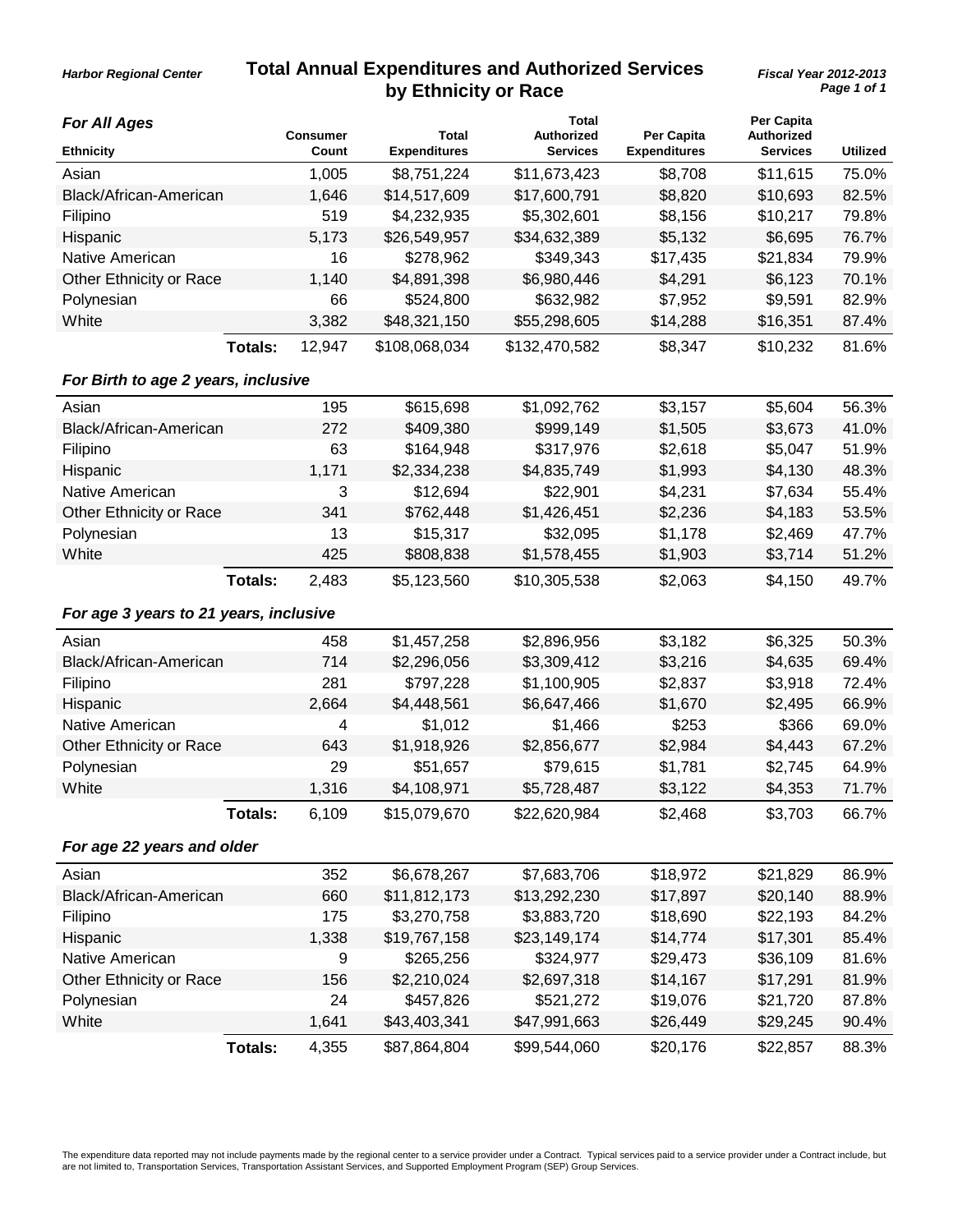#### **Total Annual Expenditures and Authorized Services by Diagnosis - Legislative**

**Total**

**Per Capita**

*For All Ages*

*Harbor Regional Center*

|       |                     | TOtal           |                     |                 |                                 |
|-------|---------------------|-----------------|---------------------|-----------------|---------------------------------|
| Count | <b>Expenditures</b> | <b>Services</b> | <b>Expenditures</b> | <b>Services</b> | <b>Utilized</b>                 |
| 3.430 | \$24,789,420        | \$31,645,186    | \$7,227             | \$9,226         | 78.3%                           |
| 6,180 | \$85,164,804        | \$98,368,223    | \$13,781            | \$15,917        | 86.6%                           |
| 1.110 | \$17,093,046        | \$20,090,905    | \$15,399            | \$18,100        | 85.1%                           |
| 1.230 | \$22,708,444        | \$26,218,765    | \$18,462            | \$21,316        | 86.6%                           |
| 1.125 | \$11,264,772        | \$12,816,226    | \$10,013            | \$11,392        | 87.9%                           |
| 3,330 | \$6,738,905         | \$12,480,407    | \$2,024             | \$3,748         | 54.0%                           |
|       | Consumer            | Total           | <b>Authorized</b>   | Per Capita      | rer Capita<br><b>Authorized</b> |

#### *For Birth to age 2 years, inclusive*

| Autism (AU)                  | 94    | \$968.732   | \$1,987,772 | \$10,306 | \$21.147 | 48.7% |
|------------------------------|-------|-------------|-------------|----------|----------|-------|
| Intellectual Disability (MR) | 54    | \$350,573   | \$665,219   | \$6.492  | \$12.319 | 52.7% |
| Cerebral Palsy (CP)          | 10    | \$11.671    | \$16.799    | \$1.167  | \$1,680  | 69.5% |
| Epilepsy (EP)                | 5.    | \$29,530    | \$55,942    | \$5,906  | \$11.188 | 52.8% |
| Category 5 (CAT5)            | Δ     | \$16,073    | \$21.394    | \$4.018  | \$5,349  | 75.1% |
| Other (NODX)                 | 2.334 | \$3,864,615 | \$7,784,137 | \$1.656  | \$3,335  | 49.6% |

#### *For age 3 years to 21 years, inclusive*

| Autism (AU)                  | 2.767 | \$8,717,447 | \$12,710,414 | \$3.151 | \$4.594 | 68.6% |
|------------------------------|-------|-------------|--------------|---------|---------|-------|
| Intellectual Disability (MR) | 2.537 | \$5,547,359 | \$7,931,443  | \$2,187 | \$3,126 | 69.9% |
| Cerebral Palsy (CP)          | 412   | \$1,289,808 | \$1,740,473  | \$3,131 | \$4.224 | 74.1% |
| Epilepsy (EP)                | 389   | \$1,379,543 | \$1,862,114  | \$3.546 | \$4.787 | 74.1% |
| Category 5 (CAT5)            | 553   | \$1,623,604 | \$2,074,515  | \$2,936 | \$3.751 | 78.3% |
| Other (NODX)                 | 834   | \$1,168,054 | \$2,781,598  | \$1.401 | \$3,335 | 42.0% |
|                              |       |             |              |         |         |       |

#### *For age 22 years and older*

| Autism (AU)                  | 569   | \$15,103,240 | \$16,947,000 | \$26,543 | \$29.784 | 89.1% |
|------------------------------|-------|--------------|--------------|----------|----------|-------|
| Intellectual Disability (MR) | 3.589 | \$79.266.872 | \$89,771,561 | \$22,086 | \$25,013 | 88.3% |
| Cerebral Palsy (CP)          | 688   | \$15,791,567 | \$18,333,633 | \$22,953 | \$26,648 | 86.1% |
| Epilepsy (EP)                | 836   | \$21,299,372 | \$24,300,708 | \$25,478 | \$29,068 | 87.6% |
| Category 5 (CAT5)            | 568   | \$9,625,095  | \$10,720,318 | \$16.946 | \$18.874 | 89.8% |
| Other (NODX)                 | 162   | \$1,706,237  | \$1.914.672  | \$10.532 | \$11.819 | 89.1% |
|                              |       |              |              |          |          |       |

| <b>Contracted Services</b>              | <b>Portion of</b>                            |                                       |
|-----------------------------------------|----------------------------------------------|---------------------------------------|
| <b>Total POS</b><br><b>Expenditures</b> | <b>Total Contract</b><br><b>POS Services</b> | <b>Total POS</b><br><b>Contracted</b> |
| \$114,481,111                           | \$6,413,076                                  | 5.6%                                  |

Individuals with multiple diagnoses are reported multiple times in the "Total Annual Expenditures and Authorized Report by Diagnosis - Legislative" report in order to capture information regarding<br>expenditures made by the center's actual consumer caseload, the regional center's actual annual expenditures, or the regional center's authorized annual amounts. Additionally, the expenditure data reported may not include<br>payments made by the regi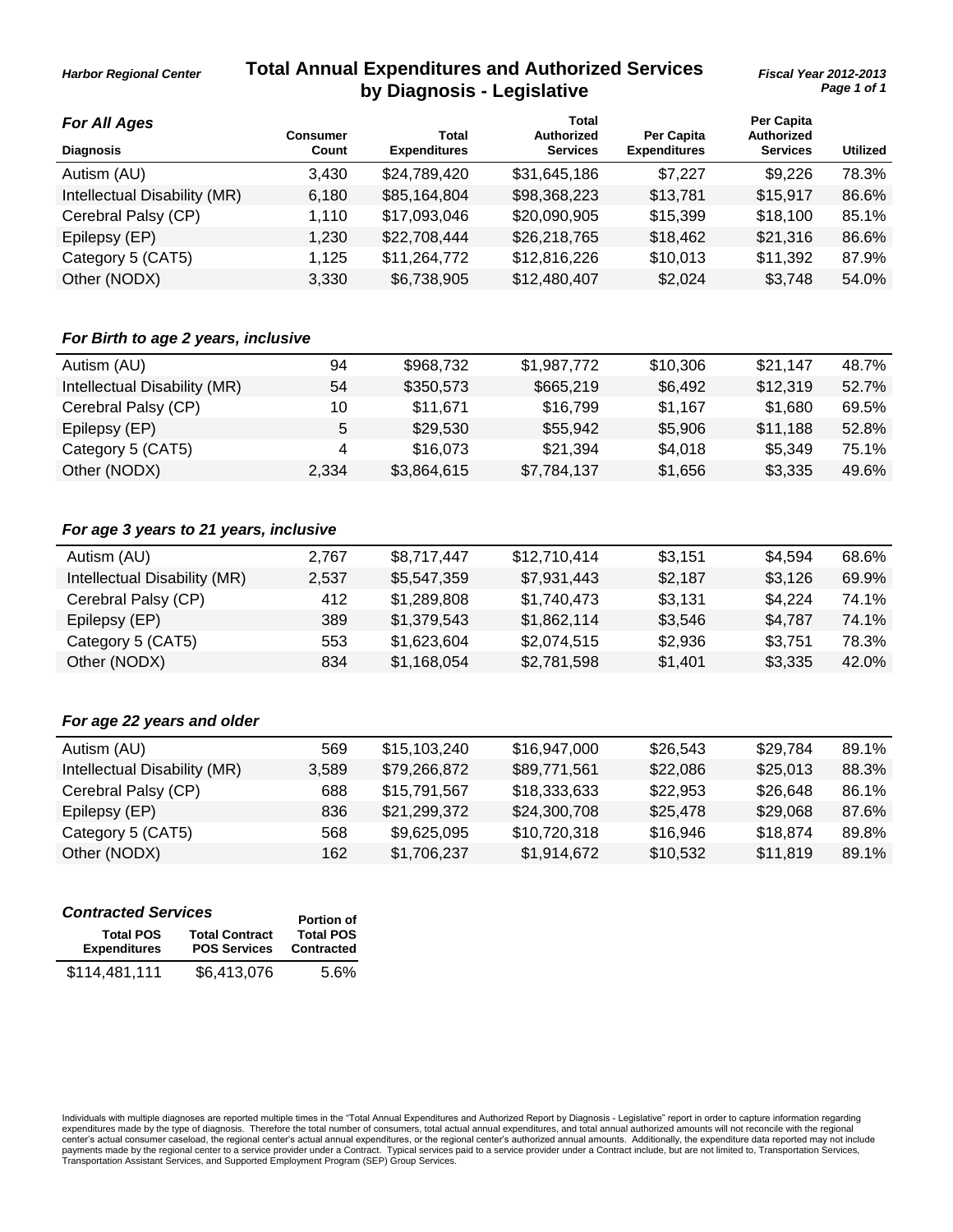#### **Total Annual Expenditures and Authorized Services by Diagnosis - Expanded**

*Page 1 of 4 Fiscal Year 2012-2013*

| <b>For All Ages</b>                                                       |                | <b>Consumer</b> | <b>Total</b>        | <b>Total</b><br>Authorized | Per Capita          | Per Capita<br>Authorized |                 |
|---------------------------------------------------------------------------|----------------|-----------------|---------------------|----------------------------|---------------------|--------------------------|-----------------|
| <b>Diagnosis</b>                                                          |                | Count           | <b>Expenditures</b> | <b>Services</b>            | <b>Expenditures</b> | <b>Services</b>          | <b>Utilized</b> |
| Autism                                                                    |                | 2,414           | \$10,182,207        | \$14,687,639               | \$4,218             | \$6,084                  | 69.3%           |
| Autism & Intellectual Disability                                          |                | 701             | \$10,347,785        | \$12,091,577               | \$14,761            | \$17,249                 | 85.6%           |
| Autism & Intellectual Disability & Cerebral Palsy                         |                | 13              | \$364,213           | \$408,834                  | \$28,016            | \$31,449                 | 89.1%           |
| Autism & Intellectual Disability & Cerebral Palsy & Epilepsy              |                | 8               | \$299,333           | \$342,619                  | \$37,417            | \$42,827                 | 87.4%           |
| Autism & Intellectual Disability & Cerebral Palsy & Epilepsy & Category 5 |                | $\mathbf 0$     |                     |                            |                     |                          |                 |
| Autism & Intellectual Disability & Cerebral Palsy & Category 5            |                | $\pmb{0}$       |                     |                            |                     |                          |                 |
| Autism & Intellectual Disability & Epilepsy & Category 5                  |                | 6               | \$52,010            | \$65,717                   | \$8,668             | \$10,953                 | 79.1%           |
| Autism & Intellectual Disability & Epilepsy                               |                | 71              | \$2,043,712         | \$2,289,423                | \$28,785            | \$32,245                 | 89.3%           |
| Autism & Intellectual Disability & Category 5                             |                | 23              | \$476,260           | \$527,617                  | \$20,707            | \$22,940                 | 90.3%           |
| Autism & Cerebral Palsy                                                   |                | $\overline{2}$  | \$0                 | \$1,272                    | \$0                 | \$636                    | 0.0%            |
| Autism & Cerebral Palsy & Epilepsy                                        |                | $\mathbf 0$     |                     |                            |                     |                          |                 |
| Autism & Cerebral Palsy & Epilepsy & Category 5                           |                | $\mathbf 0$     |                     |                            |                     |                          |                 |
| Autism & Cerebral Palsy & Category 5                                      |                | $\overline{2}$  | \$7,148             | \$7,358                    | \$3,574             | \$3,679                  | 97.1%           |
| Autism & Epilepsy & Category 5                                            |                | $\overline{4}$  | \$13,106            | \$17,511                   | \$3,277             | \$4,378                  | 74.8%           |
| Autism & Epilepsy                                                         |                | 32              | \$279,502           | \$333,188                  | \$8,734             | \$10,412                 | 83.9%           |
| Autism & Category 5                                                       |                | 154             | \$724,143           | \$872,431                  | \$4,702             | \$5,665                  | 83.0%           |
| <b>Intellectual Disability</b>                                            |                | 3,622           | \$39,432,128        | \$45,590,137               | \$10,887            | \$12,587                 | 86.5%           |
| Intellectual Disability & Cerebral Palsy                                  |                | 451             | \$7,783,709         | \$9,088,465                | \$17,259            | \$20,152                 | 85.6%           |
| Intellectual Disability & Cerebral Palsy & Epilepsy                       |                | 346             | \$6,501,221         | \$7,794,144                | \$18,790            | \$22,526                 | 83.4%           |
| Intellectual Disability & Cerebral Palsy & Epilepsy & Category 5          |                | 13              | \$380,377           | \$421,604                  | \$29,260            | \$32,431                 | 90.2%           |
| Intellectual Disability & Cerebral Palsy & Category 5                     |                | 25              | \$355,381           | \$459,853                  | \$14,215            | \$18,394                 | 77.3%           |
| Intellectual Disability & Epilepsy & Category 5                           |                | 37              | \$716,912           | \$819,277                  | \$19,376            | \$22,143                 | 87.5%           |
| Intellectual Disability & Epilepsy                                        |                | 560             | \$11,302,633        | \$12,792,168               | \$20,183            | \$22,843                 | 88.4%           |
| Intellectual Disability & Category 5                                      |                | 304             | \$5,109,129         | \$5,676,789                | \$16,806            | \$18,674                 | 90.0%           |
| <b>Cerebral Palsy</b>                                                     |                | 164             | \$771,553           | \$856,092                  | \$4,705             | \$5,220                  | 90.1%           |
| Cerebral Palsy & Epilepsy                                                 |                | 27              | \$312,148           | \$359,911                  | \$11,561            | \$13,330                 | 86.7%           |
| Cerebral Palsy & Epilepsy & Category 5                                    |                | 11              | \$76,514            | \$103,048                  | \$6,956             | \$9,368                  | 74.3%           |
| Cerebral Palsy & Category 5                                               |                | 48              | \$241,450           | \$247,707                  | \$5,030             | \$5,161                  | 97.5%           |
| Epilepsy & Category 5                                                     |                | 34              | \$286,762           | \$341,676                  | \$8,434             | \$10,049                 | 83.9%           |
| Epilepsy                                                                  |                | 81              | \$444,214           | \$538,479                  | \$5,484             | \$6,648                  | 82.5%           |
| Category 5                                                                |                | 464             | \$2,825,578         | \$3,255,640                | \$6,090             | \$7,016                  | 86.8%           |
| No Diagnosis                                                              |                | 3,330           | \$6,738,905         | \$12,480,407               | \$2,024             | \$3,748                  | 54.0%           |
|                                                                           | <b>Totals:</b> | 12,947          | \$108,068,034       | \$132,470,582              | \$8,347             | \$10,232                 | 81.6%           |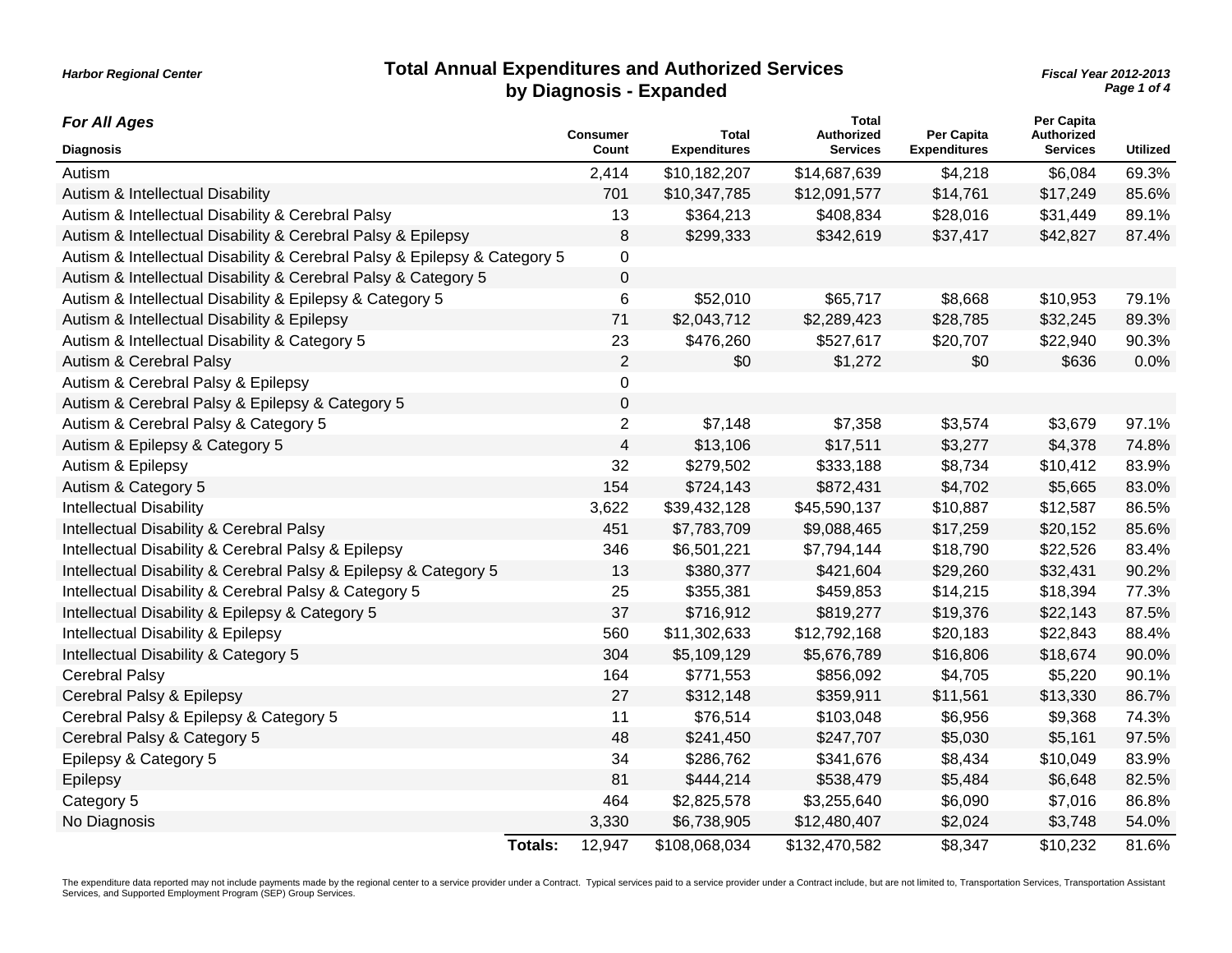| <b>Total Annual Expenditures and Authorized Services</b> |
|----------------------------------------------------------|
| by Diagnosis - Expanded                                  |

#### *Page 2 of 4 Fiscal Year 2012-2013*

| For Birth to age 2 years, inclusive                                       |                |                          |                              | <b>Total</b>                         |                                   | Per Capita                    |                 |
|---------------------------------------------------------------------------|----------------|--------------------------|------------------------------|--------------------------------------|-----------------------------------|-------------------------------|-----------------|
| <b>Diagnosis</b>                                                          |                | <b>Consumer</b><br>Count | Total<br><b>Expenditures</b> | <b>Authorized</b><br><b>Services</b> | Per Capita<br><b>Expenditures</b> | Authorized<br><b>Services</b> | <b>Utilized</b> |
| Autism                                                                    |                | 85                       | \$875,013                    | \$1,804,613                          | \$10,294                          | \$21,231                      | 48.5%           |
| Autism & Intellectual Disability                                          |                | 9                        | \$93,719                     | \$183,158                            | \$10,413                          | \$20,351                      | 51.2%           |
| Autism & Intellectual Disability & Cerebral Palsy                         |                | 0                        |                              |                                      |                                   |                               |                 |
| Autism & Intellectual Disability & Cerebral Palsy & Epilepsy              |                | $\mathsf 0$              |                              |                                      |                                   |                               |                 |
| Autism & Intellectual Disability & Cerebral Palsy & Epilepsy & Category 5 |                | 0                        |                              |                                      |                                   |                               |                 |
| Autism & Intellectual Disability & Cerebral Palsy & Category 5            |                | $\mathbf 0$              |                              |                                      |                                   |                               |                 |
| Autism & Intellectual Disability & Epilepsy & Category 5                  |                | 0                        |                              |                                      |                                   |                               |                 |
| Autism & Intellectual Disability & Epilepsy                               |                | $\mathbf 0$              |                              |                                      |                                   |                               |                 |
| Autism & Intellectual Disability & Category 5                             |                | $\mathbf 0$              |                              |                                      |                                   |                               |                 |
| Autism & Cerebral Palsy                                                   |                | 0                        |                              |                                      |                                   |                               |                 |
| Autism & Cerebral Palsy & Epilepsy                                        |                | $\mathsf 0$              |                              |                                      |                                   |                               |                 |
| Autism & Cerebral Palsy & Epilepsy & Category 5                           |                | $\mathsf 0$              |                              |                                      |                                   |                               |                 |
| Autism & Cerebral Palsy & Category 5                                      |                | $\mathbf 0$              |                              |                                      |                                   |                               |                 |
| Autism & Epilepsy & Category 5                                            |                | $\mathbf 0$              |                              |                                      |                                   |                               |                 |
| Autism & Epilepsy                                                         |                | $\mathbf 0$              |                              |                                      |                                   |                               |                 |
| Autism & Category 5                                                       |                | $\pmb{0}$                |                              |                                      |                                   |                               |                 |
| <b>Intellectual Disability</b>                                            |                | 38                       | \$237,542                    | \$447,119                            | \$6,251                           | \$11,766                      | 53.1%           |
| Intellectual Disability & Cerebral Palsy                                  |                | 3                        | \$1,413                      | \$1,588                              | \$471                             | \$529                         | 89.0%           |
| Intellectual Disability & Cerebral Palsy & Epilepsy                       |                | $\overline{2}$           | \$4,603                      | \$7,626                              | \$2,301                           | \$3,813                       | 60.4%           |
| Intellectual Disability & Cerebral Palsy & Epilepsy & Category 5          |                | $\pmb{0}$                |                              |                                      |                                   |                               |                 |
| Intellectual Disability & Cerebral Palsy & Category 5                     |                | 0                        |                              |                                      |                                   |                               |                 |
| Intellectual Disability & Epilepsy & Category 5                           |                | $\mathsf 0$              |                              |                                      |                                   |                               |                 |
| Intellectual Disability & Epilepsy                                        |                | $\overline{c}$           | \$13,297                     | \$25,728                             | \$6,648                           | \$12,864                      | 51.7%           |
| Intellectual Disability & Category 5                                      |                | $\mathbf 0$              |                              |                                      |                                   |                               |                 |
| <b>Cerebral Palsy</b>                                                     |                | 5                        | \$5,656                      | \$7,586                              | \$1,131                           | \$1,517                       | 74.6%           |
| Cerebral Palsy & Epilepsy                                                 |                | 0                        |                              |                                      |                                   |                               |                 |
| Cerebral Palsy & Epilepsy & Category 5                                    |                | $\mathbf 0$              |                              |                                      |                                   |                               |                 |
| Cerebral Palsy & Category 5                                               |                | $\mathbf 0$              |                              |                                      |                                   |                               |                 |
| Epilepsy & Category 5                                                     |                | $\mathsf 0$              |                              |                                      |                                   |                               |                 |
| Epilepsy                                                                  |                | $\mathbf{1}$             | \$11,630                     | \$22,589                             | \$11,630                          | \$22,589                      | 51.5%           |
| Category 5                                                                |                | 4                        | \$16,073                     | \$21,394                             | \$4,018                           | \$5,349                       | 75.1%           |
| No Diagnosis                                                              |                | 2,334                    | \$3,864,615                  | \$7,784,137                          | \$1,656                           | \$3,335                       | 49.6%           |
|                                                                           | <b>Totals:</b> | 2,483                    | \$5,123,560                  | \$10,305,538                         | \$2,063                           | \$4,150                       | 49.7%           |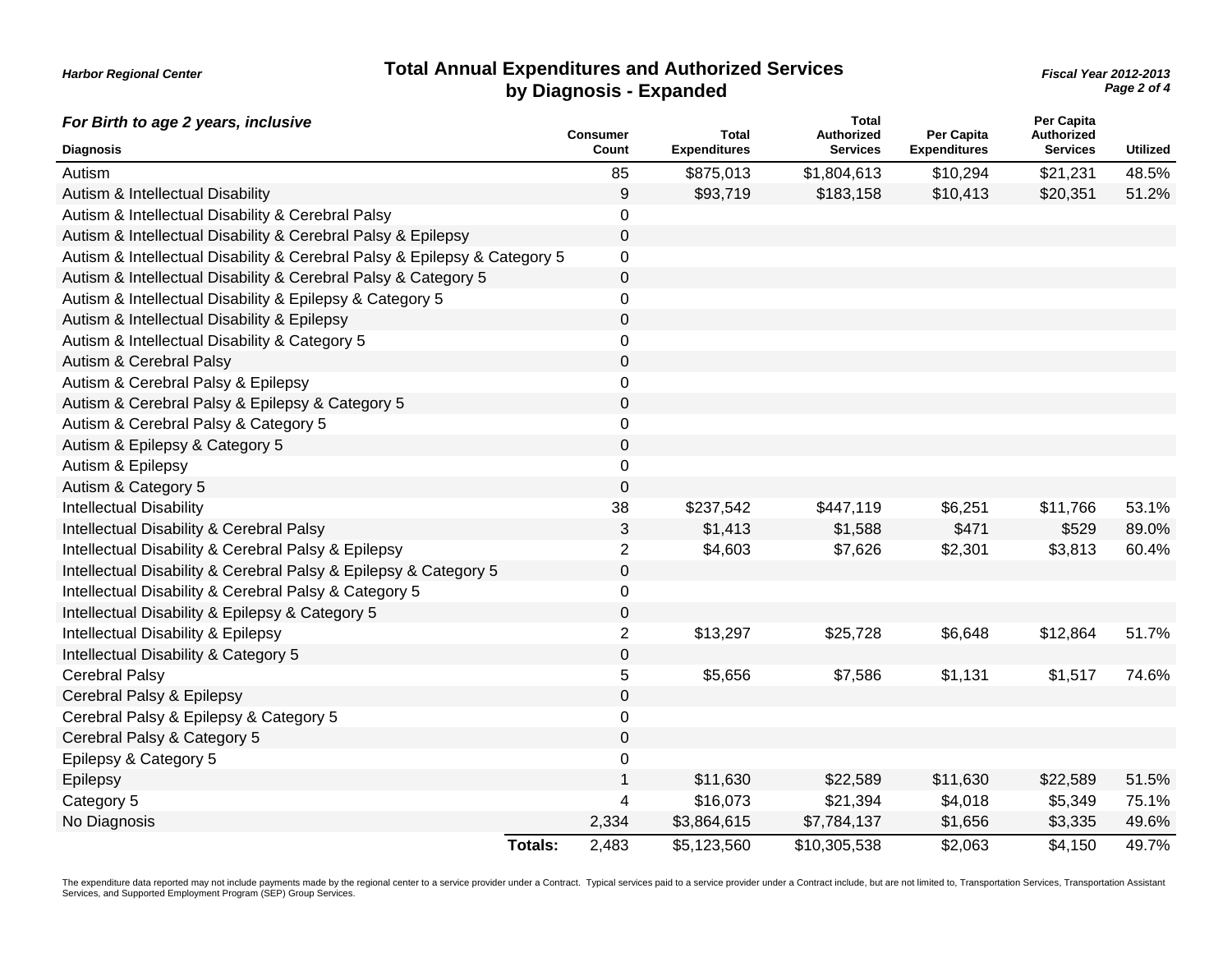| <b>Total Annual Expenditures and Authorized Services</b> |  |
|----------------------------------------------------------|--|
| by Diagnosis - Expanded                                  |  |

*Page 3 of 4 Fiscal Year 2012-2013*

| For age 3 years to 21 years, inclusive                                    |                | <b>Consumer</b> | <b>Total</b>        | Total<br>Authorized | Per Capita          | Per Capita<br>Authorized |                 |
|---------------------------------------------------------------------------|----------------|-----------------|---------------------|---------------------|---------------------|--------------------------|-----------------|
| <b>Diagnosis</b>                                                          |                | Count           | <b>Expenditures</b> | <b>Services</b>     | <b>Expenditures</b> | <b>Services</b>          | <b>Utilized</b> |
| Autism                                                                    |                | 2,131           | \$6,604,556         | \$9,667,648         | \$3,099             | \$4,537                  | 68.3%           |
| Autism & Intellectual Disability                                          |                | 443             | \$1,200,433         | \$1,869,989         | \$2,710             | \$4,221                  | 64.2%           |
| Autism & Intellectual Disability & Cerebral Palsy                         |                | 5               | \$14,564            | \$25,349            | \$2,913             | \$5,070                  | 57.5%           |
| Autism & Intellectual Disability & Cerebral Palsy & Epilepsy              |                | 1               | \$5,098             | \$5,187             | \$5,098             | \$5,187                  | 98.3%           |
| Autism & Intellectual Disability & Cerebral Palsy & Epilepsy & Category 5 |                | 0               |                     |                     |                     |                          |                 |
| Autism & Intellectual Disability & Cerebral Palsy & Category 5            |                | 0               |                     |                     |                     |                          |                 |
| Autism & Intellectual Disability & Epilepsy & Category 5                  |                | $\overline{2}$  | \$6,133             | \$6,337             | \$3,067             | \$3,168                  | 96.8%           |
| Autism & Intellectual Disability & Epilepsy                               |                | 21              | \$154,221           | \$239,140           | \$7,344             | \$11,388                 | 64.5%           |
| Autism & Intellectual Disability & Category 5                             |                | 10              | \$102,540           | \$107,126           | \$10,254            | \$10,713                 | 95.7%           |
| Autism & Cerebral Palsy                                                   |                | $\overline{2}$  | \$0                 | \$1,272             | \$0                 | \$636                    | 0.0%            |
| Autism & Cerebral Palsy & Epilepsy                                        |                | 0               |                     |                     |                     |                          |                 |
| Autism & Cerebral Palsy & Epilepsy & Category 5                           |                | 0               |                     |                     |                     |                          |                 |
| Autism & Cerebral Palsy & Category 5                                      |                | $\overline{c}$  | \$7,148             | \$7,358             | \$3,574             | \$3,679                  | 97.1%           |
| Autism & Epilepsy & Category 5                                            |                | 3               | \$6,946             | \$6,946             | \$2,315             | \$2,315                  | 100.0%          |
| Autism & Epilepsy                                                         |                | 23              | \$193,297           | \$230,754           | \$8,404             | \$10,033                 | 83.8%           |
| Autism & Category 5                                                       |                | 124             | \$422,511           | \$543,307           | \$3,407             | \$4,382                  | 77.8%           |
| <b>Intellectual Disability</b>                                            |                | 1,544           | \$2,622,160         | \$3,687,475         | \$1,698             | \$2,388                  | 71.1%           |
| Intellectual Disability & Cerebral Palsy                                  |                | 157             | \$364,403           | \$520,785           | \$2,321             | \$3,317                  | 70.0%           |
| Intellectual Disability & Cerebral Palsy & Epilepsy                       |                | 110             | \$456,671           | \$621,620           | \$4,152             | \$5,651                  | 73.5%           |
| Intellectual Disability & Cerebral Palsy & Epilepsy & Category 5          |                | 3               | \$15,482            | \$24,361            | \$5,161             | \$8,120                  | 63.6%           |
| Intellectual Disability & Cerebral Palsy & Category 5                     |                | 9               | \$13,023            | \$24,440            | \$1,447             | \$2,716                  | 53.3%           |
| Intellectual Disability & Epilepsy & Category 5                           |                | 6               | \$8,604             | \$13,892            | \$1,434             | \$2,315                  | 61.9%           |
| Intellectual Disability & Epilepsy                                        |                | 144             | \$377,158           | \$500,295           | \$2,619             | \$3,474                  | 75.4%           |
| Intellectual Disability & Category 5                                      |                | 82              | \$206,870           | \$285,446           | \$2,523             | \$3,481                  | 72.5%           |
| <b>Cerebral Palsy</b>                                                     |                | 84              | \$224,966           | \$285,307           | \$2,678             | \$3,397                  | 78.9%           |
| Cerebral Palsy & Epilepsy                                                 |                | 13              | \$31,994            | \$44,232            | \$2,461             | \$3,402                  | 72.3%           |
| Cerebral Palsy & Epilepsy & Category 5                                    |                | $\,8\,$         | \$28,645            | \$38,102            | \$3,581             | \$4,763                  | 75.2%           |
| Cerebral Palsy & Category 5                                               |                | 18              | \$127,816           | \$142,460           | \$7,101             | \$7,914                  | 89.7%           |
| Epilepsy & Category 5                                                     |                | 11              | \$56,801            | \$65,428            | \$5,164             | \$5,948                  | 86.8%           |
| Epilepsy                                                                  |                | 44              | \$38,493            | \$65,818            | \$875               | \$1,496                  | 58.5%           |
| Category 5                                                                |                | 275             | \$621,084           | \$809,310           | \$2,258             | \$2,943                  | 76.7%           |
| No Diagnosis                                                              |                | 834             | \$1,168,054         | \$2,781,598         | \$1,401             | \$3,335                  | 42.0%           |
|                                                                           | <b>Totals:</b> | 6,109           | \$15,079,670        | \$22,620,984        | \$2,468             | \$3,703                  | 66.7%           |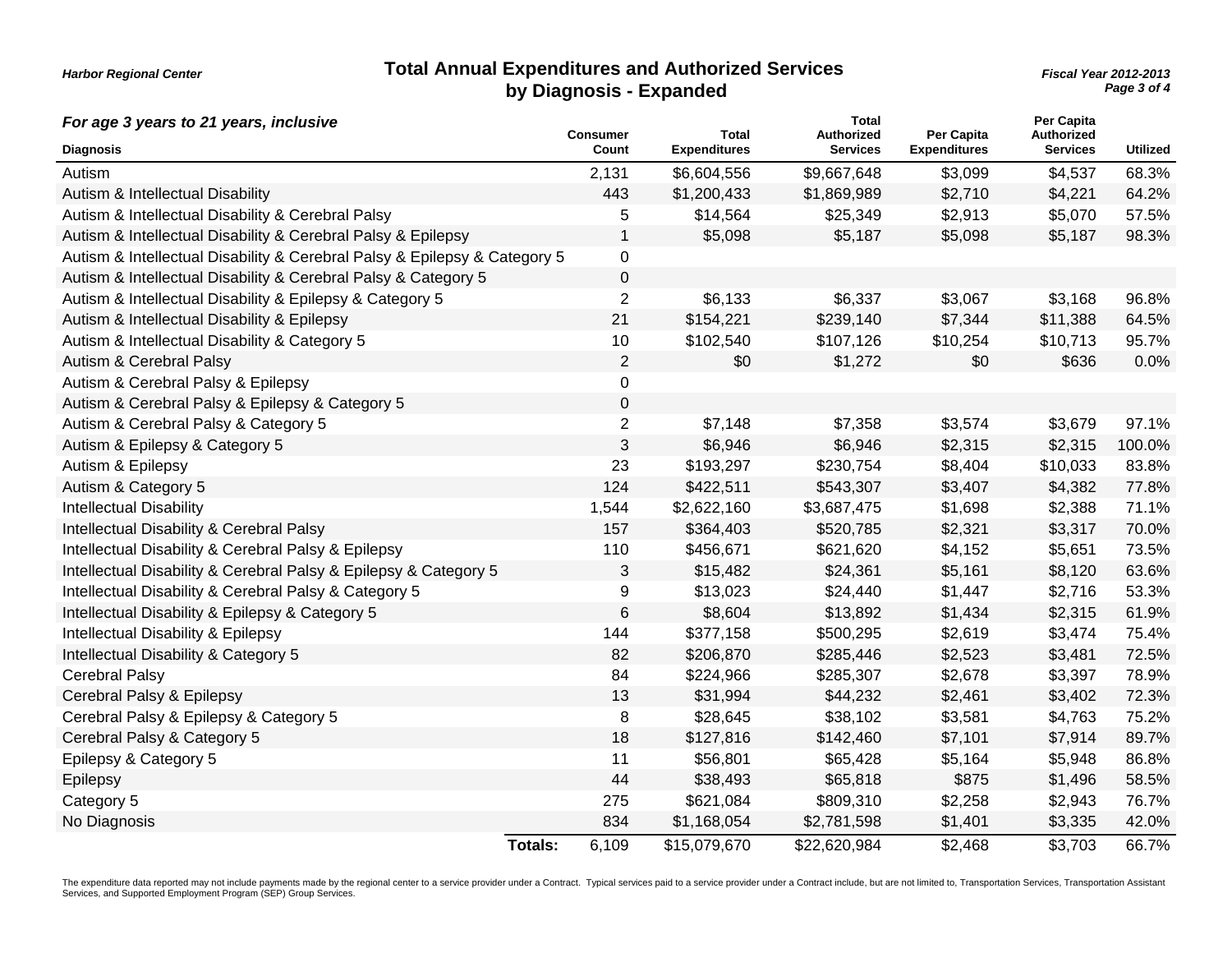#### **Total Annual Expenditures and Authorized Services by Diagnosis - Expanded**

*Harbor Regional Center*

*Page 4 of 4 Fiscal Year 2012-2013*

| For age 22 years and older                                                |                | <b>Consumer</b> | <b>Total</b>        | <b>Total</b><br>Authorized | Per Capita          | Per Capita<br><b>Authorized</b> |                 |
|---------------------------------------------------------------------------|----------------|-----------------|---------------------|----------------------------|---------------------|---------------------------------|-----------------|
| <b>Diagnosis</b>                                                          |                | Count           | <b>Expenditures</b> | <b>Services</b>            | <b>Expenditures</b> | <b>Services</b>                 | <b>Utilized</b> |
| Autism                                                                    |                | 198             | \$2,702,638         | \$3,215,379                | \$13,650            | \$16,239                        | 84.1%           |
| Autism & Intellectual Disability                                          |                | 249             | \$9,053,634         | \$10,038,429               | \$36,360            | \$40,315                        | 90.2%           |
| Autism & Intellectual Disability & Cerebral Palsy                         |                | 8               | \$349,649           | \$383,486                  | \$43,706            | \$47,936                        | 91.2%           |
| Autism & Intellectual Disability & Cerebral Palsy & Epilepsy              |                | 7               | \$294,235           | \$337,431                  | \$42,034            | \$48,204                        | 87.2%           |
| Autism & Intellectual Disability & Cerebral Palsy & Epilepsy & Category 5 |                | 0               |                     |                            |                     |                                 |                 |
| Autism & Intellectual Disability & Cerebral Palsy & Category 5            |                | 0               |                     |                            |                     |                                 |                 |
| Autism & Intellectual Disability & Epilepsy & Category 5                  |                | 4               | \$45,877            | \$59,380                   | \$11,469            | \$14,845                        | 77.3%           |
| Autism & Intellectual Disability & Epilepsy                               |                | 50              | \$1,889,491         | \$2,050,283                | \$37,790            | \$41,006                        | 92.2%           |
| Autism & Intellectual Disability & Category 5                             |                | 13              | \$373,720           | \$420,491                  | \$28,748            | \$32,345                        | 88.9%           |
| Autism & Cerebral Palsy                                                   |                | 0               |                     |                            |                     |                                 |                 |
| Autism & Cerebral Palsy & Epilepsy                                        |                | 0               |                     |                            |                     |                                 |                 |
| Autism & Cerebral Palsy & Epilepsy & Category 5                           |                | 0               |                     |                            |                     |                                 |                 |
| Autism & Cerebral Palsy & Category 5                                      |                | 0               |                     |                            |                     |                                 |                 |
| Autism & Epilepsy & Category 5                                            |                | 1               | \$6,160             | \$10,565                   | \$6,160             | \$10,565                        | 58.3%           |
| Autism & Epilepsy                                                         |                | 9               | \$86,205            | \$102,434                  | \$9,578             | \$11,382                        | 84.2%           |
| Autism & Category 5                                                       |                | 30              | \$301,631           | \$329,124                  | \$10,054            | \$10,971                        | 91.6%           |
| <b>Intellectual Disability</b>                                            |                | 2,040           | \$36,572,427        | \$41,455,543               | \$17,928            | \$20,321                        | 88.2%           |
| Intellectual Disability & Cerebral Palsy                                  |                | 291             | \$7,417,893         | \$8,566,092                | \$25,491            | \$29,437                        | 86.6%           |
| Intellectual Disability & Cerebral Palsy & Epilepsy                       |                | 234             | \$6,039,947         | \$7,164,898                | \$25,812            | \$30,619                        | 84.3%           |
| Intellectual Disability & Cerebral Palsy & Epilepsy & Category 5          |                | 10              | \$364,896           | \$397,243                  | \$36,490            | \$39,724                        | 91.9%           |
| Intellectual Disability & Cerebral Palsy & Category 5                     |                | 16              | \$342,358           | \$435,413                  | \$21,397            | \$27,213                        | 78.6%           |
| Intellectual Disability & Epilepsy & Category 5                           |                | 31              | \$708,308           | \$805,384                  | \$22,849            | \$25,980                        | 87.9%           |
| Intellectual Disability & Epilepsy                                        |                | 414             | \$10,912,178        | \$12,266,145               | \$26,358            | \$29,628                        | 89.0%           |
| Intellectual Disability & Category 5                                      |                | 222             | \$4,902,259         | \$5,391,343                | \$22,082            | \$24,285                        | 90.9%           |
| <b>Cerebral Palsy</b>                                                     |                | 75              | \$540,931           | \$563,199                  | \$7,212             | \$7,509                         | 96.0%           |
| Cerebral Palsy & Epilepsy                                                 |                | 14              | \$280,154           | \$315,680                  | \$20,011            | \$22,549                        | 88.7%           |
| Cerebral Palsy & Epilepsy & Category 5                                    |                | 3               | \$47,869            | \$64,946                   | \$15,956            | \$21,649                        | 73.7%           |
| Cerebral Palsy & Category 5                                               |                | 30              | \$113,634           | \$105,246                  | \$3,788             | \$3,508                         | 108.0%          |
| Epilepsy & Category 5                                                     |                | 23              | \$229,961           | \$276,248                  | \$9,998             | \$12,011                        | 83.2%           |
| Epilepsy                                                                  |                | 36              | \$394,091           | \$450,072                  | \$10,947            | \$12,502                        | 87.6%           |
| Category 5                                                                |                | 185             | \$2,188,421         | \$2,424,935                | \$11,829            | \$13,108                        | 90.2%           |
| No Diagnosis                                                              |                | 162             | \$1,706,237         | \$1,914,672                | \$10,532            | \$11,819                        | 89.1%           |
|                                                                           | <b>Totals:</b> | 4,355           | \$87,864,804        | \$99,544,060               | \$20,176            | \$22,857                        | 88.3%           |

The expenditure data reported may not include payments made by the regional center to a service provider under a Contract. Typical services paid to a service provider under a Contract include, but are not limited to, Trans Services, and Supported Employment Program (SEP) Group Services.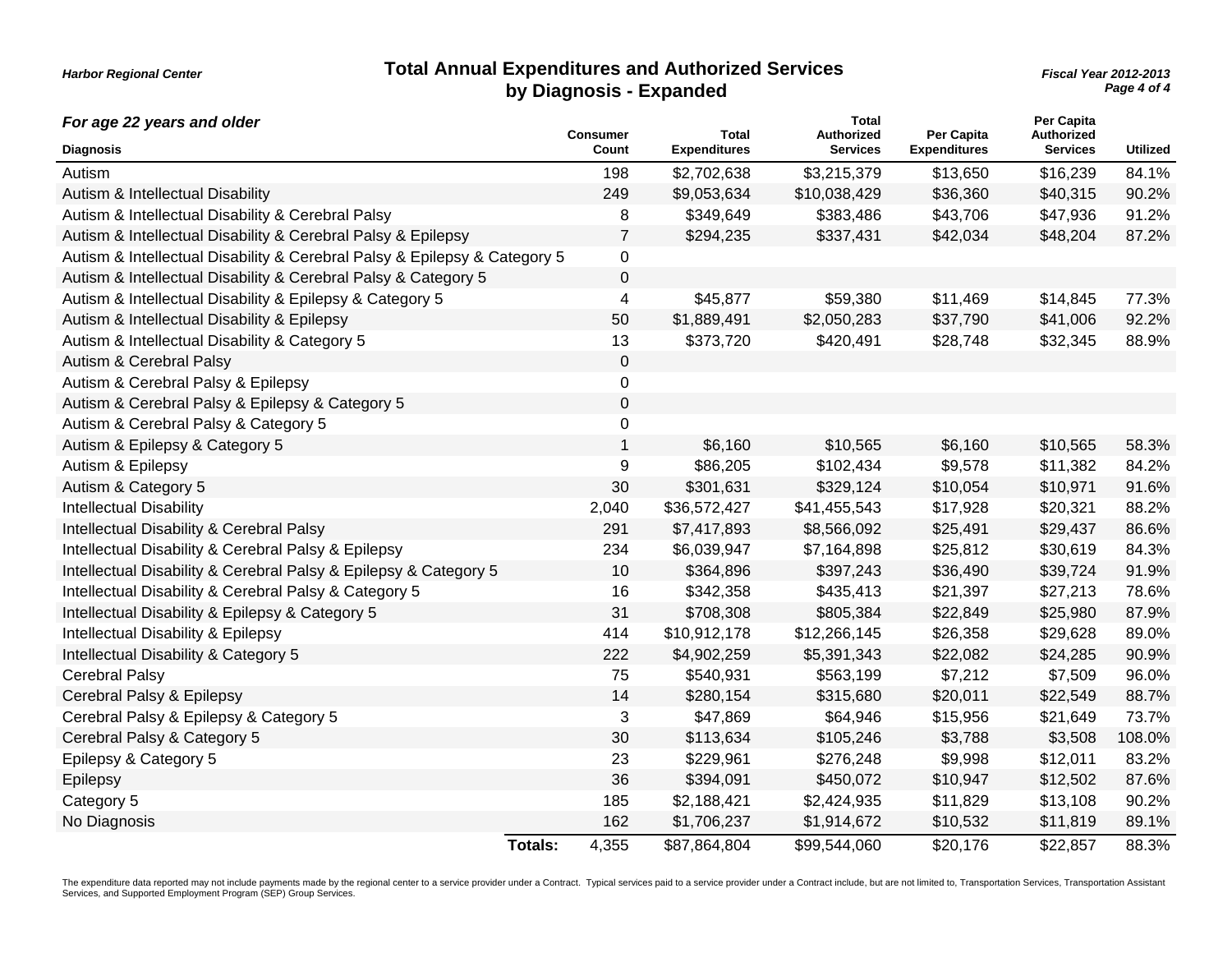#### **Total Annual Expenditures and Authorized Services by Residence**

**Total**

**Per Capita**

*For All Ages*

*Harbor Regional Center*

| <b>Residence Type</b>                  | <b>Consumer</b><br>Count | <b>Total</b><br><b>Expenditures</b> | Authorized<br><b>Services</b> | Per Capita<br><b>Expenditures</b> | Authorized<br><b>Services</b> | <b>Utilized</b> |
|----------------------------------------|--------------------------|-------------------------------------|-------------------------------|-----------------------------------|-------------------------------|-----------------|
| Out-of-State                           | 3                        | \$18                                | \$664                         | \$6                               | \$221                         | 2.7%            |
| Home of Parent or Guardian             | 10,594                   | \$37,390,011                        | \$56,622,552                  | \$3,529                           | \$5,345                       | 66.0%           |
| Independent Living or Supported Living | 752                      | \$7,753,948                         | \$7,711,529                   | \$10,311                          | \$10,255                      | 100.6%          |
| Developmental Center/State Hospital    | $\boldsymbol{8}$         | \$56,702                            | \$100,939                     | \$7,088                           | \$12,617                      | 56.2%           |
| <b>Correctional Institution</b>        | 11                       | \$11,197                            | \$29,818                      | \$1,018                           | \$2,711                       | 37.6%           |
| Community Care Facility (CCF)          | 842                      | \$52,390,521                        | \$55,530,225                  | \$62,222                          | \$65,950                      | 94.3%           |
| ICF Facility & Continous Nursing       | 211                      | \$4,915,790                         | \$5,889,368                   | \$23,298                          | \$27,912                      | 83.5%           |
| <b>Skilled Nursing Facility (SNF)</b>  | 85                       | \$860,124                           | \$1,200,737                   | \$10,119                          | \$14,126                      | 71.6%           |
| Foster Home, Children                  | 319                      | \$816,527                           | \$1,228,778                   | \$2,560                           | \$3,852                       | 66.5%           |
| Family Home, Adults                    | 70                       | \$3,304,747                         | \$3,509,612                   | \$47,211                          | \$50,137                      | 94.2%           |
| <b>Psychiatric Treatment Facility</b>  | 5                        | \$65,630                            | \$66,410                      | \$13,126                          | \$13,282                      | 98.8%           |
| <b>Rehabilation Center</b>             | 2                        | \$60,705                            | \$65,348                      | \$30,353                          | \$32,674                      | 92.9%           |
| <b>Acute General Hospital</b>          | 1                        | \$67,774                            | \$79,371                      | \$67,774                          | \$79,371                      | 85.4%           |
| Sub-Acute                              | 13                       | \$86,149                            | \$107,242                     | \$6,627                           | \$8,249                       | 80.3%           |
| <b>Community Treatment Facility</b>    | 1                        | \$19,675                            | \$39,487                      | \$19,675                          | \$39,487                      | 49.8%           |
| Hospice                                | 0                        |                                     |                               |                                   |                               |                 |
| <b>Transient/Homeless</b>              | 9                        | \$17,828                            | \$13,501                      | \$1,981                           | \$1,500                       | 132.1%          |
| Other                                  | 21                       | \$250,688                           | \$275,000                     | \$11,938                          | \$13,095                      | 91.2%           |
| Totals:                                | 12,947                   | \$108,068,034                       | \$132,470,582                 | \$8,347                           | \$10,232                      | 81.6%           |
| For Birth to age 2 years, inclusive    |                          |                                     |                               |                                   |                               |                 |
| Out-of-State                           | 0                        |                                     |                               |                                   |                               |                 |
| Home of Parent or Guardian             | 2,279                    | \$4,863,169                         | \$9,689,710                   | \$2,134                           | \$4,252                       | 50.2%           |
| Independent Living or Supported Living | 0                        |                                     |                               |                                   |                               |                 |
| Developmental Center/State Hospital    | 0                        |                                     |                               |                                   |                               |                 |
| <b>Correctional Institution</b>        | 0                        |                                     |                               |                                   |                               |                 |
| Community Care Facility (CCF)          | $\mathsf 0$              |                                     |                               |                                   |                               |                 |
| ICF Facility & Continous Nursing       | 0                        |                                     |                               |                                   |                               |                 |
| <b>Skilled Nursing Facility (SNF)</b>  | $\mathbf 0$              |                                     |                               |                                   |                               |                 |
| Foster Home, Children                  | 203                      | \$256,176                           | \$609,711                     | \$1,262                           | \$3,004                       | 42.0%           |
| Family Home, Adults                    | 0                        |                                     |                               |                                   |                               |                 |
| <b>Psychiatric Treatment Facility</b>  | 0                        |                                     |                               |                                   |                               |                 |
| <b>Rehabilation Center</b>             | $\boldsymbol{0}$         |                                     |                               |                                   |                               |                 |
| <b>Acute General Hospital</b>          | $\mathsf 0$              |                                     |                               |                                   |                               |                 |
| Sub-Acute                              | 0                        |                                     |                               |                                   |                               |                 |
| <b>Community Treatment Facility</b>    | 0                        |                                     |                               |                                   |                               |                 |
| Hospice                                | 0                        |                                     |                               |                                   |                               |                 |
| <b>Transient/Homeless</b>              | 0                        |                                     |                               |                                   |                               |                 |
| Other                                  | 1                        | \$4,216                             | \$6,116                       | \$4,216                           | \$6,116                       | 68.9%           |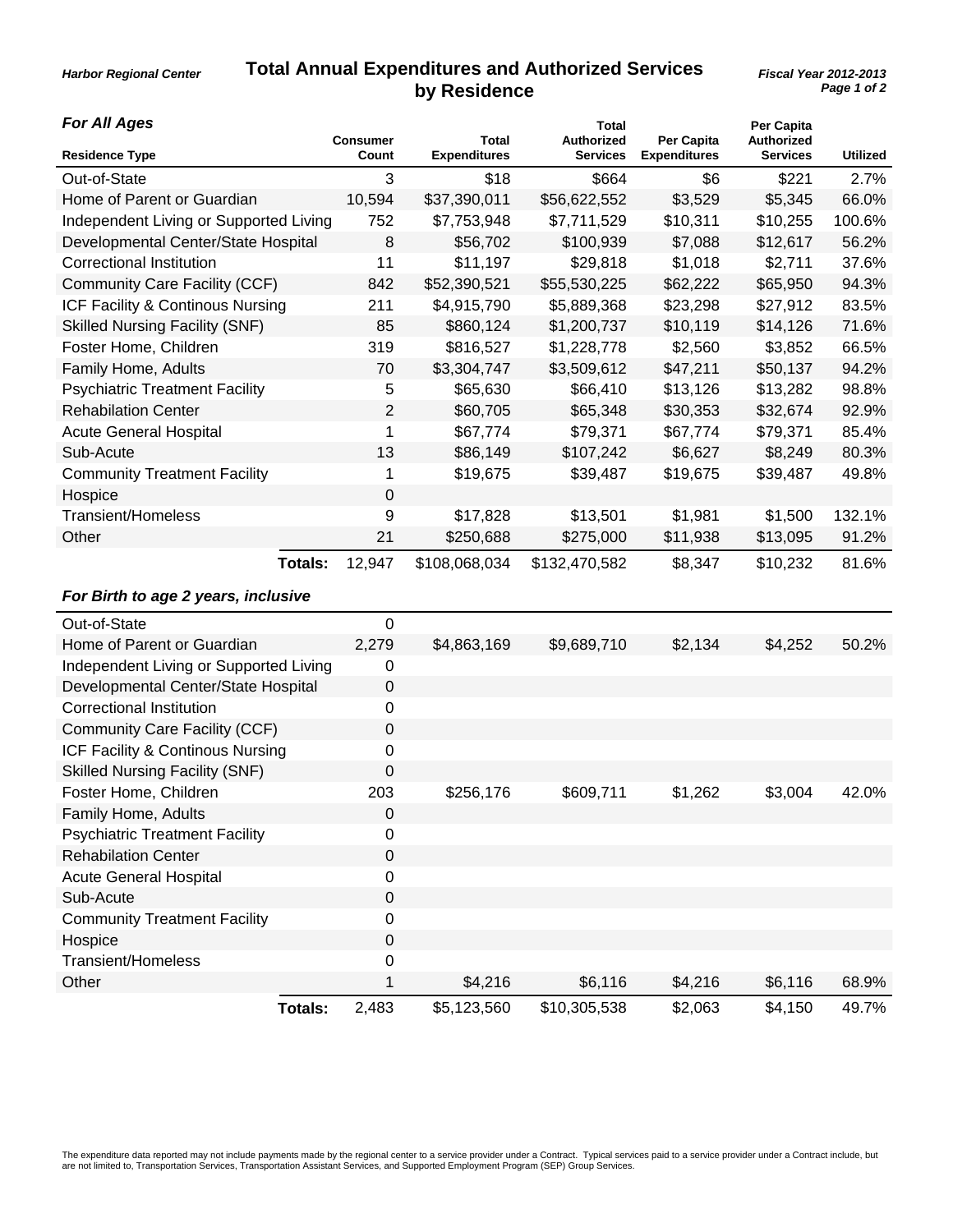#### **Total Annual Expenditures and Authorized Services by Residence**

*Harbor Regional Center*

| For age 3 years to 21 years, inclusive |                |                   |                              | <b>Total</b>                         |                                   | <b>Per Capita</b>             |                 |
|----------------------------------------|----------------|-------------------|------------------------------|--------------------------------------|-----------------------------------|-------------------------------|-----------------|
| <b>Residence Type</b>                  |                | Consumer<br>Count | Total<br><b>Expenditures</b> | <b>Authorized</b><br><b>Services</b> | Per Capita<br><b>Expenditures</b> | Authorized<br><b>Services</b> | <b>Utilized</b> |
| Out-of-State                           |                | 3                 | \$18                         | \$664                                | \$6                               | \$221                         | 2.7%            |
| Home of Parent or Guardian             |                | 5,880             | \$10,361,587                 | \$17,603,628                         | \$1,762                           | \$2,994                       | 58.9%           |
| Independent Living or Supported Living |                | 22                | \$826,552                    | \$918,837                            | \$37,571                          | \$41,765                      | 90.0%           |
| Developmental Center/State Hospital    |                | 1                 | \$3,495                      | \$10,485                             | \$3,495                           | \$10,485                      | 33.3%           |
| <b>Correctional Institution</b>        |                | 4                 | \$373                        | \$4,493                              | \$93                              | \$1,123                       | 8.3%            |
| Community Care Facility (CCF)          |                | 56                | \$2,587,020                  | \$2,698,018                          | \$46,197                          | \$48,179                      | 95.9%           |
| ICF Facility & Continous Nursing       |                | 4                 | \$9                          | \$310                                | \$2                               | \$77                          | 3.0%            |
| <b>Skilled Nursing Facility (SNF)</b>  |                | 0                 |                              |                                      |                                   |                               |                 |
| Foster Home, Children                  |                | 112               | \$560,211                    | \$618,892                            | \$5,002                           | \$5,526                       | 90.5%           |
| Family Home, Adults                    |                | 16                | \$604,621                    | \$629,668                            | \$37,789                          | \$39,354                      | 96.0%           |
| <b>Psychiatric Treatment Facility</b>  |                | 3                 | \$65,630                     | \$66,410                             | \$21,877                          | \$22,137                      | 98.8%           |
| <b>Rehabilation Center</b>             |                | 0                 |                              |                                      |                                   |                               |                 |
| <b>Acute General Hospital</b>          |                | 0                 |                              |                                      |                                   |                               |                 |
| Sub-Acute                              |                | 0                 |                              |                                      |                                   |                               |                 |
| <b>Community Treatment Facility</b>    |                | 0                 |                              |                                      |                                   |                               |                 |
| Hospice                                |                | 0                 |                              |                                      |                                   |                               |                 |
| <b>Transient/Homeless</b>              |                | 1                 | \$310                        | \$310                                | \$310                             | \$310                         | 100.0%          |
| Other                                  |                | 7                 | \$69,844                     | \$69,269                             | \$9,978                           | \$9,896                       | 100.8%          |
|                                        | Totals:        | 6,109             | \$15,079,670                 | \$22,620,984                         | \$2,468                           | \$3,703                       | 66.7%           |
| For age 22 years and older             |                |                   |                              |                                      |                                   |                               |                 |
| Out-of-State                           |                | 0                 |                              |                                      |                                   |                               |                 |
| Home of Parent or Guardian             |                | 2,435             | \$22,165,256                 | \$29,329,214                         | \$9,103                           | \$12,045                      | 75.6%           |
| Independent Living or Supported Living |                | 730               | \$6,927,396                  | \$6,792,692                          | \$9,490                           | \$9,305                       | 102.0%          |
| Developmental Center/State Hospital    |                | $\overline{7}$    | \$53,206                     | \$90,454                             | \$7,601                           | \$12,922                      | 58.8%           |
| <b>Correctional Institution</b>        |                | 7                 | \$10,824                     | \$25,324                             | \$1,546                           | \$3,618                       | 42.7%           |
| Community Care Facility (CCF)          |                | 786               | \$49,803,501                 | \$52,832,207                         | \$63,363                          | \$67,217                      | 94.3%           |
| ICF Facility & Continous Nursing       |                | 207               | \$4,915,780                  | \$5,889,059                          | \$23,748                          | \$28,450                      | 83.5%           |
| <b>Skilled Nursing Facility (SNF)</b>  |                | 85                | \$860,124                    | \$1,200,737                          | \$10,119                          | \$14,126                      | 71.6%           |
| Foster Home, Children                  |                | 4                 | \$140                        | \$175                                | \$35                              | \$44                          | 80.0%           |
| Family Home, Adults                    |                | 54                | \$2,700,126                  | \$2,879,944                          | \$50,002                          | \$53,332                      | 93.8%           |
| <b>Psychiatric Treatment Facility</b>  |                | 2                 | \$0                          | \$0                                  | \$0                               | \$0                           |                 |
| <b>Rehabilation Center</b>             |                | 2                 | \$60,705                     | \$65,348                             | \$30,353                          | \$32,674                      | 92.9%           |
| <b>Acute General Hospital</b>          |                | 1                 | \$67,774                     | \$79,371                             | \$67,774                          | \$79,371                      | 85.4%           |
| Sub-Acute                              |                | 13                | \$86,149                     | \$107,242                            | \$6,627                           | \$8,249                       | 80.3%           |
| <b>Community Treatment Facility</b>    |                | 1                 | \$19,675                     | \$39,487                             | \$19,675                          | \$39,487                      | 49.8%           |
| Hospice                                |                | 0                 |                              |                                      |                                   |                               |                 |
| <b>Transient/Homeless</b>              |                | 8                 | \$17,519                     | \$13,191                             | \$2,190                           | \$1,649                       | 132.8%          |
| Other                                  |                | 13                | \$176,628                    | \$199,614                            | \$13,587                          | \$15,355                      | 88.5%           |
|                                        | <b>Totals:</b> | 4,355             | \$87,864,804                 | \$99,544,060                         | \$20,176                          | \$22,857                      | 88.3%           |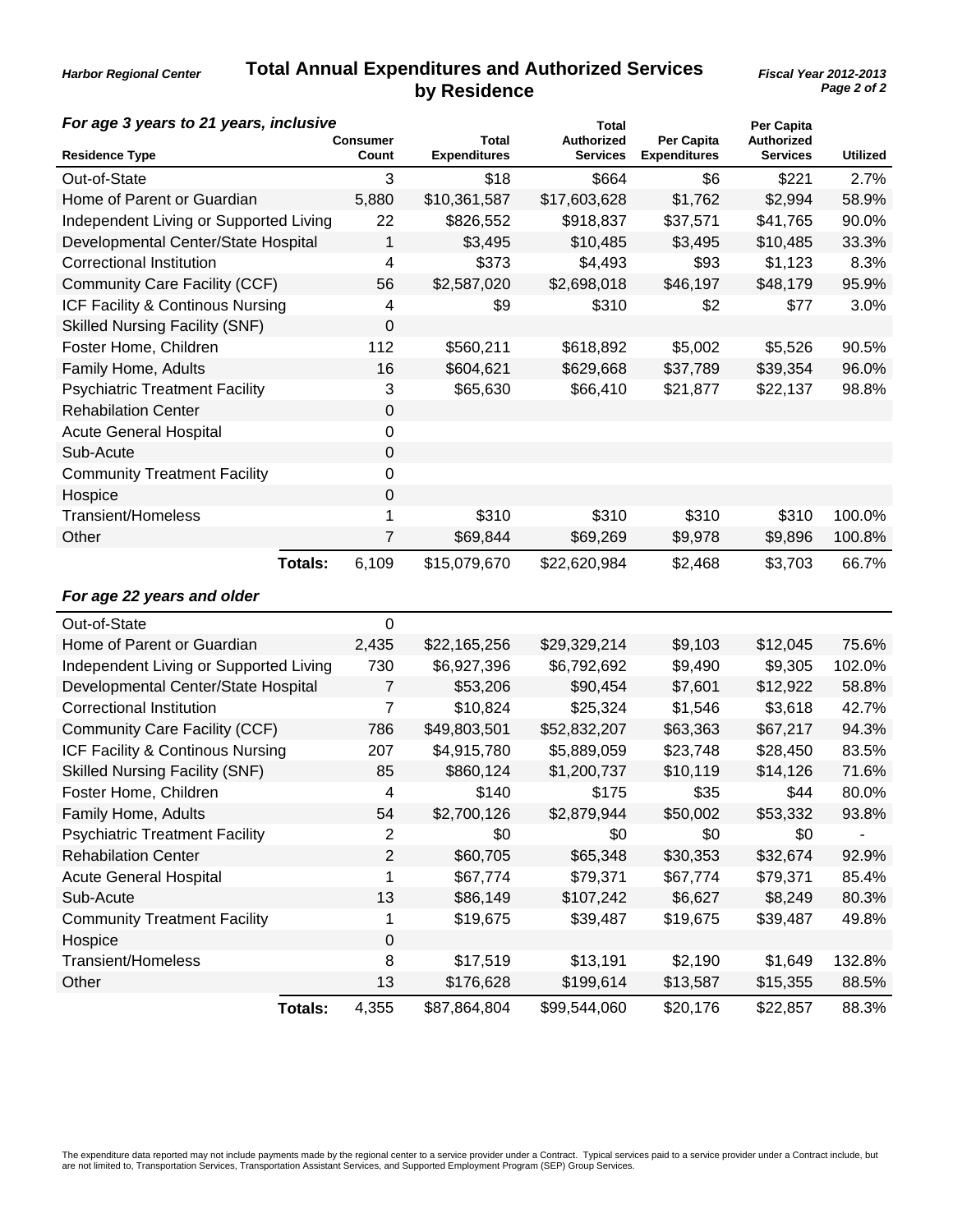*Harbor Regional Center*

| <b>For All Ages</b>           | <b>Consumer</b> | Total               | <b>Total</b><br><b>Authorized</b> | Per Capita          | Per Capita<br>Authorized |          |
|-------------------------------|-----------------|---------------------|-----------------------------------|---------------------|--------------------------|----------|
| Language                      | Count           | <b>Expenditures</b> | <b>Services</b>                   | <b>Expenditures</b> | <b>Services</b>          | Utilized |
| ASL (AMER SIGN LANG)          | 16              | \$229,379           | \$268,914                         | \$14,336            | \$16,807                 | 85.3%    |
| <b>OTHER SIGN LANGUAGE</b>    | 2               | \$41,891            | \$57,984                          | \$20,946            | \$28,992                 | 72.2%    |
| <b>ENGLISH</b>                | 10,374          | \$93,374,269        | \$113,147,152                     | \$9,001             | \$10,907                 | 82.5%    |
| <b>ARMENIAN</b>               | 0               |                     |                                   |                     |                          |          |
| <b>SOMALI</b>                 | 0               |                     |                                   |                     |                          |          |
| <b>SWAHILI</b>                | 0               |                     |                                   |                     |                          |          |
| <b>NIGERIAN</b>               | 0               |                     |                                   |                     |                          |          |
| <b>AMHARIC</b>                | $\overline{2}$  | \$18,839            | \$16,656                          | \$9,420             | \$8,328                  | 113.1%   |
| <b>FRENCH</b>                 | 0               |                     |                                   |                     |                          |          |
| <b>ITALIAN</b>                | $\overline{2}$  | \$3,381             | \$3,394                           | \$1,690             | \$1,697                  | 99.6%    |
| <b>PORTUGUESE</b>             | 4               | \$52,436            | \$58,747                          | \$13,109            | \$14,687                 | 89.3%    |
| <b>SPANISH</b>                | 2,173           | \$9,992,974         | \$13,694,764                      | \$4,599             | \$6,302                  | 73.0%    |
| <b>OTHER LATIN</b>            | 0               |                     |                                   |                     |                          |          |
| <b>CANTONESE CHINESE</b>      | 9               | \$184,537           | \$199,427                         | \$20,504            | \$22,159                 | 92.5%    |
| <b>MANDARIN CHINESE</b>       | 14              | \$184,210           | \$216,893                         | \$13,158            | \$15,492                 | 84.9%    |
| <b>JAPANESE</b>               | 27              | \$196,955           | \$282,383                         | \$7,295             | \$10,459                 | 69.7%    |
| <b>VIETNAMESE</b>             | 37              | \$331,582           | \$422,464                         | \$8,962             | \$11,418                 | 78.5%    |
| <b>KOREAN</b>                 | 76              | \$1,055,738         | \$1,227,870                       | \$13,891            | \$16,156                 | 86.0%    |
| <b>LAOTIAN</b>                | 1               | \$0                 | \$0                               | \$0                 | \$0                      |          |
| <b>CAMBODIAN</b>              | 80              | \$491,612           | \$629,551                         | \$6,145             | \$7,869                  | 78.1%    |
| <b>OTHER ASIAN</b>            | 6               | \$53,028            | \$80,402                          | \$8,838             | \$13,400                 | 66.0%    |
| <b>DUTCH</b>                  | $\mathsf 0$     |                     |                                   |                     |                          |          |
| <b>GERMAN</b>                 | 0               |                     |                                   |                     |                          |          |
| <b>HMONG</b>                  | $\mathbf 0$     |                     |                                   |                     |                          |          |
| <b>THAI</b>                   | 5               | \$34,136            | \$40,505                          | \$6,827             | \$8,101                  | 84.3%    |
| <b>MIEN</b>                   | 0               |                     |                                   |                     |                          |          |
| <b>OTHER GERMANIC</b>         | 1               | \$62,694            | \$62,694                          | \$62,694            | \$62,694                 | 100.0%   |
| <b>HUNGARIAN</b>              | $\mathsf 0$     |                     |                                   |                     |                          |          |
| <b>RUSSIAN</b>                | 1               | \$196,279           | \$202,092                         | \$196,279           | \$202,092                | 97.1%    |
| OTHER URALIC-SLAVIC LANGUAGES | 3               | \$45,053            | \$50,563                          | \$15,018            | \$16,854                 | 89.1%    |
| SAMOAN                        | 5               | \$50,162            | \$66,248                          | \$10,032            | \$13,250                 | 75.7%    |
| <b>TAGALOG</b>                | 72              | \$930,843           | \$1,114,408                       | \$12,928            | \$15,478                 | 83.5%    |
| <b>GUAMANIAN</b>              | $\pmb{0}$       |                     |                                   |                     |                          |          |
| <b>OTHER PACIFIC ISLAND</b>   | 0               |                     |                                   |                     |                          |          |
| <b>ARABIC</b>                 | 12              | \$182,750           | \$211,059                         | \$15,229            | \$17,588                 | 86.6%    |
| <b>HEBREW</b>                 | $\mathbf{1}$    | \$42,041            | \$48,029                          | \$42,041            | \$48,029                 | 87.5%    |
| FARSI (PERSIAN)               | 3               | \$12,947            | \$26,435                          | \$4,316             | \$8,812                  | 49.0%    |
| HINDI(NORTHERN INDIA)         | 2               | \$26,443            | \$30,995                          | \$13,222            | \$15,497                 | 85.3%    |
| URDU(PAKISTAN INDIA)          | 3               | \$29,546            | \$35,533                          | \$9,849             | \$11,844                 | 83.2%    |
| OTHER INDO-IRANIAN LANG       | $\mathsf 0$     |                     |                                   |                     |                          |          |
| <b>DANISH</b>                 | 0               |                     |                                   |                     |                          |          |
| <b>NORWEGIAN</b>              | 0               |                     |                                   |                     |                          |          |
| <b>SWEDISH</b>                | 0               |                     |                                   |                     |                          |          |
| OTH. SCANDINAVIAN             | 0               |                     |                                   |                     |                          |          |
| ALL OTHER LANGUAGES           | 16              | \$244,309           | \$275,421                         | \$15,269            | \$17,214                 | 88.7%    |
| <b>Totals:</b>                | 12,947          | \$108,068,034       | \$132,470,582                     | \$8,347             | \$10,232                 | 81.6%    |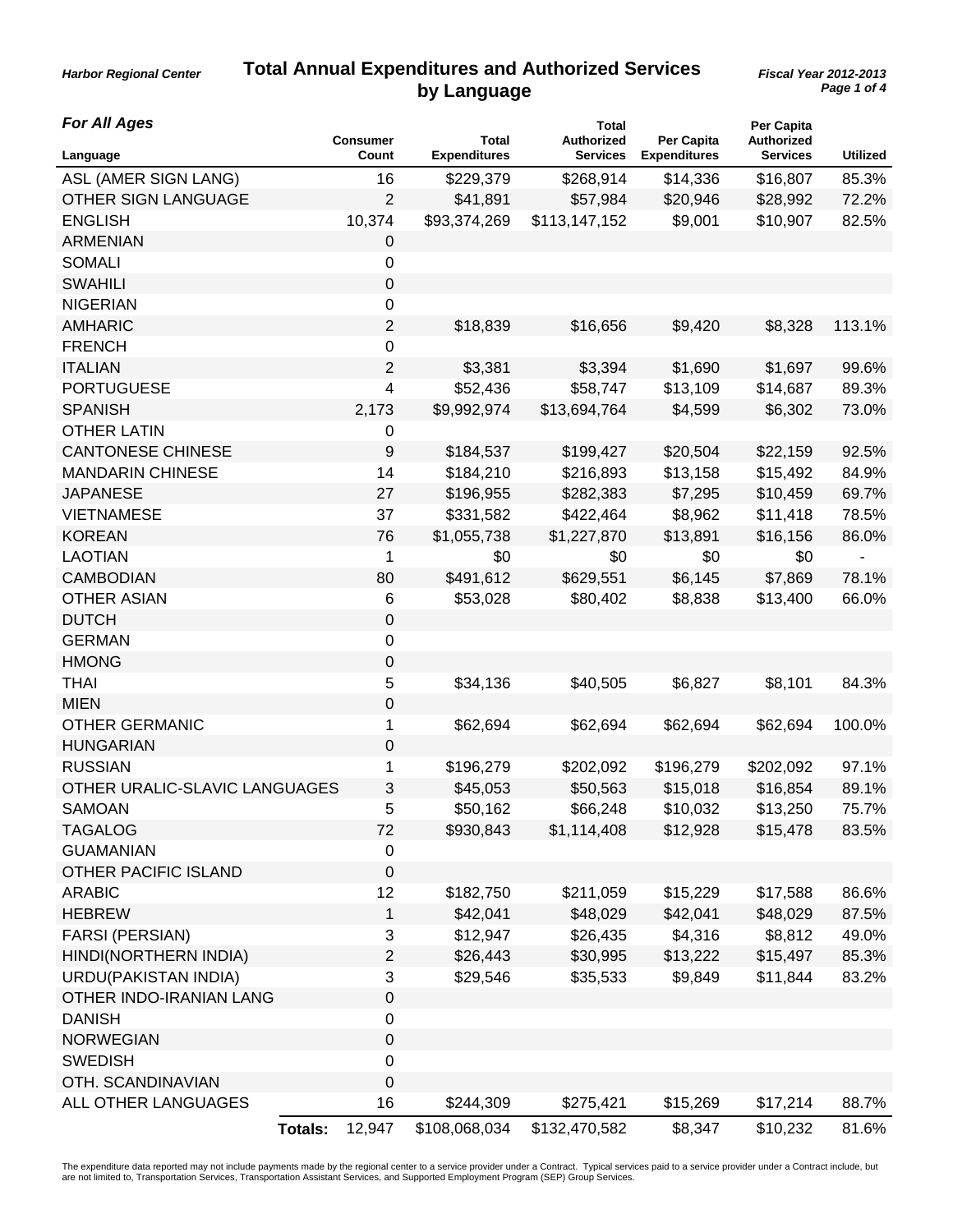*Harbor Regional Center*

| For Birth to age 2 years, inclusive | <b>Consumer</b>         | <b>Total</b>        | <b>Total</b><br><b>Authorized</b> | Per Capita          | Per Capita<br>Authorized |                 |
|-------------------------------------|-------------------------|---------------------|-----------------------------------|---------------------|--------------------------|-----------------|
| Language                            | Count                   | <b>Expenditures</b> | <b>Services</b>                   | <b>Expenditures</b> | <b>Services</b>          | <b>Utilized</b> |
| ASL (AMER SIGN LANG)                | 0                       |                     |                                   |                     |                          |                 |
| <b>OTHER SIGN LANGUAGE</b>          | 0                       |                     |                                   |                     |                          |                 |
| <b>ENGLISH</b>                      | 1,968                   | \$4,003,393         | \$7,973,842                       | \$2,034             | \$4,052                  | 50.2%           |
| <b>ARMENIAN</b>                     | $\pmb{0}$               |                     |                                   |                     |                          |                 |
| <b>SOMALI</b>                       | 0                       |                     |                                   |                     |                          |                 |
| <b>SWAHILI</b>                      | 0                       |                     |                                   |                     |                          |                 |
| <b>NIGERIAN</b>                     | 0                       |                     |                                   |                     |                          |                 |
| <b>AMHARIC</b>                      | $\mathsf 0$             |                     |                                   |                     |                          |                 |
| <b>FRENCH</b>                       | 0                       |                     |                                   |                     |                          |                 |
| <b>ITALIAN</b>                      | 0                       |                     |                                   |                     |                          |                 |
| <b>PORTUGUESE</b>                   | 0                       |                     |                                   |                     |                          |                 |
| <b>SPANISH</b>                      | 497                     | \$1,089,088         | \$2,271,281                       | \$2,191             | \$4,570                  | 48.0%           |
| <b>OTHER LATIN</b>                  | 0                       |                     |                                   |                     |                          |                 |
| <b>CANTONESE CHINESE</b>            | 0                       |                     |                                   |                     |                          |                 |
| <b>MANDARIN CHINESE</b>             | $\overline{2}$          | \$1,291             | \$1,772                           | \$646               | \$886                    | 72.9%           |
| <b>JAPANESE</b>                     | 5                       | \$16,062            | \$31,326                          | \$3,212             | \$6,265                  | 51.3%           |
| <b>VIETNAMESE</b>                   | 1                       | \$8,630             | \$10,326                          | \$8,630             | \$10,326                 | 83.6%           |
| <b>KOREAN</b>                       | 3                       | \$1,397             | \$5,446                           | \$466               | \$1,815                  | 25.7%           |
| <b>LAOTIAN</b>                      | 0                       |                     |                                   |                     |                          |                 |
| <b>CAMBODIAN</b>                    | 3                       | \$2,945             | \$3,852                           | \$982               | \$1,284                  | 76.5%           |
| <b>OTHER ASIAN</b>                  | 0                       |                     |                                   |                     |                          |                 |
| <b>DUTCH</b>                        | 0                       |                     |                                   |                     |                          |                 |
| <b>GERMAN</b>                       | 0                       |                     |                                   |                     |                          |                 |
| <b>HMONG</b>                        | 0                       |                     |                                   |                     |                          |                 |
| <b>THAI</b>                         | 0                       |                     |                                   |                     |                          |                 |
| <b>MIEN</b>                         | 0                       |                     |                                   |                     |                          |                 |
| <b>OTHER GERMANIC</b>               | 0                       |                     |                                   |                     |                          |                 |
| <b>HUNGARIAN</b>                    | 0                       |                     |                                   |                     |                          |                 |
| <b>RUSSIAN</b>                      | 0                       |                     |                                   |                     |                          |                 |
| OTHER URALIC-SLAVIC LANGUAGES       | 0                       |                     |                                   |                     |                          |                 |
| <b>SAMOAN</b>                       | 0                       |                     |                                   |                     |                          |                 |
| <b>TAGALOG</b>                      | 1                       | \$0                 | \$0                               | \$0                 | \$0                      |                 |
| <b>GUAMANIAN</b>                    | 0                       |                     |                                   |                     |                          |                 |
| <b>OTHER PACIFIC ISLAND</b>         | 0                       |                     |                                   |                     |                          |                 |
| <b>ARABIC</b>                       | 0                       |                     |                                   |                     |                          |                 |
| <b>HEBREW</b>                       | $\mathsf 0$             |                     |                                   |                     |                          |                 |
| <b>FARSI (PERSIAN)</b>              | 0                       |                     |                                   |                     |                          |                 |
| HINDI(NORTHERN INDIA)               | 0                       |                     |                                   |                     |                          |                 |
| URDU(PAKISTAN INDIA)                | 0                       |                     |                                   |                     |                          |                 |
| OTHER INDO-IRANIAN LANG             |                         |                     |                                   |                     |                          |                 |
|                                     | $\mathsf 0$             |                     |                                   |                     |                          |                 |
| <b>DANISH</b>                       | 0                       |                     |                                   |                     |                          |                 |
| <b>NORWEGIAN</b>                    | $\pmb{0}$               |                     |                                   |                     |                          |                 |
| <b>SWEDISH</b>                      | 0                       |                     |                                   |                     |                          |                 |
| OTH. SCANDINAVIAN                   | $\mathsf 0$             |                     |                                   |                     |                          |                 |
| ALL OTHER LANGUAGES                 | 3                       | \$754               | \$7,692                           | \$251               | \$2,564                  | 9.8%            |
|                                     | 2,483<br><b>Totals:</b> | \$5,123,560         | \$10,305,538                      | \$2,063             | \$4,150                  | 49.7%           |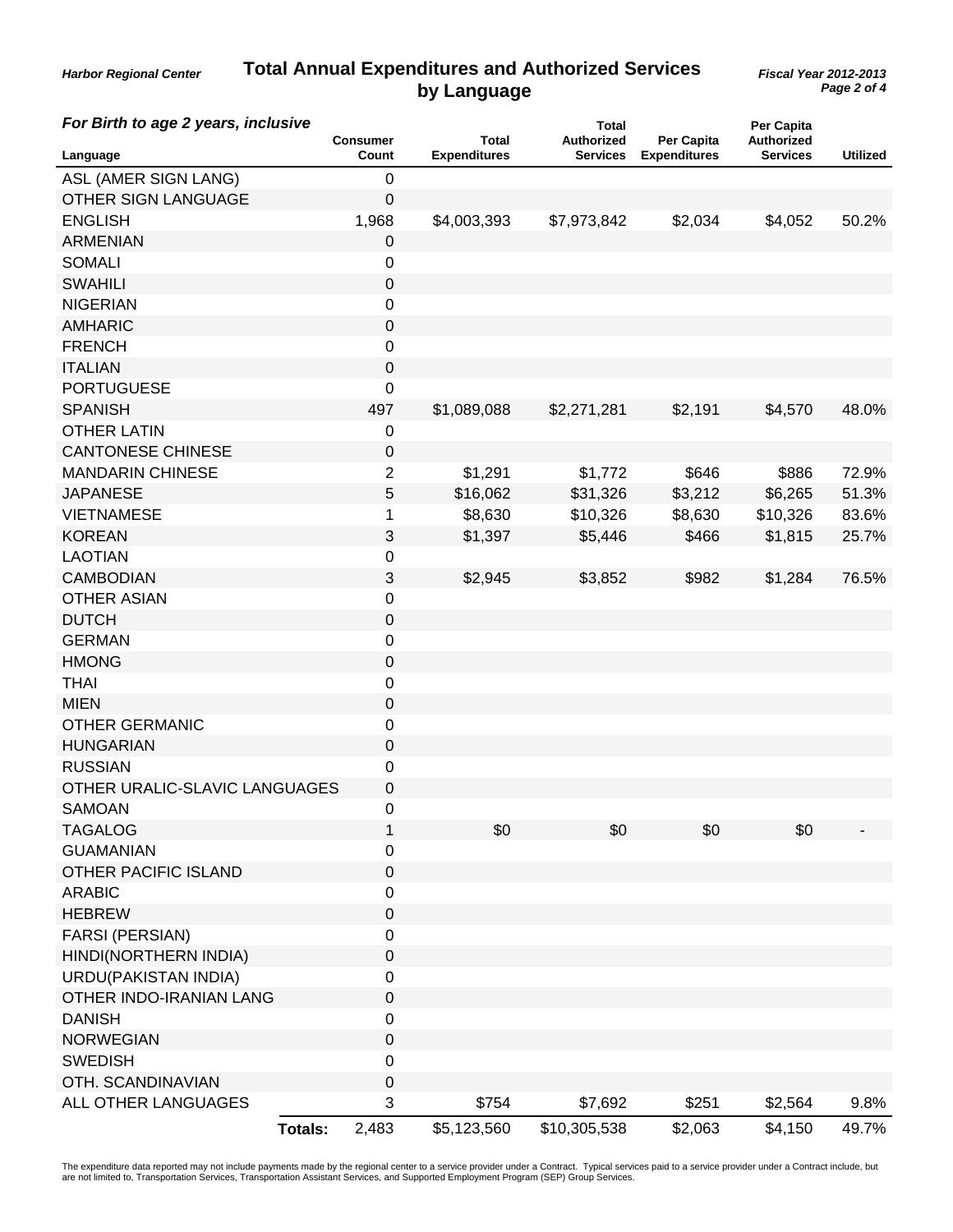*Harbor Regional Center*

| For age 3 years to 21 years, inclusive |                 |                  | <b>Total</b>                 |                                      | Per Capita                        |                                      |                 |
|----------------------------------------|-----------------|------------------|------------------------------|--------------------------------------|-----------------------------------|--------------------------------------|-----------------|
| Language                               | <b>Consumer</b> | Count            | Total<br><b>Expenditures</b> | <b>Authorized</b><br><b>Services</b> | Per Capita<br><b>Expenditures</b> | <b>Authorized</b><br><b>Services</b> | <b>Utilized</b> |
| ASL (AMER SIGN LANG)                   |                 | 8                | \$6,402                      | \$16,047                             | \$800                             | \$2,006                              | 39.9%           |
| <b>OTHER SIGN LANGUAGE</b>             |                 | $\mathbf 0$      |                              |                                      |                                   |                                      |                 |
| <b>ENGLISH</b>                         |                 | 4,918            | \$13,068,432                 | \$19,660,885                         | \$2,657                           | \$3,998                              | 66.5%           |
| <b>ARMENIAN</b>                        |                 | $\pmb{0}$        |                              |                                      |                                   |                                      |                 |
| <b>SOMALI</b>                          |                 | 0                |                              |                                      |                                   |                                      |                 |
| <b>SWAHILI</b>                         |                 | $\boldsymbol{0}$ |                              |                                      |                                   |                                      |                 |
| <b>NIGERIAN</b>                        |                 | 0                |                              |                                      |                                   |                                      |                 |
| <b>AMHARIC</b>                         |                 | 1                | \$5,623                      | \$8,420                              | \$5,623                           | \$8,420                              | 66.8%           |
| <b>FRENCH</b>                          |                 | 0                |                              |                                      |                                   |                                      |                 |
| <b>ITALIAN</b>                         |                 | $\mathbf 0$      |                              |                                      |                                   |                                      |                 |
| <b>PORTUGUESE</b>                      |                 | 1                | \$909                        | \$918                                | \$909                             | \$918                                | 99.0%           |
| <b>SPANISH</b>                         |                 | 1,050            | \$1,680,479                  | \$2,484,639                          | \$1,600                           | \$2,366                              | 67.6%           |
| <b>OTHER LATIN</b>                     |                 | 0                |                              |                                      |                                   |                                      |                 |
| <b>CANTONESE CHINESE</b>               |                 | 3                | \$6,561                      | \$6,925                              | \$2,187                           | \$2,308                              | 94.8%           |
| <b>MANDARIN CHINESE</b>                |                 | 3                | \$2,858                      | \$4,955                              | \$953                             | \$1,652                              | 57.7%           |
| <b>JAPANESE</b>                        |                 | 17               | \$52,089                     | \$110,585                            | \$3,064                           | \$6,505                              | 47.1%           |
| <b>VIETNAMESE</b>                      |                 | 14               | \$70,092                     | \$97,742                             | \$5,007                           | \$6,982                              | 71.7%           |
| <b>KOREAN</b>                          |                 | 23               | \$115,644                    | \$124,510                            | \$5,028                           | \$5,413                              | 92.9%           |
| <b>LAOTIAN</b>                         |                 | 0                |                              |                                      |                                   |                                      |                 |
| <b>CAMBODIAN</b>                       |                 | 40               | \$37,186                     | \$55,147                             | \$930                             | \$1,379                              | 67.4%           |
| <b>OTHER ASIAN</b>                     |                 | $\overline{2}$   | \$2,980                      | \$2,980                              | \$1,490                           | \$1,490                              | 100.0%          |
| <b>DUTCH</b>                           |                 | $\mathbf 0$      |                              |                                      |                                   |                                      |                 |
| <b>GERMAN</b>                          |                 | 0                |                              |                                      |                                   |                                      |                 |
| <b>HMONG</b>                           |                 | $\pmb{0}$        |                              |                                      |                                   |                                      |                 |
| <b>THAI</b>                            |                 | 4                | \$0                          | \$0                                  | \$0                               | \$0                                  |                 |
| <b>MIEN</b>                            |                 | 0                |                              |                                      |                                   |                                      |                 |
| <b>OTHER GERMANIC</b>                  |                 | 0                |                              |                                      |                                   |                                      |                 |
| <b>HUNGARIAN</b>                       |                 | 0                |                              |                                      |                                   |                                      |                 |
| <b>RUSSIAN</b>                         |                 | 0                |                              |                                      |                                   |                                      |                 |
| OTHER URALIC-SLAVIC LANGUAGES          |                 | $\boldsymbol{0}$ |                              |                                      |                                   |                                      |                 |
| SAMOAN                                 |                 | 0                |                              |                                      |                                   |                                      |                 |
| <b>TAGALOG</b>                         |                 | 13               | \$14,373                     | \$19,841                             | \$1,106                           | \$1,526                              | 72.4%           |
| <b>GUAMANIAN</b>                       |                 | 0                |                              |                                      |                                   |                                      |                 |
| <b>OTHER PACIFIC ISLAND</b>            |                 | 0                |                              |                                      |                                   |                                      |                 |
| <b>ARABIC</b>                          |                 | 6                | \$14,261                     | \$24,336                             | \$2,377                           | \$4,056                              | 58.6%           |
| <b>HEBREW</b>                          |                 | 0                |                              |                                      |                                   |                                      |                 |
| <b>FARSI (PERSIAN)</b>                 |                 | 0                |                              |                                      |                                   |                                      |                 |
| HINDI(NORTHERN INDIA)                  |                 | 0                |                              |                                      |                                   |                                      |                 |
| <b>URDU(PAKISTAN INDIA)</b>            |                 | 1                | \$0                          | \$0                                  | \$0                               | \$0                                  |                 |
| OTHER INDO-IRANIAN LANG                |                 | 0                |                              |                                      |                                   |                                      |                 |
| <b>DANISH</b>                          |                 | 0                |                              |                                      |                                   |                                      |                 |
| <b>NORWEGIAN</b>                       |                 | $\boldsymbol{0}$ |                              |                                      |                                   |                                      |                 |
| <b>SWEDISH</b>                         |                 | 0                |                              |                                      |                                   |                                      |                 |
| OTH. SCANDINAVIAN                      |                 | $\pmb{0}$        |                              |                                      |                                   |                                      |                 |
| ALL OTHER LANGUAGES                    |                 | 5                | \$1,781                      | \$3,053                              | \$356                             | \$611                                | 58.3%           |
|                                        | <b>Totals:</b>  | 6,109            | \$15,079,670                 | \$22,620,984                         | \$2,468                           | \$3,703                              | 66.7%           |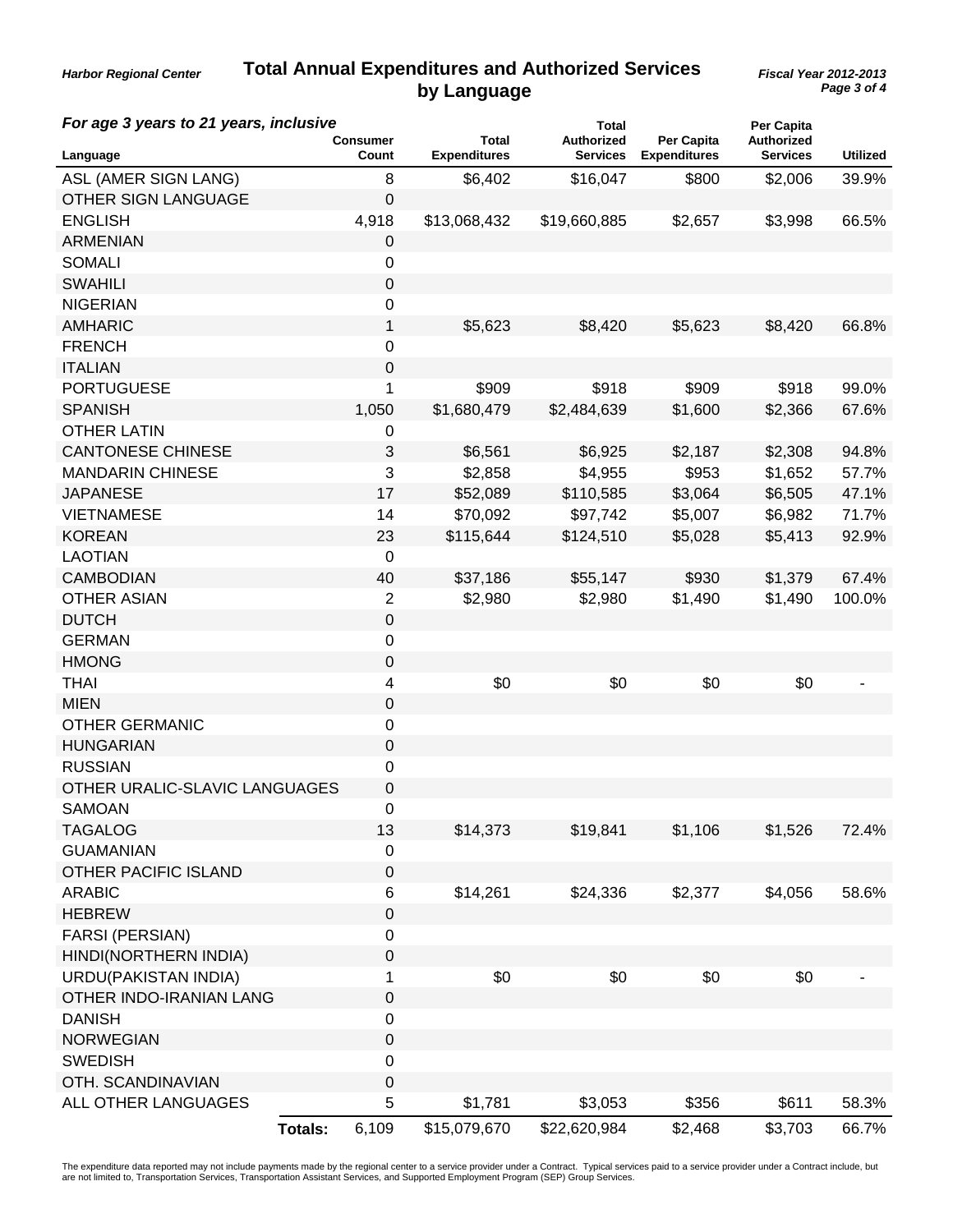*Harbor Regional Center*

| For age 22 years and older    | <b>Consumer</b>         | Total               | <b>Total</b><br><b>Authorized</b> | Per Capita          | Per Capita<br>Authorized |                 |
|-------------------------------|-------------------------|---------------------|-----------------------------------|---------------------|--------------------------|-----------------|
| Language                      | Count                   | <b>Expenditures</b> | <b>Services</b>                   | <b>Expenditures</b> | <b>Services</b>          | <b>Utilized</b> |
| ASL (AMER SIGN LANG)          | 8                       | \$222,977           | \$252,867                         | \$27,872            | \$31,608                 | 88.2%           |
| <b>OTHER SIGN LANGUAGE</b>    | $\overline{2}$          | \$41,891            | \$57,984                          | \$20,946            | \$28,992                 | 72.2%           |
| <b>ENGLISH</b>                | 3,488                   | \$76,302,444        | \$85,512,425                      | \$21,876            | \$24,516                 | 89.2%           |
| <b>ARMENIAN</b>               | 0                       |                     |                                   |                     |                          |                 |
| <b>SOMALI</b>                 | 0                       |                     |                                   |                     |                          |                 |
| <b>SWAHILI</b>                | $\mathbf 0$             |                     |                                   |                     |                          |                 |
| <b>NIGERIAN</b>               | 0                       |                     |                                   |                     |                          |                 |
| <b>AMHARIC</b>                | 1                       | \$13,217            | \$8,236                           | \$13,217            | \$8,236                  | 160.5%          |
| <b>FRENCH</b>                 | 0                       |                     |                                   |                     |                          |                 |
| <b>ITALIAN</b>                | $\overline{c}$          | \$3,381             | \$3,394                           | \$1,690             | \$1,697                  | 99.6%           |
| <b>PORTUGUESE</b>             | 3                       | \$51,527            | \$57,828                          | \$17,176            | \$19,276                 | 89.1%           |
| <b>SPANISH</b>                | 626                     | \$7,223,407         | \$8,938,843                       | \$11,539            | \$14,279                 | 80.8%           |
| <b>OTHER LATIN</b>            | 0                       |                     |                                   |                     |                          |                 |
| <b>CANTONESE CHINESE</b>      | 6                       | \$177,976           | \$192,503                         | \$29,663            | \$32,084                 | 92.5%           |
| <b>MANDARIN CHINESE</b>       | 9                       | \$180,061           | \$210,166                         | \$20,007            | \$23,352                 | 85.7%           |
| <b>JAPANESE</b>               | 5                       | \$128,804           | \$140,472                         | \$25,761            | \$28,094                 | 91.7%           |
| <b>VIETNAMESE</b>             | 22                      | \$252,860           | \$314,396                         | \$11,494            | \$14,291                 | 80.4%           |
| <b>KOREAN</b>                 | 50                      | \$938,697           | \$1,097,914                       | \$18,774            | \$21,958                 | 85.5%           |
| <b>LAOTIAN</b>                | 1                       | \$0                 | \$0                               | \$0                 | \$0                      |                 |
| <b>CAMBODIAN</b>              | 37                      | \$451,481           | \$570,552                         | \$12,202            | \$15,420                 | 79.1%           |
| <b>OTHER ASIAN</b>            | 4                       | \$50,047            | \$77,422                          | \$12,512            | \$19,356                 | 64.6%           |
| <b>DUTCH</b>                  | 0                       |                     |                                   |                     |                          |                 |
| <b>GERMAN</b>                 | 0                       |                     |                                   |                     |                          |                 |
| <b>HMONG</b>                  | 0                       |                     |                                   |                     |                          |                 |
| <b>THAI</b>                   | 1                       | \$34,136            | \$40,505                          | \$34,136            | \$40,505                 | 84.3%           |
| <b>MIEN</b>                   | 0                       |                     |                                   |                     |                          |                 |
| <b>OTHER GERMANIC</b>         | 1                       | \$62,694            | \$62,694                          | \$62,694            | \$62,694                 | 100.0%          |
| <b>HUNGARIAN</b>              | 0                       |                     |                                   |                     |                          |                 |
| <b>RUSSIAN</b>                | 1                       | \$196,279           | \$202,092                         | \$196,279           | \$202,092                | 97.1%           |
| OTHER URALIC-SLAVIC LANGUAGES | 3                       | \$45,053            | \$50,563                          | \$15,018            | \$16,854                 | 89.1%           |
| <b>SAMOAN</b>                 | 5                       | \$50,162            | \$66,248                          | \$10,032            | \$13,250                 | 75.7%           |
| <b>TAGALOG</b>                | 58                      | \$916,470           | \$1,094,567                       | \$15,801            | \$18,872                 | 83.7%           |
| <b>GUAMANIAN</b>              | 0                       |                     |                                   |                     |                          |                 |
| <b>OTHER PACIFIC ISLAND</b>   | $\boldsymbol{0}$        |                     |                                   |                     |                          |                 |
| <b>ARABIC</b>                 | 6                       | \$168,489           | \$186,723                         | \$28,081            | \$31,121                 | 90.2%           |
| <b>HEBREW</b>                 | 1                       | \$42,041            | \$48,029                          | \$42,041            | \$48,029                 | 87.5%           |
| FARSI (PERSIAN)               | 3                       | \$12,947            | \$26,435                          | \$4,316             | \$8,812                  | 49.0%           |
| HINDI(NORTHERN INDIA)         | $\mathbf{2}$            | \$26,443            | \$30,995                          | \$13,222            | \$15,497                 | 85.3%           |
| <b>URDU(PAKISTAN INDIA)</b>   | $\overline{2}$          | \$29,546            | \$35,533                          | \$14,773            | \$17,767                 | 83.2%           |
| OTHER INDO-IRANIAN LANG       | 0                       |                     |                                   |                     |                          |                 |
| <b>DANISH</b>                 | 0                       |                     |                                   |                     |                          |                 |
| <b>NORWEGIAN</b>              | $\mathbf 0$             |                     |                                   |                     |                          |                 |
| <b>SWEDISH</b>                | $\boldsymbol{0}$        |                     |                                   |                     |                          |                 |
| OTH. SCANDINAVIAN             | 0                       |                     |                                   |                     |                          |                 |
| ALL OTHER LANGUAGES           | 8                       | \$241,775           | \$264,676                         | \$30,222            | \$33,084                 | 91.3%           |
|                               | <b>Totals:</b><br>4,355 | \$87,864,804        | \$99,544,060                      | \$20,176            | \$22,857                 | 88.3%           |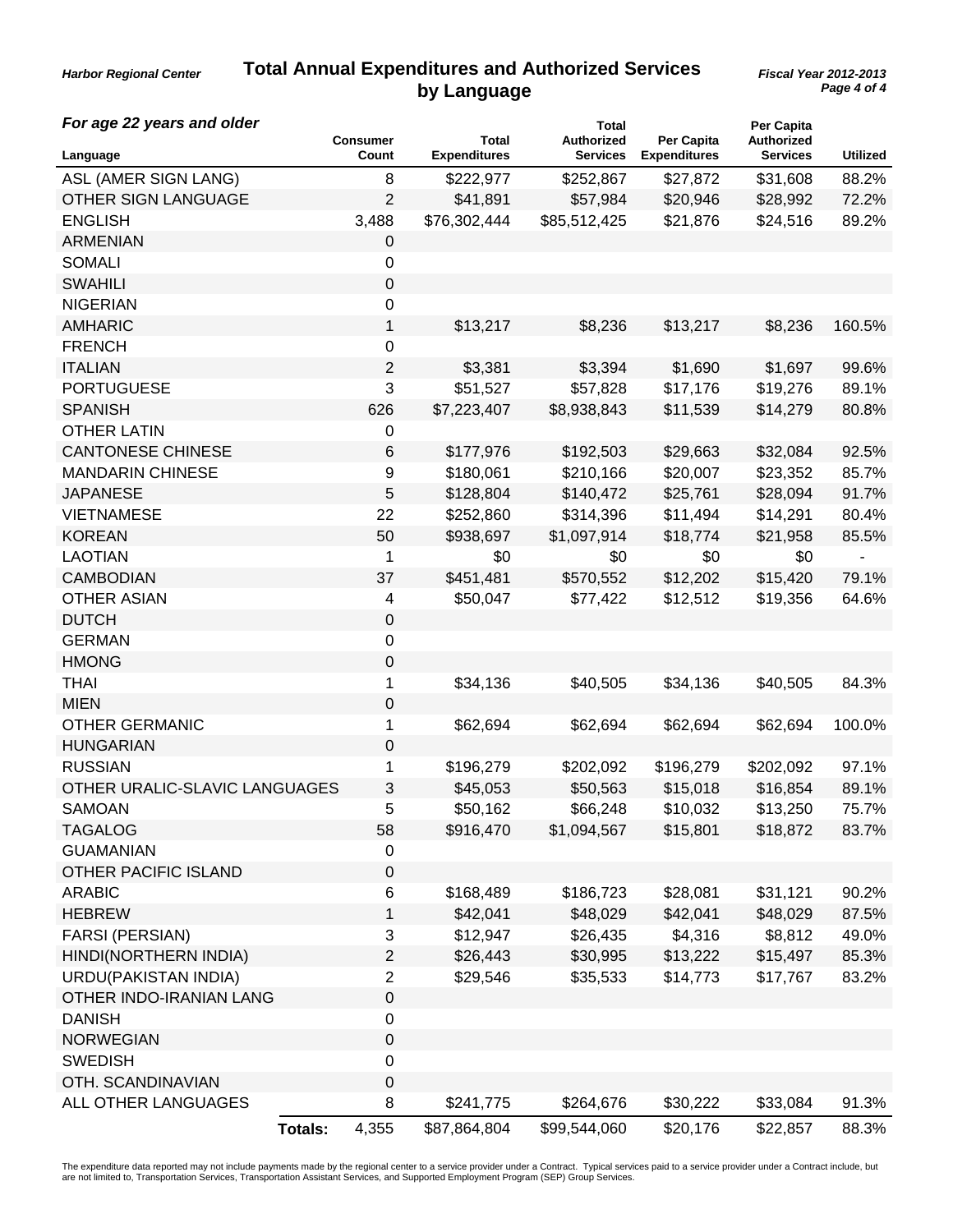# *Harbor Regional Center* **Total Annual Expenditures and Authorized Services by Language - Overview** *Page 1 of 2 Page 1 of 2 Page 1 of 2*

|                              | <b>For All Ages</b>                 |                                                      |                 | For Birth to age 2 years, inclusive |                                        |                 | For age 3 years to 21 years, inclusive |                                               |                 | For age 22 years and older   |                                               |                 |
|------------------------------|-------------------------------------|------------------------------------------------------|-----------------|-------------------------------------|----------------------------------------|-----------------|----------------------------------------|-----------------------------------------------|-----------------|------------------------------|-----------------------------------------------|-----------------|
| Language                     | <b>Total</b><br><b>Expenditures</b> | <b>Total</b><br><b>Authorized</b><br><b>Services</b> | <b>Utilized</b> | Total<br><b>Expenditures</b>        | Total<br>Authorized<br><b>Services</b> | <b>Utilized</b> | <b>Total</b><br><b>Expenditures</b>    | <b>Total</b><br>Authorized<br><b>Services</b> | <b>Utilized</b> | Total<br><b>Expenditures</b> | <b>Total</b><br>Authorized<br><b>Services</b> | <b>Utilized</b> |
| ASL (AMER SIGN LANG)         | \$229,379                           | \$268,914                                            | 85.3%           |                                     |                                        |                 | \$6,402                                | \$16,047                                      | 39.9%           | \$222,977                    | \$252,867                                     | 88.2%           |
| OTHER SIGN LANGUAGE          | \$41,891                            | \$57,984                                             | 72.2%           |                                     |                                        |                 |                                        |                                               |                 | \$41,891                     | \$57,984                                      | 72.2%           |
| <b>ENGLISH</b>               | \$93,374,269                        | \$113,147,152                                        | 82.5%           | \$4,003,393                         | \$7,973,842                            | 50.2%           | \$13,068,432                           | \$19,660,885                                  | 66.5%           | \$76,302,444                 | \$85,512,425                                  | 89.2%           |
| <b>ARMENIAN</b>              |                                     |                                                      |                 |                                     |                                        |                 |                                        |                                               |                 |                              |                                               |                 |
| <b>SOMALI</b>                |                                     |                                                      |                 |                                     |                                        |                 |                                        |                                               |                 |                              |                                               |                 |
| <b>SWAHILI</b>               |                                     |                                                      |                 |                                     |                                        |                 |                                        |                                               |                 |                              |                                               |                 |
| <b>NIGERIAN</b>              |                                     |                                                      |                 |                                     |                                        |                 |                                        |                                               |                 |                              |                                               |                 |
| <b>AMHARIC</b>               | \$18,839                            | \$16,656 113.1%                                      |                 |                                     |                                        |                 | \$5,623                                | \$8,420                                       | 66.8%           | \$13,217                     |                                               | \$8,236 160.5%  |
| <b>FRENCH</b>                |                                     |                                                      |                 |                                     |                                        |                 |                                        |                                               |                 |                              |                                               |                 |
| <b>ITALIAN</b>               | \$3,381                             | \$3,394                                              | 99.6%           |                                     |                                        |                 |                                        |                                               |                 | \$3,381                      | \$3,394                                       | 99.6%           |
| <b>PORTUGUESE</b>            | \$52,436                            | \$58,747                                             | 89.3%           |                                     |                                        |                 | \$909                                  | \$918                                         | 99.0%           | \$51,527                     | \$57,828                                      | 89.1%           |
| <b>SPANISH</b>               | \$9,992,974                         | \$13,694,764                                         | 73.0%           | \$1,089,088                         | \$2,271,281                            | 48.0%           | \$1,680,479                            | \$2,484,639                                   | 67.6%           | \$7,223,407                  | \$8,938,843                                   | 80.8%           |
| <b>OTHER LATIN</b>           |                                     |                                                      |                 |                                     |                                        |                 |                                        |                                               |                 |                              |                                               |                 |
| <b>CANTONESE CHINESE</b>     | \$184,537                           | \$199,427                                            | 92.5%           |                                     |                                        |                 | \$6,561                                | \$6,925                                       | 94.8%           | \$177,976                    | \$192,503                                     | 92.5%           |
| <b>MANDARIN CHINESE</b>      | \$184,210                           | \$216,893                                            | 84.9%           | \$1,291                             | \$1,772                                | 72.9%           | \$2,858                                | \$4,955                                       | 57.7%           | \$180,061                    | \$210,166                                     | 85.7%           |
| <b>JAPANESE</b>              | \$196,955                           | \$282,383                                            | 69.7%           | \$16,062                            | \$31,326                               | 51.3%           | \$52,089                               | \$110,585                                     | 47.1%           | \$128,804                    | \$140,472                                     | 91.7%           |
| <b>VIETNAMESE</b>            | \$331,582                           | \$422,464                                            | 78.5%           | \$8,630                             | \$10,326                               | 83.6%           | \$70,092                               | \$97,742                                      | 71.7%           | \$252,860                    | \$314,396                                     | 80.4%           |
| <b>KOREAN</b>                | \$1,055,738                         | \$1,227,870                                          | 86.0%           | \$1,397                             | \$5,446                                | 25.7%           | \$115,644                              | \$124,510                                     | 92.9%           | \$938,697                    | \$1,097,914                                   | 85.5%           |
| <b>LAOTIAN</b>               | \$0                                 | \$0                                                  |                 |                                     |                                        |                 |                                        |                                               |                 | \$0                          | \$0                                           |                 |
| <b>CAMBODIAN</b>             | \$491,612                           | \$629,551                                            | 78.1%           | \$2,945                             | \$3,852                                | 76.5%           | \$37,186                               | \$55,147                                      | 67.4%           | \$451,481                    | \$570,552                                     | 79.1%           |
| <b>OTHER ASIAN</b>           | \$53,028                            | \$80,402                                             | 66.0%           |                                     |                                        |                 | \$2,980                                |                                               | \$2,980 100.0%  | \$50,047                     | \$77,422                                      | 64.6%           |
| <b>DUTCH</b>                 |                                     |                                                      |                 |                                     |                                        |                 |                                        |                                               |                 |                              |                                               |                 |
| <b>GERMAN</b>                |                                     |                                                      |                 |                                     |                                        |                 |                                        |                                               |                 |                              |                                               |                 |
| <b>HMONG</b>                 |                                     |                                                      |                 |                                     |                                        |                 |                                        |                                               |                 |                              |                                               |                 |
| <b>THAI</b>                  | \$34,136                            | \$40,505 84.3%                                       |                 |                                     |                                        |                 | \$0                                    | \$0                                           |                 | \$34,136                     | \$40,505                                      | 84.3%           |
| <b>MIEN</b>                  |                                     |                                                      |                 |                                     |                                        |                 |                                        |                                               |                 |                              |                                               |                 |
| <b>OTHER GERMANIC</b>        | \$62,694                            | \$62,694 100.0%                                      |                 |                                     |                                        |                 |                                        |                                               |                 | \$62,694                     | \$62,694 100.0%                               |                 |
| <b>HUNGARIAN</b>             |                                     |                                                      |                 |                                     |                                        |                 |                                        |                                               |                 |                              |                                               |                 |
| <b>RUSSIAN</b>               | \$196,279                           | \$202,092                                            | 97.1%           |                                     |                                        |                 |                                        |                                               |                 | \$196,279                    | \$202,092                                     | 97.1%           |
| OTHER URALIC-SLAVIC LANGUAGE | \$45,053                            | \$50,563                                             | 89.1%           |                                     |                                        |                 |                                        |                                               |                 | \$45,053                     | \$50,563                                      | 89.1%           |
| <b>SAMOAN</b>                | \$50,162                            | \$66,248                                             | 75.7%           |                                     |                                        |                 |                                        |                                               |                 | \$50,162                     | \$66,248                                      | 75.7%           |
| <b>TAGALOG</b>               | \$930,843                           | \$1,114,408                                          | 83.5%           | \$0                                 | \$0                                    |                 | \$14,373                               | \$19,841                                      | 72.4%           | \$916,470                    | \$1,094,567                                   | 83.7%           |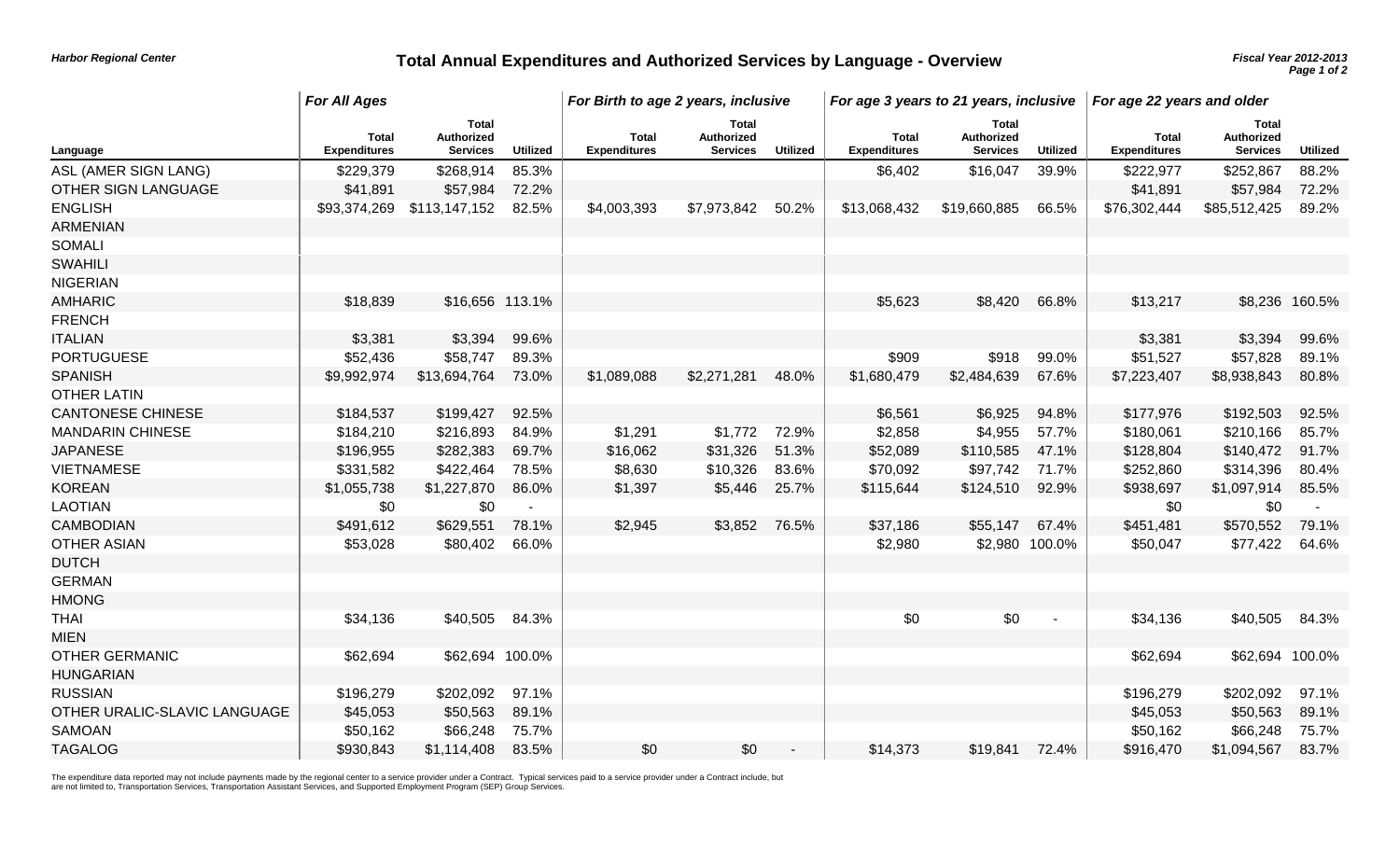# *Harbor Regional Center* **Total Annual Expenditures and Authorized Services by Language - Overview** *Page 2012-2013*

|                         |         | <b>For All Ages</b>                 |                                               |                 | For Birth to age 2 years, inclusive |                                               |                 | For age 3 years to 21 years, inclusive |                                        |                 | For age 22 years and older   |                                               |          |
|-------------------------|---------|-------------------------------------|-----------------------------------------------|-----------------|-------------------------------------|-----------------------------------------------|-----------------|----------------------------------------|----------------------------------------|-----------------|------------------------------|-----------------------------------------------|----------|
| Language                |         | <b>Total</b><br><b>Expenditures</b> | Total<br><b>Authorized</b><br><b>Services</b> | <b>Utilized</b> | Total<br><b>Expenditures</b>        | <b>Total</b><br>Authorized<br><b>Services</b> | <b>Utilized</b> | Total<br><b>Expenditures</b>           | Total<br><b>Authorized</b><br>Services | <b>Utilized</b> | Total<br><b>Expenditures</b> | <b>Total</b><br>Authorized<br><b>Services</b> | Utilized |
| <b>GUAMANIAN</b>        |         |                                     |                                               |                 |                                     |                                               |                 |                                        |                                        |                 |                              |                                               |          |
| OTHER PACIFIC ISLAND    |         |                                     |                                               |                 |                                     |                                               |                 |                                        |                                        |                 |                              |                                               |          |
| <b>ARABIC</b>           |         | \$182,750                           | \$211,059                                     | 86.6%           |                                     |                                               |                 | \$14,261                               | \$24,336                               | 58.6%           | \$168,489                    | \$186,723                                     | 90.2%    |
| <b>HEBREW</b>           |         | \$42,041                            | \$48,029                                      | 87.5%           |                                     |                                               |                 |                                        |                                        |                 | \$42,041                     | \$48,029                                      | 87.5%    |
| <b>FARSI (PERSIAN)</b>  |         | \$12,947                            | \$26,435                                      | 49.0%           |                                     |                                               |                 |                                        |                                        |                 | \$12,947                     | \$26,435                                      | 49.0%    |
| HINDI(NORTHERN INDIA)   |         | \$26,443                            | \$30,995                                      | 85.3%           |                                     |                                               |                 |                                        |                                        |                 | \$26,443                     | \$30,995                                      | 85.3%    |
| URDU(PAKISTAN INDIA)    |         | \$29,546                            | \$35,533                                      | 83.2%           |                                     |                                               |                 | \$0                                    | \$0                                    |                 | \$29,546                     | \$35,533                                      | 83.2%    |
| OTHER INDO-IRANIAN LANG |         |                                     |                                               |                 |                                     |                                               |                 |                                        |                                        |                 |                              |                                               |          |
| <b>DANISH</b>           |         |                                     |                                               |                 |                                     |                                               |                 |                                        |                                        |                 |                              |                                               |          |
| <b>NORWEGIAN</b>        |         |                                     |                                               |                 |                                     |                                               |                 |                                        |                                        |                 |                              |                                               |          |
| <b>SWEDISH</b>          |         |                                     |                                               |                 |                                     |                                               |                 |                                        |                                        |                 |                              |                                               |          |
| OTH. SCANDINAVIAN       |         |                                     |                                               |                 |                                     |                                               |                 |                                        |                                        |                 |                              |                                               |          |
| ALL OTHER LANGUAGES     |         | \$244,309                           | \$275,421                                     | 88.7%           | \$754                               | \$7,692                                       | 9.8%            | \$1,781                                | \$3,053                                | 58.3%           | \$241,775                    | \$264,676                                     | 91.3%    |
|                         | Totals: | \$108,068,034                       | \$132,470,582                                 | 81.6%           | \$5,123,560                         | \$10,305,538                                  | 49.7%           | \$15,079,670                           | \$22,620,984                           | 66.7%           | \$87,864,804                 | \$99,544,060                                  | 88.3%    |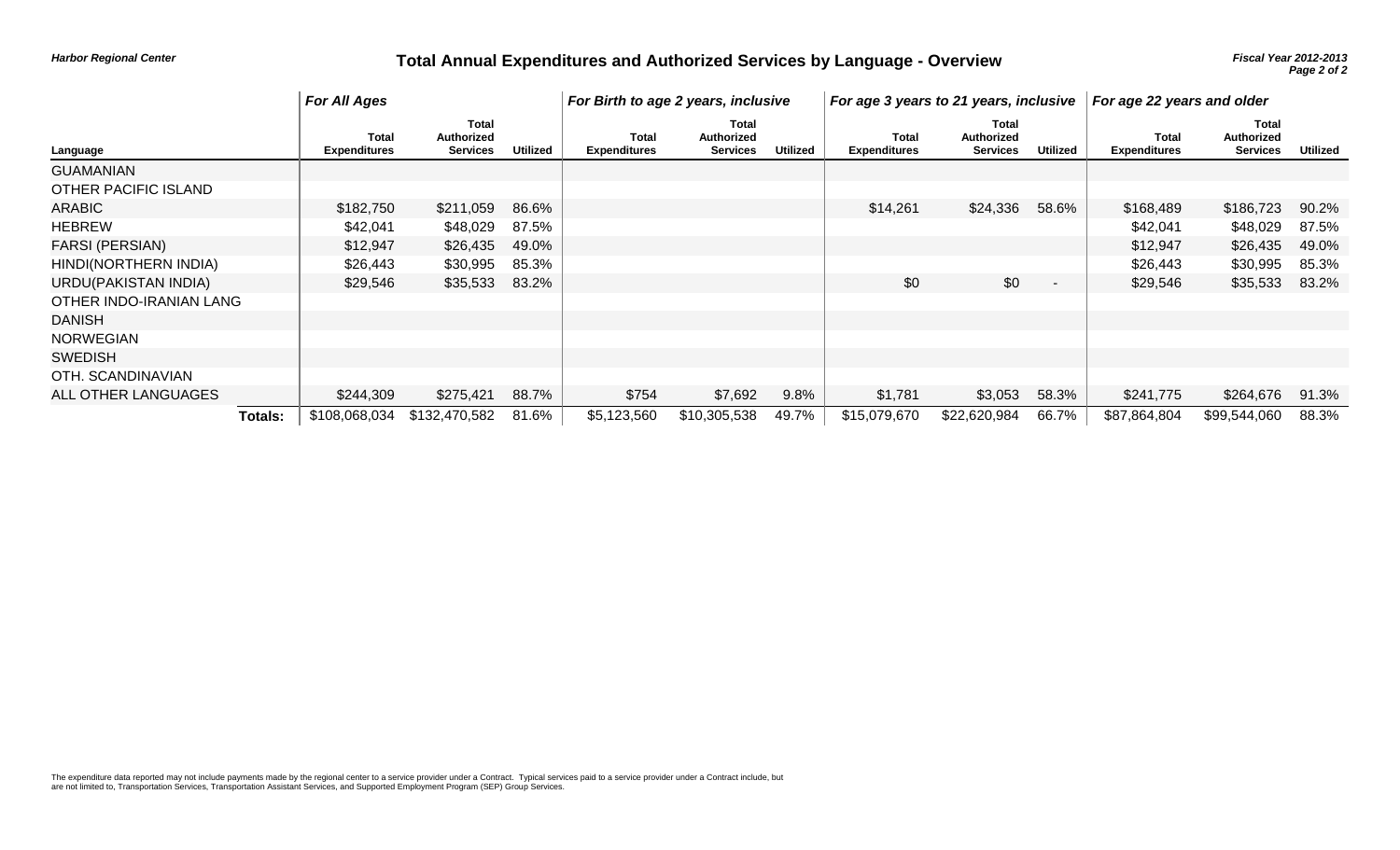#### **Consumers with No Purchase of Services by Ethnicity or Race**

| <b>For All Ages</b>     |         | Total<br><b>Eligible</b> | <b>Consumers</b><br>Receiving<br><b>Purchased</b> | <b>Consumers</b><br><b>With No</b><br><b>Purchased</b> | Percent<br><b>With No</b><br><b>Purchased</b> |
|-------------------------|---------|--------------------------|---------------------------------------------------|--------------------------------------------------------|-----------------------------------------------|
| <b>Ethnicity</b>        |         | <b>Consumers</b>         | <b>Services</b>                                   | <b>Services</b>                                        | <b>Services</b>                               |
| Asian                   |         | 1,005                    | 710                                               | 295                                                    | 29.4%                                         |
| Black/African-American  |         | 1,646                    | 1,196                                             | 450                                                    | 27.3%                                         |
| Filipino                |         | 519                      | 354                                               | 165                                                    | 31.8%                                         |
| Hispanic                |         | 5,173                    | 3,479                                             | 1,694                                                  | 32.7%                                         |
| Native American         |         | 16                       | 12                                                | 4                                                      | 25.0%                                         |
| Other Ethnicity or Race |         | 1,140                    | 785                                               | 355                                                    | 31.1%                                         |
| Polynesian              |         | 66                       | 47                                                | 19                                                     | 28.8%                                         |
| White                   |         | 3,382                    | 2,561                                             | 821                                                    | 24.3%                                         |
|                         | Totals: | 12,947                   | 9,144                                             | 3,803                                                  | 29.4%                                         |

#### *For Birth to age 2 years, inclusive*

| Asian                   |                | 195   | 176   | 19  | 9.7%  |
|-------------------------|----------------|-------|-------|-----|-------|
| Black/African-American  |                | 272   | 247   | 25  | 9.2%  |
| Filipino                |                | 63    | 56    |     | 11.1% |
| Hispanic                |                | 1,171 | 1,086 | 85  | 7.3%  |
| Native American         |                | 3     | 3     | 0   | 0.0%  |
| Other Ethnicity or Race |                | 341   | 307   | 34  | 10.0% |
| Polynesian              |                | 13    | 12    |     | 7.7%  |
| White                   |                | 425   | 368   | 57  | 13.4% |
|                         | <b>Totals:</b> | 2,483 | 2,255 | 228 | 9.2%  |

#### *For age 3 years to 21 years, inclusive*

| Asian                   |         | 458   | 263   | 195   | 42.6% |
|-------------------------|---------|-------|-------|-------|-------|
| Black/African-American  |         | 714   | 394   | 320   | 44.8% |
| Filipino                |         | 281   | 158   | 123   | 43.8% |
| Hispanic                |         | 2,664 | 1,412 | 1,252 | 47.0% |
| Native American         |         | 4     | 2     | 2     | 50.0% |
| Other Ethnicity or Race |         | 643   | 365   | 278   | 43.2% |
| Polynesian              |         | 29    | 15    | 14    | 48.3% |
| White                   |         | 1.316 | 760   | 556   | 42.2% |
|                         | Totals: | 6,109 | 3,369 | 2,740 | 44.9% |

#### *For age 22 years and older*

|         | 352   | 271   | 81  | 23.0% |
|---------|-------|-------|-----|-------|
|         | 660   | 555   | 105 | 15.9% |
|         | 175   | 140   | 35  | 20.0% |
|         | 1,338 | 981   | 357 | 26.7% |
|         | 9     |       | 2   | 22.2% |
|         | 156   | 113   | 43  | 27.6% |
|         | 24    | 20    | 4   | 16.7% |
|         | 1,641 | 1,433 | 208 | 12.7% |
| Totals: | 4,355 | 3,520 | 835 | 19.2% |
|         |       |       |     |       |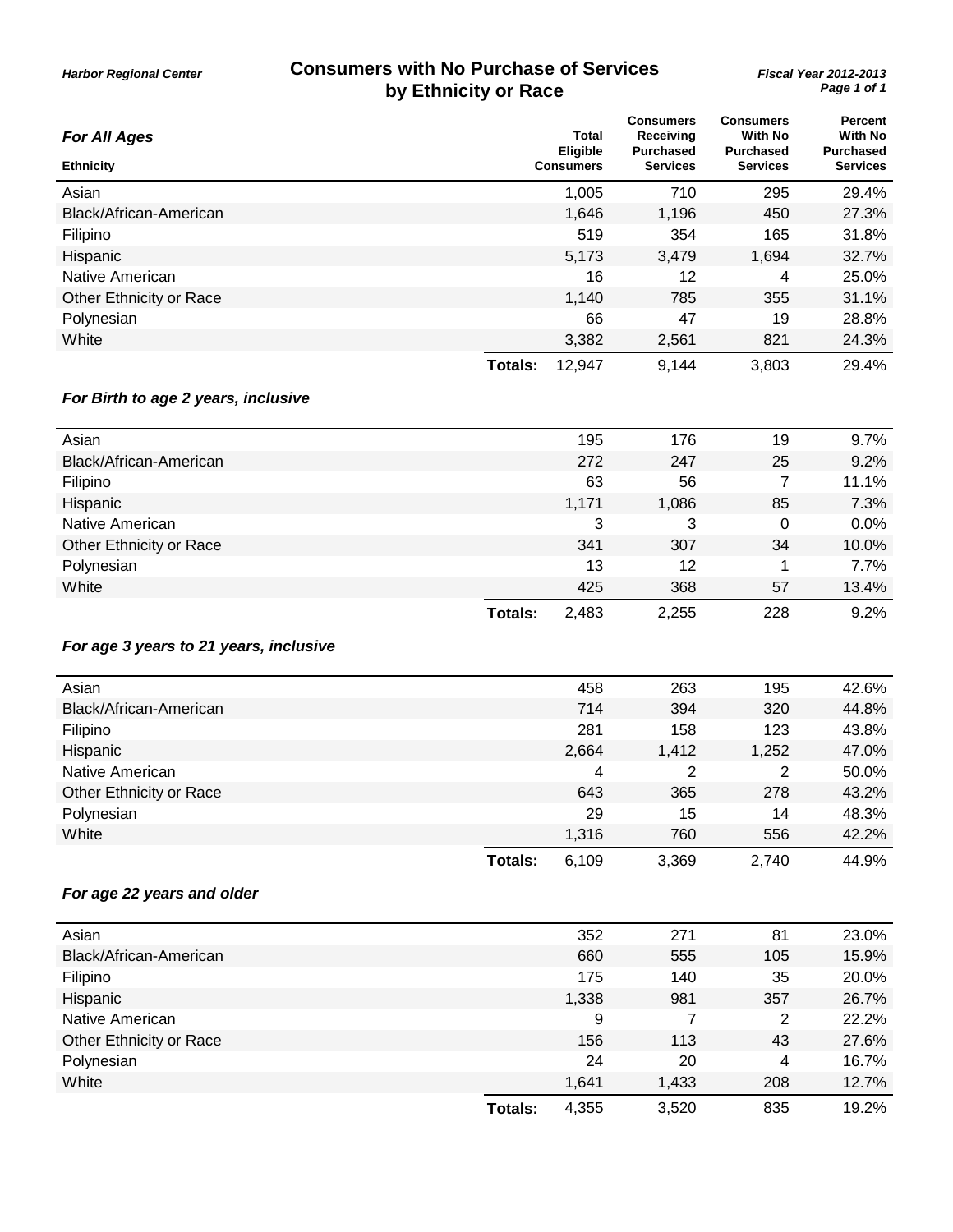#### **Consumers with No Purchase of Services by Diagnosis - Legislative**

*Page 1 of 1 Fiscal Year 2012-2013*

| na mudinosis - ⊏edisianae               |                                              |                                                                      |                                                                    |                                                                  |
|-----------------------------------------|----------------------------------------------|----------------------------------------------------------------------|--------------------------------------------------------------------|------------------------------------------------------------------|
| <b>For All Ages</b><br><b>Diagnosis</b> | <b>Total</b><br>Eligible<br><b>Consumers</b> | <b>Consumers</b><br>Receiving<br><b>Purchased</b><br><b>Services</b> | <b>Consumers</b><br>With No<br><b>Purchased</b><br><b>Services</b> | Percent<br><b>With No</b><br><b>Purchased</b><br><b>Services</b> |
| Autism (AU)                             | 3,430                                        | 2,065                                                                | 1,365                                                              | 39.8%                                                            |
| Intellectual Disability (MR)            | 6,180                                        | 4,316                                                                | 1,864                                                              | 30.2%                                                            |
| Cerebral Palsy (CP)                     | 1,110                                        | 861                                                                  | 249                                                                | 22.4%                                                            |
| Epilepsy (EP)                           | 1,230                                        | 962                                                                  | 268                                                                | 21.8%                                                            |
| Category 5 (CAT5)                       | 1,125                                        | 717                                                                  | 408                                                                | 36.3%                                                            |
| Other (NODX)                            | 3,330                                        | 2,848                                                                | 482                                                                | 14.5%                                                            |
| For Birth to age 2 years, inclusive     |                                              |                                                                      |                                                                    |                                                                  |
| Autism (AU)                             | 94                                           | 93                                                                   | 1                                                                  | 1.1%                                                             |
| Intellectual Disability (MR)            | 54                                           | 53                                                                   | 1                                                                  | 1.9%                                                             |
| Cerebral Palsy (CP)                     | 10                                           | 10                                                                   | 0                                                                  | 0.0%                                                             |
| Epilepsy (EP)                           | 5                                            | 5                                                                    | $\mathbf 0$                                                        | 0.0%                                                             |
| Category 5 (CAT5)                       | 4                                            | 4                                                                    | 0                                                                  | 0.0%                                                             |
| Other (NODX)                            | 2,334                                        | 2,108                                                                | 226                                                                | 9.7%                                                             |
| For age 3 years to 21 years, inclusive  |                                              |                                                                      |                                                                    |                                                                  |
| Autism (AU)                             | 2,767                                        | 1,512                                                                | 1,255                                                              | 45.4%                                                            |
| Intellectual Disability (MR)            | 2,537                                        | 1,285                                                                | 1,252                                                              | 49.3%                                                            |
| Cerebral Palsy (CP)                     | 412                                          | 261                                                                  | 151                                                                | 36.7%                                                            |
| Epilepsy (EP)                           | 389                                          | 245                                                                  | 144                                                                | 37.0%                                                            |
| Category 5 (CAT5)                       | 553                                          | 264                                                                  | 289                                                                | 52.3%                                                            |
| Other (NODX)                            | 834                                          | 628                                                                  | 206                                                                | 24.7%                                                            |
| For age 22 years and older              |                                              |                                                                      |                                                                    |                                                                  |
| Autism (AU)                             | 569                                          | 460                                                                  | 109                                                                | 19.2%                                                            |
| Intellectual Disability (MR)            | 3,589                                        | 2,978                                                                | 611                                                                | 17.0%                                                            |
| Cerebral Palsy (CP)                     | 688                                          | 590                                                                  | 98                                                                 | 14.2%                                                            |
| Epilepsy (EP)                           | 836                                          | 712                                                                  | 124                                                                | 14.8%                                                            |
| Category 5 (CAT5)                       | 568                                          | 449                                                                  | 119                                                                | 21.0%                                                            |
| Other (NODX)                            | 162                                          | 112                                                                  | 50                                                                 | 30.9%                                                            |
|                                         |                                              |                                                                      |                                                                    |                                                                  |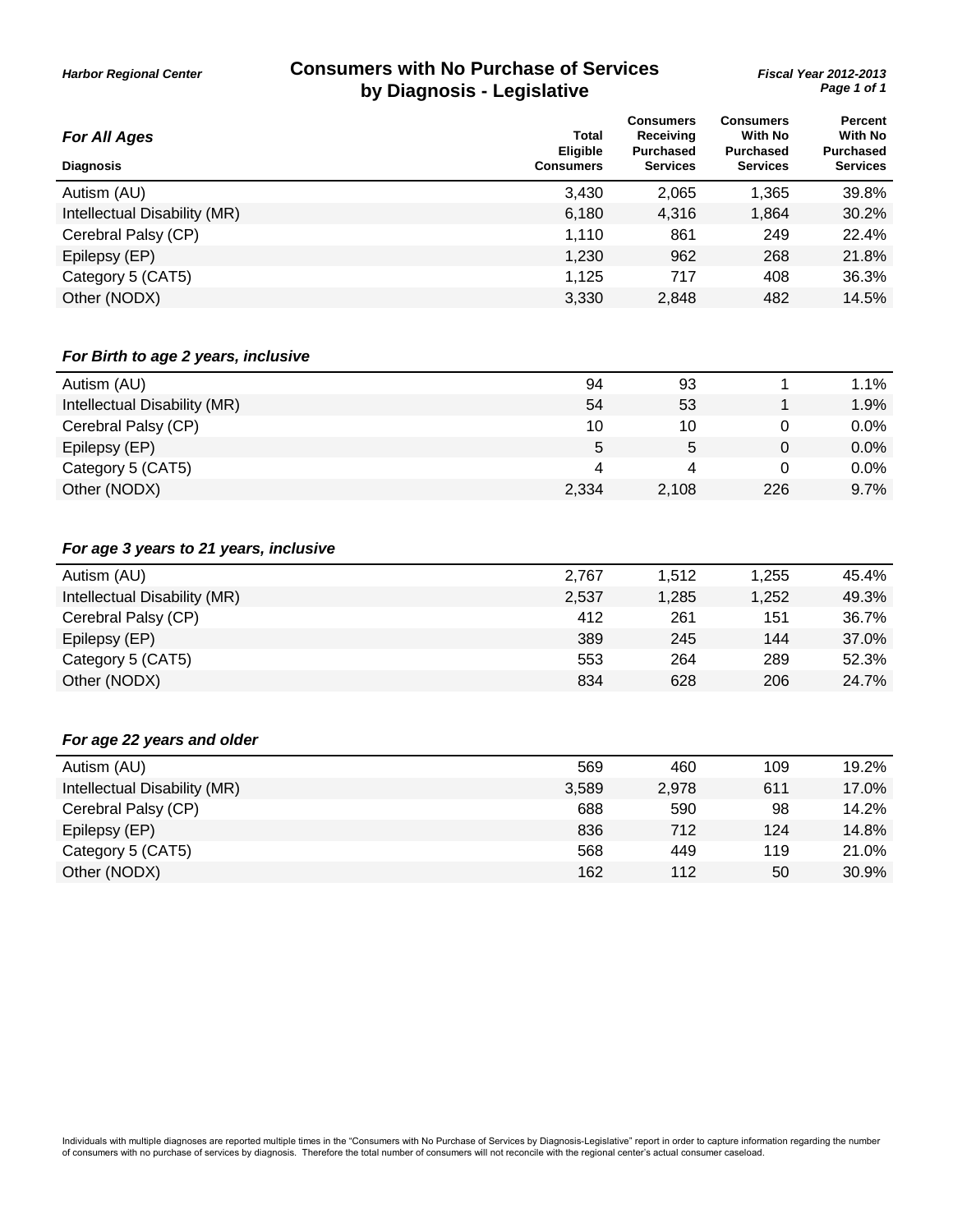| <b>For All Ages</b>                                                       | <b>Total</b><br>Eligible | <b>Consumers</b><br>Receiving<br><b>Purchased</b> | <b>Consumers</b><br><b>With No</b><br><b>Purchased</b> | Percent<br><b>With No</b><br><b>Purchased</b> |
|---------------------------------------------------------------------------|--------------------------|---------------------------------------------------|--------------------------------------------------------|-----------------------------------------------|
| <b>Diagnosis</b>                                                          | <b>Consumers</b>         | <b>Services</b>                                   | <b>Services</b>                                        | <b>Services</b>                               |
| Autism                                                                    | 2,414                    | 1,368                                             | 1,046                                                  | 43.3%                                         |
| Autism & Intellectual Disability                                          | 701                      | 495                                               | 206                                                    | 29.4%                                         |
| Autism & Intellectual Disability & Cerebral Palsy                         | 13                       | 10                                                | 3                                                      | 23.1%                                         |
| Autism & Intellectual Disability & Cerebral Palsy & Epilepsy              | 8                        | 8                                                 | 0                                                      | 0.0%                                          |
| Autism & Intellectual Disability & Cerebral Palsy & Epilepsy & Category 5 | 0                        | 0                                                 | 0                                                      |                                               |
| Autism & Intellectual Disability & Cerebral Palsy & Category 5            | $\mathbf 0$              | $\mathbf 0$                                       | 0                                                      |                                               |
| Autism & Intellectual Disability & Epilepsy & Category 5                  | 6                        | 4                                                 | $\overline{2}$                                         | 33.3%                                         |
| Autism & Intellectual Disability & Epilepsy                               | 71                       | 64                                                | $\overline{7}$                                         | 9.9%                                          |
| Autism & Intellectual Disability & Category 5                             | 23                       | 18                                                | 5                                                      | 21.7%                                         |
| Autism & Cerebral Palsy                                                   | $\overline{2}$           | $\mathbf 0$                                       | $\overline{2}$                                         | 100.0%                                        |
| Autism & Cerebral Palsy & Epilepsy                                        | 0                        | 0                                                 | 0                                                      |                                               |
| Autism & Cerebral Palsy & Epilepsy & Category 5                           | 0                        | 0                                                 | 0                                                      |                                               |
| Autism & Cerebral Palsy & Category 5                                      | $\overline{2}$           | 1                                                 | $\mathbf 1$                                            | 50.0%                                         |
| Autism & Epilepsy & Category 5                                            | 4                        | 3                                                 | $\mathbf 1$                                            | 25.0%                                         |
| Autism & Epilepsy                                                         | 32                       | 20                                                | 12                                                     | 37.5%                                         |
| Autism & Category 5                                                       | 154                      | 74                                                | 80                                                     | 51.9%                                         |
| <b>Intellectual Disability</b>                                            | 3,622                    | 2,362                                             | 1,260                                                  | 34.8%                                         |
| Intellectual Disability & Cerebral Palsy                                  | 451                      | 349                                               | 102                                                    | 22.6%                                         |
| Intellectual Disability & Cerebral Palsy & Epilepsy                       | 346                      | 288                                               | 58                                                     | 16.8%                                         |
| Intellectual Disability & Cerebral Palsy & Epilepsy & Category 5          | 13                       | 11                                                | $\overline{2}$                                         | 15.4%                                         |
| Intellectual Disability & Cerebral Palsy & Category 5                     | 25                       | 21                                                | 4                                                      | 16.0%                                         |
| Intellectual Disability & Epilepsy & Category 5                           | 37                       | 27                                                | 10                                                     | 27.0%                                         |
| Intellectual Disability & Epilepsy                                        | 560                      | 430                                               | 130                                                    | 23.2%                                         |
| Intellectual Disability & Category 5                                      | 304                      | 229                                               | 75                                                     | 24.7%                                         |
| Cerebral Palsy                                                            | 164                      | 110                                               | 54                                                     | 32.9%                                         |
| Cerebral Palsy & Epilepsy                                                 | 27                       | 23                                                | 4                                                      | 14.8%                                         |
| Cerebral Palsy & Epilepsy & Category 5                                    | 11                       | 10                                                | 1                                                      | 9.1%                                          |
| Cerebral Palsy & Category 5                                               | 48                       | 30                                                | 18                                                     | 37.5%                                         |
| Epilepsy & Category 5                                                     | 34                       | 22                                                | 12                                                     | 35.3%                                         |
| Epilepsy                                                                  | 81                       | 52                                                | 29                                                     | 35.8%                                         |
| Category 5                                                                | 464                      | 267                                               | 197                                                    | 42.5%                                         |
| No Diagnosis                                                              | 3,330                    | 2,848                                             | 482                                                    | 14.5%                                         |
|                                                                           | <b>Totals:</b><br>12,947 | 9,144                                             | 3,803                                                  | 29.4%                                         |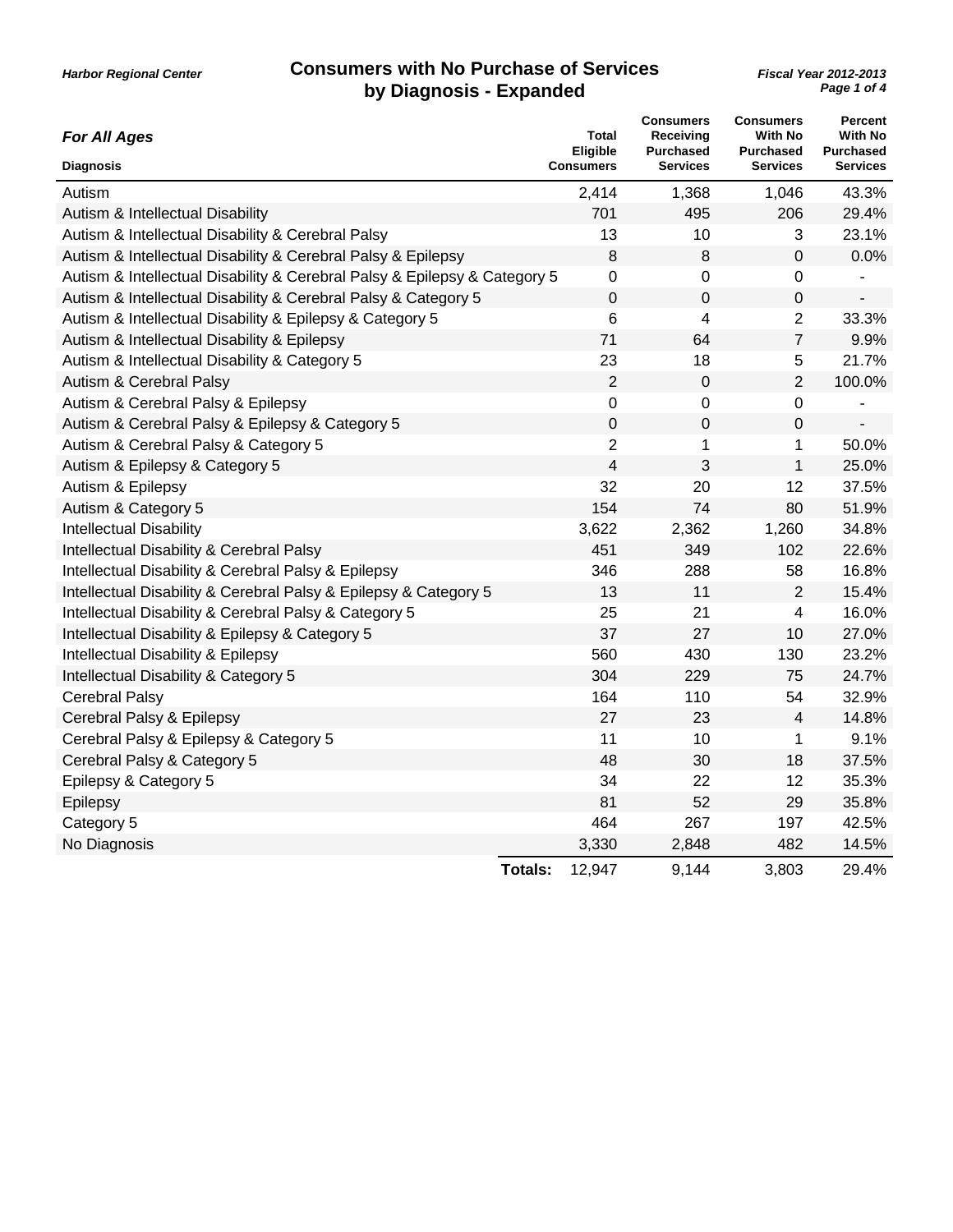| For Birth to age 2 years, inclusive                                       | <b>Total</b><br>Eligible | <b>Consumers</b><br>Receiving<br><b>Purchased</b> | <b>Consumers</b><br><b>With No</b><br><b>Purchased</b> | <b>Percent</b><br><b>With No</b><br><b>Purchased</b> |
|---------------------------------------------------------------------------|--------------------------|---------------------------------------------------|--------------------------------------------------------|------------------------------------------------------|
| <b>Diagnosis</b>                                                          | <b>Consumers</b>         | <b>Services</b>                                   | <b>Services</b>                                        | <b>Services</b>                                      |
| Autism                                                                    | 85                       | 84                                                | 1                                                      | 1.2%                                                 |
| Autism & Intellectual Disability                                          | 9                        | 9                                                 | $\mathbf 0$                                            | 0.0%                                                 |
| Autism & Intellectual Disability & Cerebral Palsy                         | 0                        | 0                                                 | 0                                                      |                                                      |
| Autism & Intellectual Disability & Cerebral Palsy & Epilepsy              | 0                        | 0                                                 | 0                                                      |                                                      |
| Autism & Intellectual Disability & Cerebral Palsy & Epilepsy & Category 5 | 0                        | 0                                                 | 0                                                      |                                                      |
| Autism & Intellectual Disability & Cerebral Palsy & Category 5            | $\pmb{0}$                | 0                                                 | 0                                                      |                                                      |
| Autism & Intellectual Disability & Epilepsy & Category 5                  | 0                        | 0                                                 | 0                                                      |                                                      |
| Autism & Intellectual Disability & Epilepsy                               | $\mathbf 0$              | 0                                                 | 0                                                      |                                                      |
| Autism & Intellectual Disability & Category 5                             | 0                        | 0                                                 | 0                                                      |                                                      |
| Autism & Cerebral Palsy                                                   | $\mathbf 0$              | 0                                                 | 0                                                      |                                                      |
| Autism & Cerebral Palsy & Epilepsy                                        | 0                        | 0                                                 | 0                                                      |                                                      |
| Autism & Cerebral Palsy & Epilepsy & Category 5                           | $\mathbf 0$              | 0                                                 | 0                                                      |                                                      |
| Autism & Cerebral Palsy & Category 5                                      | 0                        | 0                                                 | 0                                                      |                                                      |
| Autism & Epilepsy & Category 5                                            | $\mathbf 0$              | 0                                                 | 0                                                      |                                                      |
| Autism & Epilepsy                                                         | 0                        | 0                                                 | 0                                                      |                                                      |
| Autism & Category 5                                                       | $\mathbf 0$              | 0                                                 | 0                                                      |                                                      |
| <b>Intellectual Disability</b>                                            | 38                       | 37                                                | 1                                                      | 2.6%                                                 |
| Intellectual Disability & Cerebral Palsy                                  | 3                        | 3                                                 | 0                                                      | 0.0%                                                 |
| Intellectual Disability & Cerebral Palsy & Epilepsy                       | $\overline{2}$           | 2                                                 | 0                                                      | 0.0%                                                 |
| Intellectual Disability & Cerebral Palsy & Epilepsy & Category 5          | $\mathbf 0$              | 0                                                 | 0                                                      | $\overline{\phantom{a}}$                             |
| Intellectual Disability & Cerebral Palsy & Category 5                     | 0                        | 0                                                 | 0                                                      |                                                      |
| Intellectual Disability & Epilepsy & Category 5                           | $\mathbf 0$              | 0                                                 | 0                                                      |                                                      |
| Intellectual Disability & Epilepsy                                        | $\overline{2}$           | $\overline{2}$                                    | 0                                                      | 0.0%                                                 |
| Intellectual Disability & Category 5                                      | $\mathbf 0$              | 0                                                 | 0                                                      |                                                      |
| <b>Cerebral Palsy</b>                                                     | 5                        | 5                                                 | 0                                                      | 0.0%                                                 |
| Cerebral Palsy & Epilepsy                                                 | $\mathbf 0$              | 0                                                 | 0                                                      |                                                      |
| Cerebral Palsy & Epilepsy & Category 5                                    | 0                        | 0                                                 | 0                                                      | ä,                                                   |
| Cerebral Palsy & Category 5                                               | 0                        | 0                                                 | 0                                                      |                                                      |
| Epilepsy & Category 5                                                     | 0                        | 0                                                 | 0                                                      |                                                      |
| Epilepsy                                                                  | 1                        | 1                                                 | 0                                                      | 0.0%                                                 |
| Category 5                                                                | 4                        | 4                                                 | 0                                                      | 0.0%                                                 |
| No Diagnosis                                                              | 2,334                    | 2,108                                             | 226                                                    | 9.7%                                                 |
|                                                                           | <b>Totals:</b><br>2,483  | 2,255                                             | 228                                                    | 9.2%                                                 |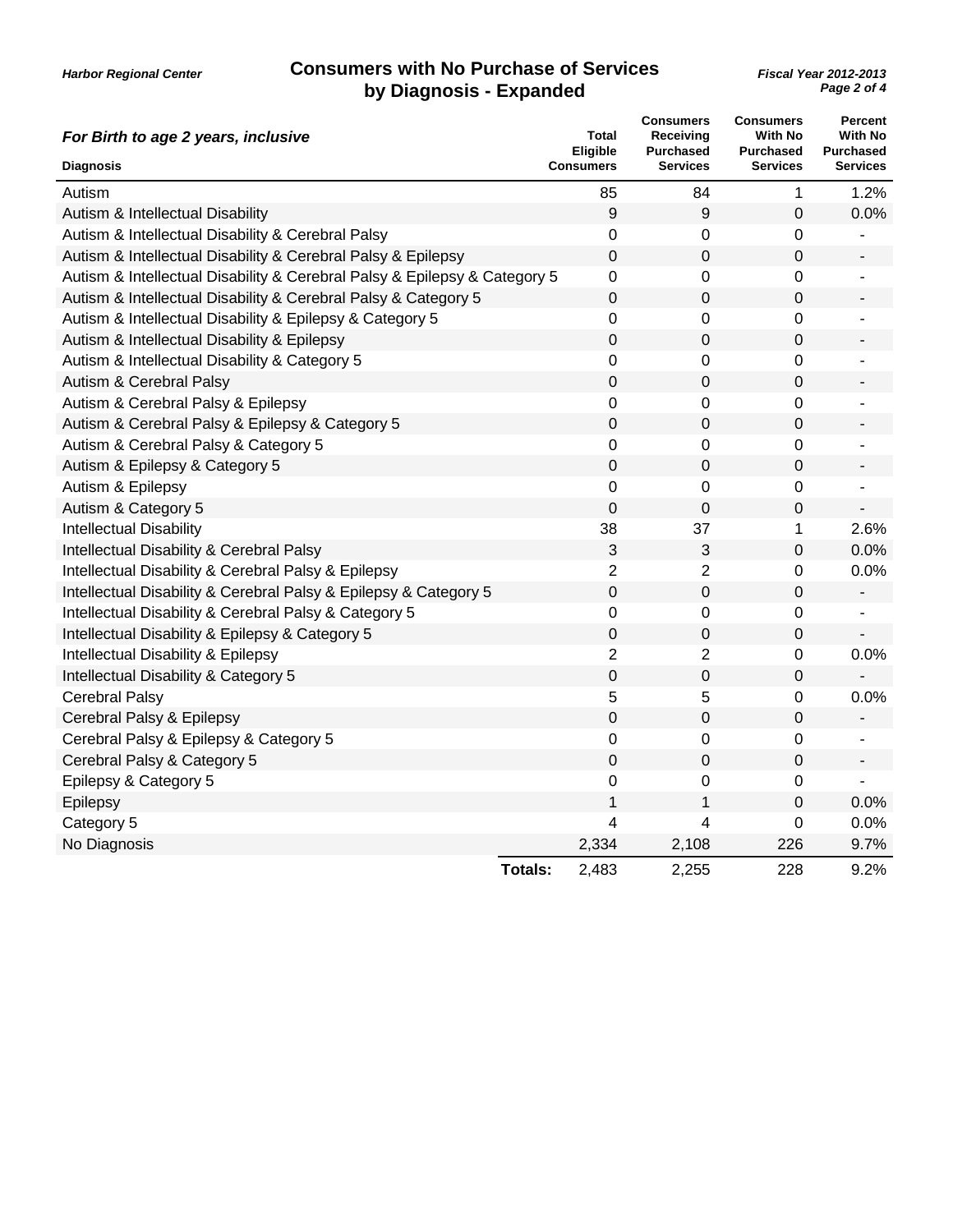| For age 3 years to 21 years, inclusive                                    | <b>Total</b><br><b>Eligible</b> | <b>Consumers</b><br>Receiving<br><b>Purchased</b> | <b>Consumers</b><br><b>With No</b><br><b>Purchased</b> | Percent<br><b>With No</b><br><b>Purchased</b> |
|---------------------------------------------------------------------------|---------------------------------|---------------------------------------------------|--------------------------------------------------------|-----------------------------------------------|
| <b>Diagnosis</b>                                                          | <b>Consumers</b>                | <b>Services</b>                                   | <b>Services</b>                                        | <b>Services</b>                               |
| Autism                                                                    | 2,131                           | 1,155                                             | 976                                                    | 45.8%                                         |
| Autism & Intellectual Disability                                          | 443                             | 262                                               | 181                                                    | 40.9%                                         |
| Autism & Intellectual Disability & Cerebral Palsy                         | 5                               | $\overline{2}$                                    | 3                                                      | 60.0%                                         |
| Autism & Intellectual Disability & Cerebral Palsy & Epilepsy              | 1                               | 1                                                 | 0                                                      | 0.0%                                          |
| Autism & Intellectual Disability & Cerebral Palsy & Epilepsy & Category 5 | 0                               | 0                                                 | 0                                                      |                                               |
| Autism & Intellectual Disability & Cerebral Palsy & Category 5            | $\mathbf 0$                     | 0                                                 | 0                                                      | $\overline{\phantom{a}}$                      |
| Autism & Intellectual Disability & Epilepsy & Category 5                  | $\overline{2}$                  | $\overline{2}$                                    | 0                                                      | 0.0%                                          |
| Autism & Intellectual Disability & Epilepsy                               | 21                              | 16                                                | 5                                                      | 23.8%                                         |
| Autism & Intellectual Disability & Category 5                             | 10                              | 5                                                 | 5                                                      | 50.0%                                         |
| Autism & Cerebral Palsy                                                   | 2                               | 0                                                 | $\overline{2}$                                         | 100.0%                                        |
| Autism & Cerebral Palsy & Epilepsy                                        | 0                               | 0                                                 | 0                                                      |                                               |
| Autism & Cerebral Palsy & Epilepsy & Category 5                           | $\pmb{0}$                       | 0                                                 | 0                                                      |                                               |
| Autism & Cerebral Palsy & Category 5                                      | $\overline{c}$                  | 1                                                 | 1                                                      | 50.0%                                         |
| Autism & Epilepsy & Category 5                                            | 3                               | $\overline{2}$                                    | $\mathbf{1}$                                           | 33.3%                                         |
| Autism & Epilepsy                                                         | 23                              | 12                                                | 11                                                     | 47.8%                                         |
| Autism & Category 5                                                       | 124                             | 54                                                | 70                                                     | 56.5%                                         |
| <b>Intellectual Disability</b>                                            | 1,544                           | 699                                               | 845                                                    | 54.7%                                         |
| Intellectual Disability & Cerebral Palsy                                  | 157                             | 89                                                | 68                                                     | 43.3%                                         |
| Intellectual Disability & Cerebral Palsy & Epilepsy                       | 110                             | 82                                                | 28                                                     | 25.5%                                         |
| Intellectual Disability & Cerebral Palsy & Epilepsy & Category 5          | 3                               | 3                                                 | $\boldsymbol{0}$                                       | 0.0%                                          |
| Intellectual Disability & Cerebral Palsy & Category 5                     | 9                               | 6                                                 | $\ensuremath{\mathsf{3}}$                              | 33.3%                                         |
| Intellectual Disability & Epilepsy & Category 5                           | 6                               | 3                                                 | $\mathfrak{B}$                                         | 50.0%                                         |
| Intellectual Disability & Epilepsy                                        | 144                             | 80                                                | 64                                                     | 44.4%                                         |
| Intellectual Disability & Category 5                                      | 82                              | 35                                                | 47                                                     | 57.3%                                         |
| <b>Cerebral Palsy</b>                                                     | 84                              | 47                                                | 37                                                     | 44.0%                                         |
| Cerebral Palsy & Epilepsy                                                 | 13                              | 10                                                | 3                                                      | 23.1%                                         |
| Cerebral Palsy & Epilepsy & Category 5                                    | 8                               | $\overline{7}$                                    | 1                                                      | 12.5%                                         |
| Cerebral Palsy & Category 5                                               | 18                              | 13                                                | 5                                                      | 27.8%                                         |
| Epilepsy & Category 5                                                     | 11                              | 5                                                 | 6                                                      | 54.5%                                         |
| Epilepsy                                                                  | 44                              | 22                                                | 22                                                     | 50.0%                                         |
| Category 5                                                                | 275                             | 128                                               | 147                                                    | 53.5%                                         |
| No Diagnosis                                                              | 834                             | 628                                               | 206                                                    | 24.7%                                         |
|                                                                           | 6,109<br><b>Totals:</b>         | 3,369                                             | 2,740                                                  | 44.9%                                         |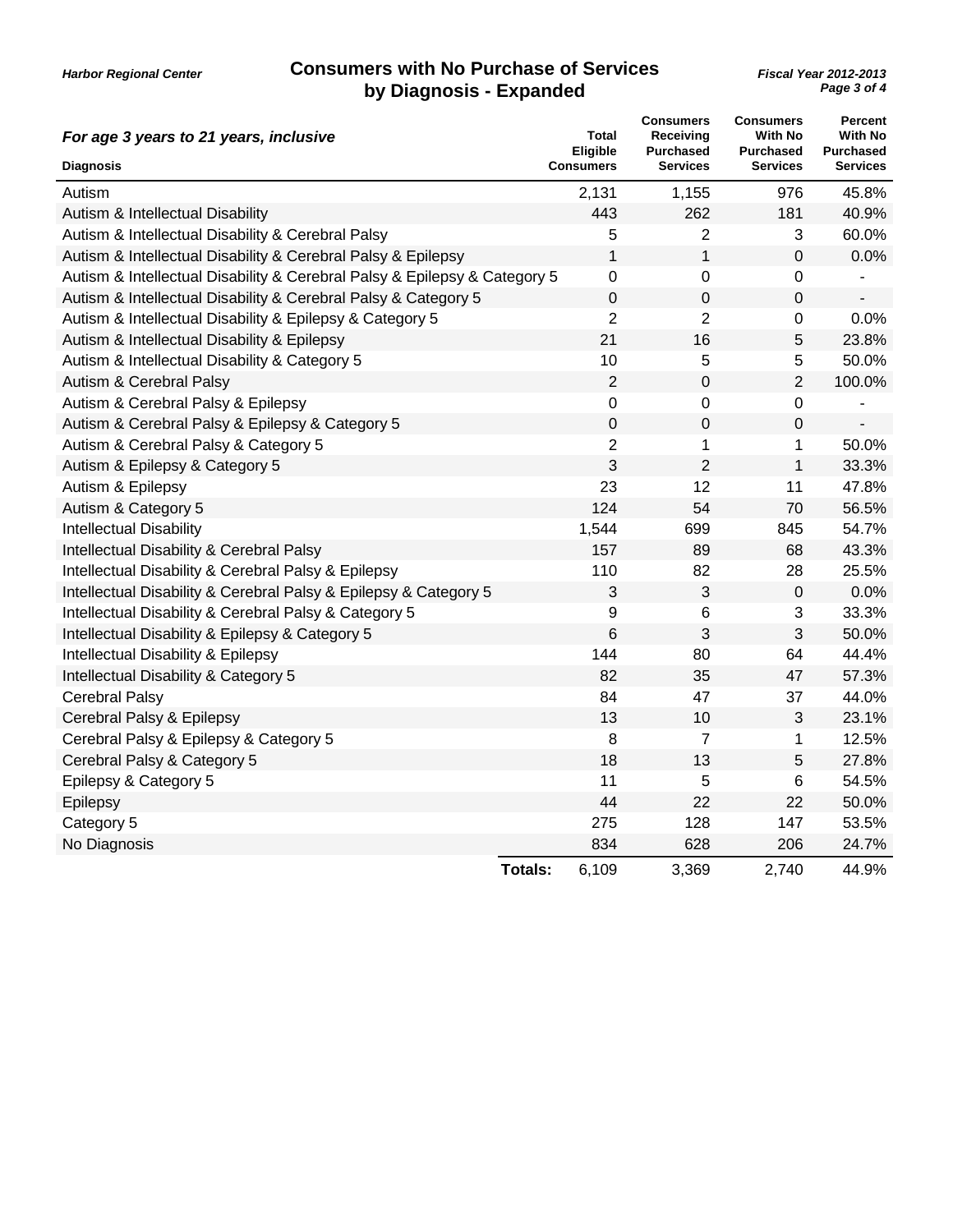| For age 22 years and older                                                | Total<br><b>Eligible</b> | <b>Consumers</b><br>Receiving<br><b>Purchased</b> | <b>Consumers</b><br><b>With No</b><br><b>Purchased</b> | <b>Percent</b><br><b>With No</b><br><b>Purchased</b> |
|---------------------------------------------------------------------------|--------------------------|---------------------------------------------------|--------------------------------------------------------|------------------------------------------------------|
| <b>Diagnosis</b>                                                          | <b>Consumers</b>         | <b>Services</b>                                   | <b>Services</b>                                        | <b>Services</b>                                      |
| Autism                                                                    | 198                      | 129                                               | 69                                                     | 34.8%                                                |
| Autism & Intellectual Disability                                          | 249                      | 224                                               | 25                                                     | 10.0%                                                |
| Autism & Intellectual Disability & Cerebral Palsy                         | 8                        | 8                                                 | 0                                                      | 0.0%                                                 |
| Autism & Intellectual Disability & Cerebral Palsy & Epilepsy              | 7                        | 7                                                 | 0                                                      | 0.0%                                                 |
| Autism & Intellectual Disability & Cerebral Palsy & Epilepsy & Category 5 | $\boldsymbol{0}$         | 0                                                 | 0                                                      |                                                      |
| Autism & Intellectual Disability & Cerebral Palsy & Category 5            | $\boldsymbol{0}$         | 0                                                 | 0                                                      | $\overline{\phantom{a}}$                             |
| Autism & Intellectual Disability & Epilepsy & Category 5                  | 4                        | $\overline{2}$                                    | $\overline{2}$                                         | 50.0%                                                |
| Autism & Intellectual Disability & Epilepsy                               | 50                       | 48                                                | $\overline{2}$                                         | 4.0%                                                 |
| Autism & Intellectual Disability & Category 5                             | 13                       | 13                                                | 0                                                      | 0.0%                                                 |
| Autism & Cerebral Palsy                                                   | 0                        | 0                                                 | 0                                                      | $\qquad \qquad \blacksquare$                         |
| Autism & Cerebral Palsy & Epilepsy                                        | 0                        | 0                                                 | 0                                                      | $\overline{\phantom{a}}$                             |
| Autism & Cerebral Palsy & Epilepsy & Category 5                           | $\mathbf 0$              | 0                                                 | 0                                                      | $\overline{\phantom{a}}$                             |
| Autism & Cerebral Palsy & Category 5                                      | $\boldsymbol{0}$         | 0                                                 | 0                                                      | ÷,                                                   |
| Autism & Epilepsy & Category 5                                            | 1                        | $\mathbf 1$                                       | 0                                                      | 0.0%                                                 |
| Autism & Epilepsy                                                         | 9                        | 8                                                 | 1                                                      | 11.1%                                                |
| Autism & Category 5                                                       | 30                       | 20                                                | 10                                                     | 33.3%                                                |
| <b>Intellectual Disability</b>                                            | 2,040                    | 1,626                                             | 414                                                    | 20.3%                                                |
| Intellectual Disability & Cerebral Palsy                                  | 291                      | 257                                               | 34                                                     | 11.7%                                                |
| Intellectual Disability & Cerebral Palsy & Epilepsy                       | 234                      | 204                                               | 30                                                     | 12.8%                                                |
| Intellectual Disability & Cerebral Palsy & Epilepsy & Category 5          | 10                       | 8                                                 | $\overline{2}$                                         | 20.0%                                                |
| Intellectual Disability & Cerebral Palsy & Category 5                     | 16                       | 15                                                | 1                                                      | 6.3%                                                 |
| Intellectual Disability & Epilepsy & Category 5                           | 31                       | 24                                                | $\overline{7}$                                         | 22.6%                                                |
| Intellectual Disability & Epilepsy                                        | 414                      | 348                                               | 66                                                     | 15.9%                                                |
| Intellectual Disability & Category 5                                      | 222                      | 194                                               | 28                                                     | 12.6%                                                |
| <b>Cerebral Palsy</b>                                                     | 75                       | 58                                                | 17                                                     | 22.7%                                                |
| Cerebral Palsy & Epilepsy                                                 | 14                       | 13                                                | 1                                                      | 7.1%                                                 |
| Cerebral Palsy & Epilepsy & Category 5                                    | 3                        | 3                                                 | 0                                                      | 0.0%                                                 |
| Cerebral Palsy & Category 5                                               | 30                       | 17                                                | 13                                                     | 43.3%                                                |
| Epilepsy & Category 5                                                     | 23                       | 17                                                | 6                                                      | 26.1%                                                |
| Epilepsy                                                                  | 36                       | 29                                                | $\overline{7}$                                         | 19.4%                                                |
| Category 5                                                                | 185                      | 135                                               | 50                                                     | 27.0%                                                |
| No Diagnosis                                                              | 162                      | 112                                               | 50                                                     | 30.9%                                                |
|                                                                           | <b>Totals:</b><br>4,355  | 3,520                                             | 835                                                    | 19.2%                                                |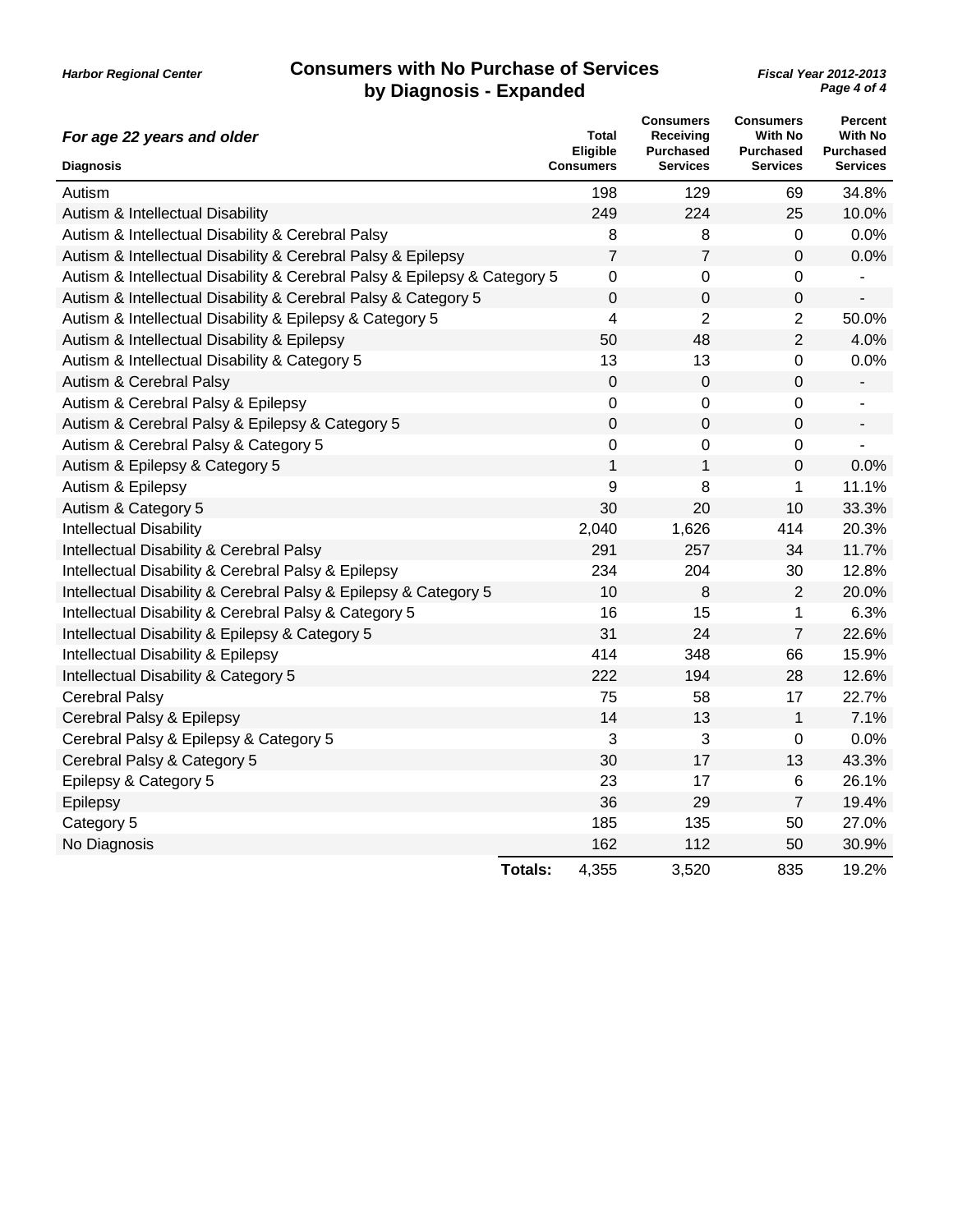| Page 1 of 2<br>by Residence                  |         |                                              |                                                               |                                                                           |                                                                  |  |
|----------------------------------------------|---------|----------------------------------------------|---------------------------------------------------------------|---------------------------------------------------------------------------|------------------------------------------------------------------|--|
| <b>For All Ages</b><br><b>Residence Type</b> |         | <b>Total</b><br><b>Eligible</b><br>Consumers | <b>Consumers</b><br>Receiving<br>Purchased<br><b>Services</b> | <b>Consumers</b><br><b>With No</b><br><b>Purchased</b><br><b>Services</b> | Percent<br><b>With No</b><br><b>Purchased</b><br><b>Services</b> |  |
| Out-of-State                                 |         | 3                                            | 1                                                             | 2                                                                         | 66.7%                                                            |  |
| Home of Parent or Guardian                   |         | 10,594                                       | 6,987                                                         | 3,607                                                                     | 34.0%                                                            |  |
| Independent Living or Supported Living       |         | 752                                          | 692                                                           | 60                                                                        | 8.0%                                                             |  |
| Developmental Center/State Hospital          |         | 8                                            | $\overline{7}$                                                | 1                                                                         | 12.5%                                                            |  |
| Correctional Institution                     |         | 11                                           | 5                                                             | 6                                                                         | 54.5%                                                            |  |
| <b>Community Care Facility (CCF)</b>         |         | 842                                          | 820                                                           | 22                                                                        | 2.6%                                                             |  |
| ICF Facility & Continous Nursing             |         | 211                                          | 205                                                           | 6                                                                         | 2.8%                                                             |  |
| <b>Skilled Nursing Facility (SNF)</b>        |         | 85                                           | 76                                                            | 9                                                                         | 10.6%                                                            |  |
| Foster Home, Children                        |         | 319                                          | 248                                                           | 71                                                                        | 22.3%                                                            |  |
| Family Home, Adults                          |         | 70                                           | 69                                                            | 1                                                                         | 1.4%                                                             |  |
| <b>Psychiatric Treatment Facility</b>        |         | 5                                            | 2                                                             | 3                                                                         | 60.0%                                                            |  |
| <b>Rehabilation Center</b>                   |         | 2                                            | 1                                                             | 1                                                                         | 50.0%                                                            |  |
| <b>Acute General Hospital</b>                |         | 1                                            | 1                                                             | $\mathbf 0$                                                               | 0.0%                                                             |  |
| Sub-Acute                                    |         | 13                                           | 11                                                            | 2                                                                         | 15.4%                                                            |  |
| <b>Community Treatment Facility</b>          |         | 1                                            | 1                                                             | $\Omega$                                                                  | 0.0%                                                             |  |
| Hospice                                      |         | 0                                            | $\mathbf 0$                                                   | $\mathbf 0$                                                               |                                                                  |  |
| <b>Transient/Homeless</b>                    |         | 9                                            | 5                                                             | 4                                                                         | 44.4%                                                            |  |
| Other                                        |         | 21                                           | 13                                                            | 8                                                                         | 38.1%                                                            |  |
|                                              | Totals: | 12,947                                       | 9,144                                                         | 3,803                                                                     | 29.4%                                                            |  |
| For Birth to age 2 years, inclusive          |         |                                              |                                                               |                                                                           |                                                                  |  |
| Out-of-State                                 |         | 0                                            | $\mathbf 0$                                                   | $\mathbf 0$                                                               |                                                                  |  |
| Home of Parent or Guardian                   |         | 2,279                                        | 2,065                                                         | 214                                                                       | 9.4%                                                             |  |
| Independent Living or Supported Living       |         | 0                                            | 0                                                             | 0                                                                         |                                                                  |  |
| Developmental Center/State Hospital          |         | 0                                            | $\mathbf 0$                                                   | $\mathbf 0$                                                               |                                                                  |  |
| <b>Correctional Institution</b>              |         | 0                                            | 0                                                             | 0                                                                         |                                                                  |  |
| Community Care Facility (CCF)                |         | $\mathbf 0$                                  | 0                                                             | $\mathbf 0$                                                               |                                                                  |  |

ICF Facility & Continous Nursing 0 0 0 Skilled Nursing Facility (SNF) 0 0 0

Family Home, Adults **Development Control** Companion Companion Companion Companion Companion Companion Companion Companion Companion Companion Companion Companion Companion Companion Companion Companion Companion Companion Psychiatric Treatment Facility 0 0 0 Rehabilation Center 0 0 0 Acute General Hospital 0 0 0 Sub-Acute 0 0 0 Community Treatment Facility 0 0 0 Hospice 0 0 0 Transient/Homeless 0 0 0

Foster Home, Children **203** 189 14 6.9%

Other 2012 1 0 0.0% (1 0.0%) 0.0% (1 0.0%) 0.0% (1 0.0%) 0.0% (1 0.0%) 0.0% (1 0.0%) 0.0% (1 0.0%) 0.0% (1 0.0

**Totals:** 2,483 2,255 228 9.2%

# **Consumers with No Purchase of Services**

*Harbor Regional Center*

*Fiscal Year 2012-2013*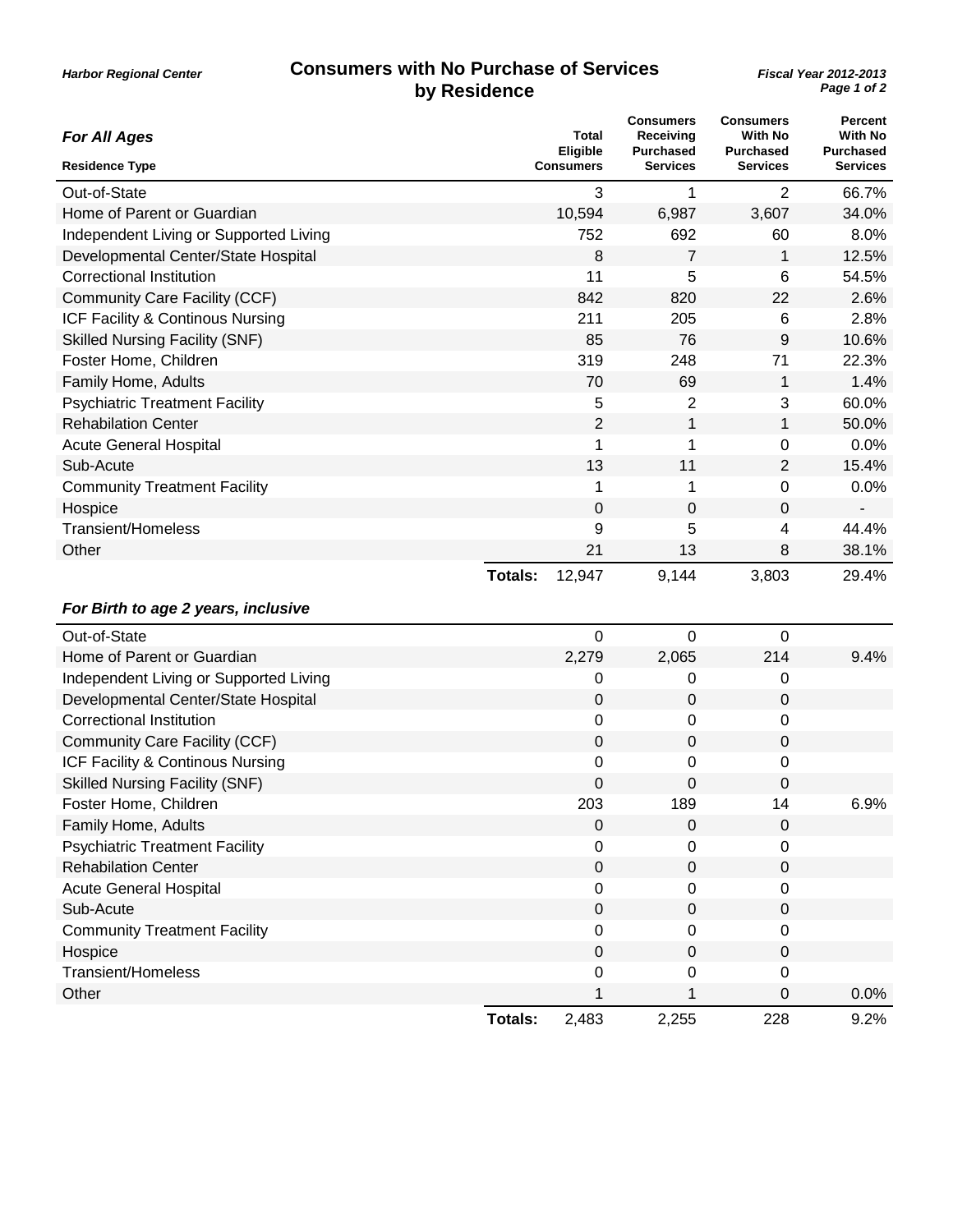#### **Consumers with No Purchase of Services by Residence**

| For age 3 years to 21 years, inclusive | <b>Total</b><br>Eligible |                  | <b>Consumers</b><br>Receiving<br><b>Purchased</b> | <b>Consumers</b><br><b>With No</b><br><b>Purchased</b> | <b>Percent</b><br><b>With No</b><br><b>Purchased</b> |
|----------------------------------------|--------------------------|------------------|---------------------------------------------------|--------------------------------------------------------|------------------------------------------------------|
| <b>Residence Type</b>                  |                          | <b>Consumers</b> | <b>Services</b>                                   | <b>Services</b>                                        | <b>Services</b>                                      |
| Out-of-State                           |                          | 3                | 1                                                 | $\overline{2}$                                         | 66.7%                                                |
| Home of Parent or Guardian             |                          | 5,880            | 3,212                                             | 2,668                                                  | 45.4%                                                |
| Independent Living or Supported Living |                          | 22               | 19                                                | 3                                                      | 13.6%                                                |
| Developmental Center/State Hospital    |                          | 1                | 1                                                 | 0                                                      | 0.0%                                                 |
| <b>Correctional Institution</b>        |                          | 4                | 2                                                 | 2                                                      | 50.0%                                                |
| Community Care Facility (CCF)          |                          | 56               | 53                                                | 3                                                      | 5.4%                                                 |
| ICF Facility & Continous Nursing       |                          | 4                | 1                                                 | 3                                                      | 75.0%                                                |
| <b>Skilled Nursing Facility (SNF)</b>  |                          | 0                | 0                                                 | 0                                                      |                                                      |
| Foster Home, Children                  |                          | 112              | 58                                                | 54                                                     | 48.2%                                                |
| Family Home, Adults                    |                          | 16               | 15                                                | 1                                                      | 6.3%                                                 |
| <b>Psychiatric Treatment Facility</b>  |                          | 3                | 2                                                 | 1                                                      | 33.3%                                                |
| <b>Rehabilation Center</b>             |                          | 0                | 0                                                 | 0                                                      |                                                      |
| <b>Acute General Hospital</b>          |                          | 0                | 0                                                 | 0                                                      |                                                      |
| Sub-Acute                              |                          | $\boldsymbol{0}$ | 0                                                 | 0                                                      |                                                      |
| <b>Community Treatment Facility</b>    |                          | 0                | 0                                                 | 0                                                      |                                                      |
| Hospice                                |                          | 0                | 0                                                 | 0                                                      |                                                      |
| <b>Transient/Homeless</b>              |                          | 1                | 1                                                 | 0                                                      | 0.0%                                                 |
| Other                                  |                          | 7                | 4                                                 | 3                                                      | 42.9%                                                |
|                                        | <b>Totals:</b>           | 6,109            | 3,369                                             | 2,740                                                  | 44.9%                                                |
| For age 22 years and older             |                          |                  |                                                   |                                                        |                                                      |
| <b>Acute General Hospital</b>          |                          | 1                | 1                                                 | 0                                                      | 0.0%                                                 |
| Community Care Facility (CCF)          |                          | 786              | 767                                               | 19                                                     | 2.4%                                                 |
| <b>Community Treatment Facility</b>    |                          | 1                | 1                                                 | 0                                                      | 0.0%                                                 |
| <b>Correctional Institution</b>        |                          | 7                | 3                                                 | 4                                                      | 57.1%                                                |
| Developmental Center/State Hospital    |                          | $\overline{7}$   | 6                                                 | 1                                                      | 14.3%                                                |
| Family Home, Adults                    |                          | 54               | 54                                                | 0                                                      | 0.0%                                                 |
| Foster Home, Children                  |                          | 4                | 1                                                 | 3                                                      | 75.0%                                                |
| Home of Parent or Guardian             |                          | 2,435            | 1,710                                             | 725                                                    | 29.8%                                                |
| Hospice                                |                          | 0                | 0                                                 | 0                                                      |                                                      |
| ICF Facility & Continous Nursing       |                          | 207              | 204                                               | 3                                                      | 1.4%                                                 |
| Independent Living or Supported Living |                          | 730              | 673                                               | 57                                                     | 7.8%                                                 |
| Other                                  |                          | 13               | 8                                                 | 5                                                      | 38.5%                                                |
| Out-of-State                           |                          | 0                | 0                                                 | 0                                                      |                                                      |
| <b>Psychiatric Treatment Facility</b>  |                          | $\overline{2}$   | $\mathbf 0$                                       | $\overline{2}$                                         | 100.0%                                               |
| <b>Rehabilation Center</b>             |                          | $\overline{2}$   | 1                                                 | 1                                                      | 50.0%                                                |
| <b>Skilled Nursing Facility (SNF)</b>  |                          | 85               | 76                                                | 9                                                      | 10.6%                                                |
| Sub-Acute                              |                          | 13               | 11                                                | $\overline{2}$                                         | 15.4%                                                |
| <b>Transient/Homeless</b>              |                          | 8                | 4                                                 | 4                                                      | 50.0%                                                |
|                                        | <b>Totals:</b>           | 4,355            | 3,520                                             | 835                                                    | 19.2%                                                |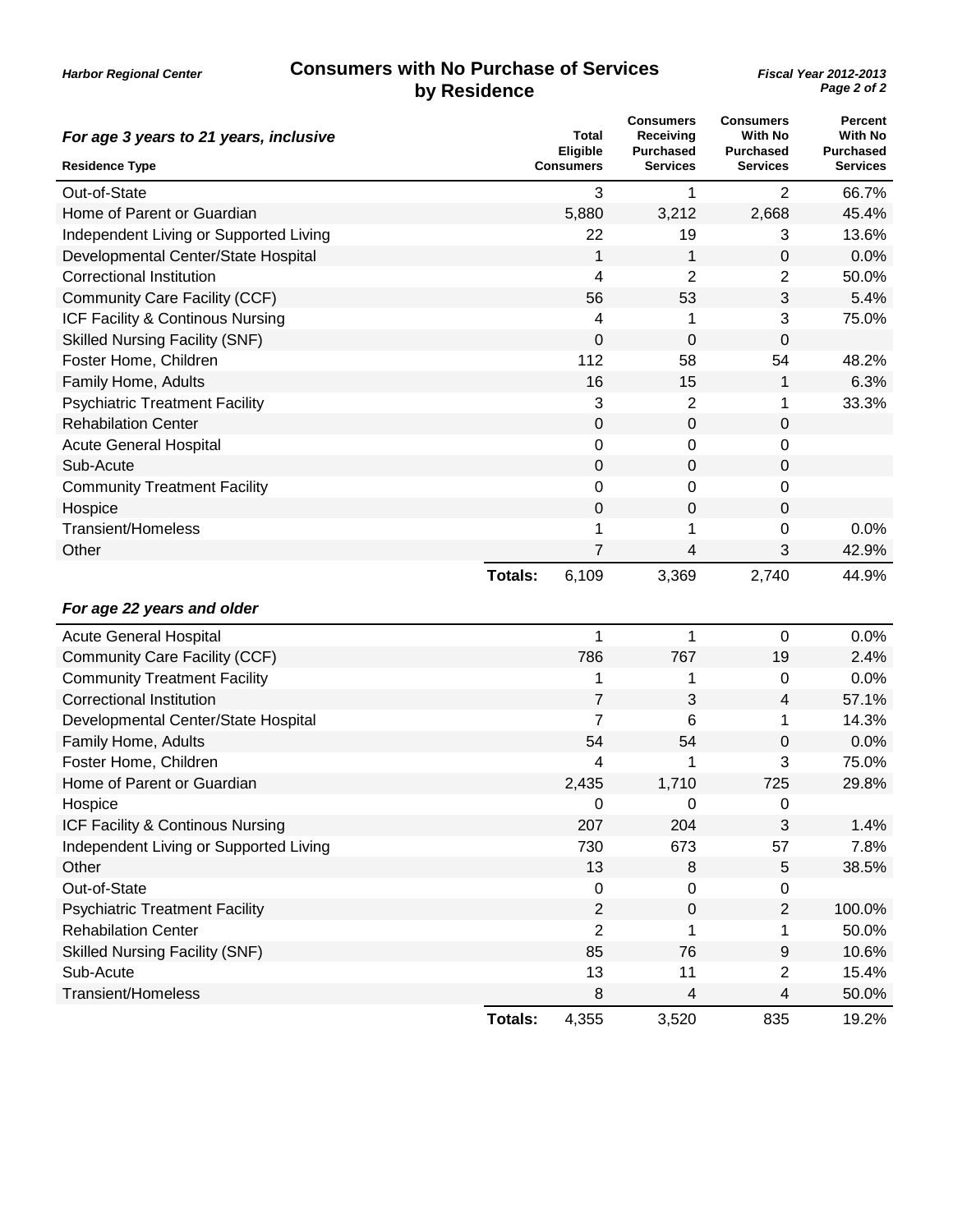| <b>For All Ages</b>           |                | Total<br>Eligible | <b>Consumers</b><br>Receiving<br><b>Purchased</b> | <b>Consumers</b><br><b>With No</b><br><b>Purchased</b> | <b>Percent</b><br>With No<br><b>Purchased</b> |
|-------------------------------|----------------|-------------------|---------------------------------------------------|--------------------------------------------------------|-----------------------------------------------|
| Language                      |                | <b>Consumers</b>  | <b>Services</b>                                   | <b>Services</b>                                        | <b>Services</b>                               |
| ASL (AMER SIGN LANG)          |                | 16                | 12                                                | 4                                                      | 25.0%                                         |
| OTHER SIGN LANGUAGE           |                | $\overline{2}$    | 2                                                 | 0                                                      | 0.0%                                          |
| <b>ENGLISH</b>                |                | 10,374            | 7,376                                             | 2,998                                                  | 28.9%                                         |
| <b>ARMENIAN</b>               |                | 0                 | 0                                                 | 0                                                      |                                               |
| <b>SOMALI</b>                 |                | 0                 | 0                                                 | 0                                                      | -                                             |
| <b>SWAHILI</b>                |                | $\boldsymbol{0}$  | 0                                                 | 0                                                      | -                                             |
| <b>NIGERIAN</b>               |                | $\pmb{0}$         | 0                                                 | 0                                                      |                                               |
| <b>AMHARIC</b>                |                | $\overline{2}$    | 2                                                 | 0                                                      | 0.0%                                          |
| <b>FRENCH</b>                 |                | $\pmb{0}$         | 0                                                 | 0                                                      |                                               |
| <b>ITALIAN</b>                |                | $\mathbf 2$       | $\mathbf{1}$                                      | $\mathbf{1}$                                           | 50.0%                                         |
| <b>PORTUGUESE</b>             |                | 4                 | 4                                                 | $\mathbf 0$                                            | 0.0%                                          |
| <b>SPANISH</b>                |                | 2,173             | 1,501                                             | 672                                                    | 30.9%                                         |
| <b>OTHER LATIN</b>            |                | $\mathbf 0$       | $\pmb{0}$                                         | 0                                                      |                                               |
| <b>CANTONESE CHINESE</b>      |                | 9                 | $\overline{7}$                                    | $\overline{2}$                                         | 22.2%                                         |
| <b>MANDARIN CHINESE</b>       |                | 14                | 12                                                | $\overline{2}$                                         | 14.3%                                         |
| <b>JAPANESE</b>               |                | 27                | 23                                                | 4                                                      | 14.8%                                         |
| <b>VIETNAMESE</b>             |                | 37                | 25                                                | 12                                                     | 32.4%                                         |
| <b>KOREAN</b>                 |                | 76                | 49                                                | 27                                                     | 35.5%                                         |
| <b>LAOTIAN</b>                |                | 1                 | $\pmb{0}$                                         | 1                                                      | 100.0%                                        |
| <b>CAMBODIAN</b>              |                | 80                | 42                                                | 38                                                     | 47.5%                                         |
| <b>OTHER ASIAN</b>            |                | $\,6$             | 5                                                 | 1                                                      | 16.7%                                         |
| <b>DUTCH</b>                  |                | $\boldsymbol{0}$  | 0                                                 | 0                                                      | -                                             |
| <b>GERMAN</b>                 |                | $\pmb{0}$         | 0                                                 | 0                                                      |                                               |
| <b>HMONG</b>                  |                | $\pmb{0}$         | $\pmb{0}$                                         | 0                                                      |                                               |
| <b>THAI</b>                   |                | 5                 | 1                                                 | 4                                                      | 80.0%                                         |
| <b>MIEN</b>                   |                | $\boldsymbol{0}$  | 0                                                 | $\mathbf 0$                                            |                                               |
| <b>OTHER GERMANIC</b>         |                | 1                 | 1                                                 | 0                                                      | 0.0%                                          |
| <b>HUNGARIAN</b>              |                | $\boldsymbol{0}$  | 0                                                 | 0                                                      |                                               |
| <b>RUSSIAN</b>                |                | 1                 | 1                                                 | 0                                                      | 0.0%                                          |
| OTHER URALIC-SLAVIC LANGUAGES |                | 3                 | 2                                                 | 1                                                      | 33.3%                                         |
| <b>SAMOAN</b>                 |                | 5                 | 4                                                 | 1                                                      | 20.0%                                         |
| <b>TAGALOG</b>                |                | 72                | 48                                                | 24                                                     | 33.3%                                         |
| <b>GUAMANIAN</b>              |                | $\boldsymbol{0}$  | 0                                                 | 0                                                      |                                               |
| OTHER PACIFIC ISLAND          |                | $\mathbf 0$       | $\mathbf 0$                                       | $\pmb{0}$                                              |                                               |
| <b>ARABIC</b>                 |                | 12                | 9                                                 | 3                                                      | 25.0%                                         |
| <b>HEBREW</b>                 |                | $\mathbf 1$       | 1                                                 | $\pmb{0}$                                              | 0.0%                                          |
| <b>FARSI (PERSIAN)</b>        |                | $\mathbf{3}$      | 3                                                 | 0                                                      | 0.0%                                          |
| HINDI(NORTHERN INDIA)         |                | $\sqrt{2}$        | $\mathbf{1}$                                      | $\mathbf{1}$                                           | 50.0%                                         |
| URDU(PAKISTAN INDIA)          |                | 3                 | $\overline{2}$                                    | 1                                                      | 33.3%                                         |
| OTHER INDO-IRANIAN LANG       |                | $\mathbf 0$       | 0                                                 | 0                                                      |                                               |
| <b>DANISH</b>                 |                | $\mathbf 0$       | 0                                                 | 0                                                      |                                               |
| <b>NORWEGIAN</b>              |                | $\boldsymbol{0}$  | $\mathbf 0$                                       | $\mathbf 0$                                            |                                               |
| <b>SWEDISH</b>                |                | $\pmb{0}$         | $\mathbf 0$                                       | 0                                                      |                                               |
| OTH. SCANDINAVIAN             |                | $\boldsymbol{0}$  | $\mathbf 0$                                       | $\pmb{0}$                                              |                                               |
| ALL OTHER LANGUAGES           |                | 16                | 10                                                | 6                                                      | 37.5%                                         |
|                               | <b>Totals:</b> | 12,947            | 9,144                                             | 3,803                                                  | 29.4%                                         |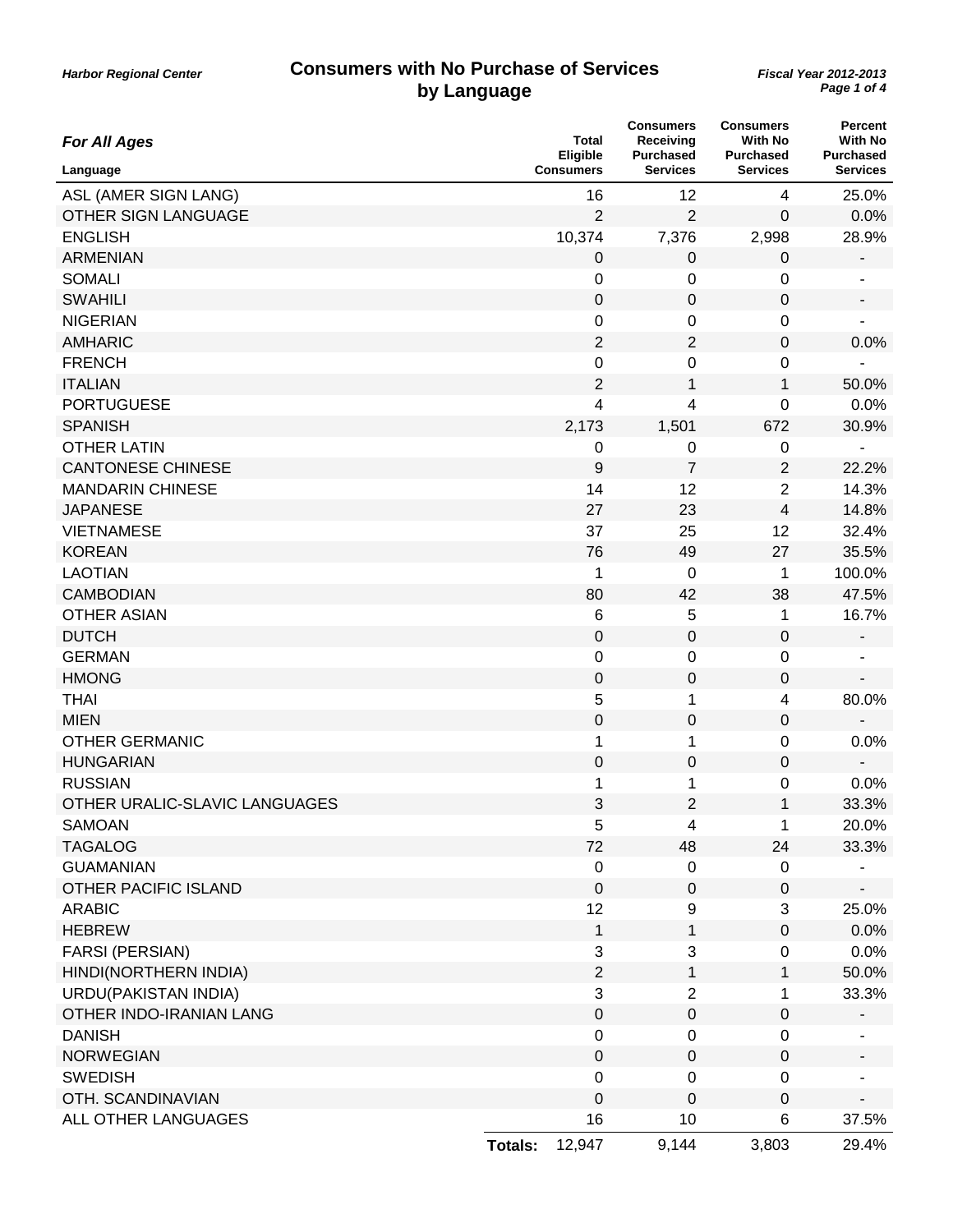| For Birth to age 2 years, inclusive |                | Total<br>Eligible | <b>Consumers</b><br>Receiving<br><b>Purchased</b> | <b>Consumers</b><br><b>With No</b><br><b>Purchased</b> | <b>Percent</b><br><b>With No</b><br><b>Purchased</b> |
|-------------------------------------|----------------|-------------------|---------------------------------------------------|--------------------------------------------------------|------------------------------------------------------|
| Language                            |                | <b>Consumers</b>  | <b>Services</b>                                   | <b>Services</b>                                        | <b>Services</b>                                      |
| ASL (AMER SIGN LANG)                |                | $\mathbf 0$       | 0                                                 | 0                                                      |                                                      |
| OTHER SIGN LANGUAGE                 |                | 0                 | 0                                                 | 0                                                      |                                                      |
| <b>ENGLISH</b>                      |                | 1,968             | 1,768                                             | 200                                                    | 10.2%                                                |
| <b>ARMENIAN</b>                     |                | 0                 | $\pmb{0}$                                         | $\mathbf 0$                                            |                                                      |
| <b>SOMALI</b>                       |                | 0                 | 0                                                 | 0                                                      |                                                      |
| <b>SWAHILI</b>                      |                | 0                 | 0                                                 | 0                                                      |                                                      |
| <b>NIGERIAN</b>                     |                | 0                 | 0                                                 | 0                                                      |                                                      |
| <b>AMHARIC</b>                      |                | $\mathbf 0$       | 0                                                 | $\mathbf 0$                                            |                                                      |
| <b>FRENCH</b>                       |                | 0                 | 0                                                 | 0                                                      |                                                      |
| <b>ITALIAN</b>                      |                | 0                 | 0                                                 | 0                                                      |                                                      |
| <b>PORTUGUESE</b>                   |                | 0                 | 0                                                 | 0                                                      |                                                      |
| <b>SPANISH</b>                      |                | 497               | 470                                               | 27                                                     | 5.4%                                                 |
| <b>OTHER LATIN</b>                  |                | 0                 | 0                                                 | 0                                                      |                                                      |
| <b>CANTONESE CHINESE</b>            |                | 0                 | 0                                                 | 0                                                      |                                                      |
| <b>MANDARIN CHINESE</b>             |                | 2                 | 2                                                 | 0                                                      | 0.0%                                                 |
| <b>JAPANESE</b>                     |                | 5                 | 5                                                 | $\mathbf 0$                                            | 0.0%                                                 |
| <b>VIETNAMESE</b>                   |                | 1                 | 1                                                 | 0                                                      | 0.0%                                                 |
| <b>KOREAN</b>                       |                | $\sqrt{3}$        | 3                                                 | $\pmb{0}$                                              | 0.0%                                                 |
| <b>LAOTIAN</b>                      |                | 0                 | 0                                                 | 0                                                      |                                                      |
| <b>CAMBODIAN</b>                    |                | 3                 | $\ensuremath{\mathsf{3}}$                         | $\boldsymbol{0}$                                       | 0.0%                                                 |
| <b>OTHER ASIAN</b>                  |                | 0                 | 0                                                 | 0                                                      |                                                      |
| <b>DUTCH</b>                        |                | 0                 | 0                                                 | 0                                                      |                                                      |
| <b>GERMAN</b>                       |                | 0                 | 0                                                 | 0                                                      |                                                      |
| <b>HMONG</b>                        |                | $\pmb{0}$         | 0                                                 | $\boldsymbol{0}$                                       |                                                      |
| <b>THAI</b>                         |                | 0                 | 0                                                 | 0                                                      |                                                      |
| <b>MIEN</b>                         |                | 0                 | 0                                                 | $\pmb{0}$                                              |                                                      |
| <b>OTHER GERMANIC</b>               |                | 0                 | 0                                                 | $\pmb{0}$                                              |                                                      |
| <b>HUNGARIAN</b>                    |                | $\pmb{0}$         | 0                                                 | $\boldsymbol{0}$                                       |                                                      |
| <b>RUSSIAN</b>                      |                | 0                 | 0                                                 | 0                                                      |                                                      |
| OTHER URALIC-SLAVIC LANGUAGES       |                | 0                 | 0                                                 | 0                                                      |                                                      |
| SAMOAN                              |                | 0                 | 0                                                 | $\boldsymbol{0}$                                       |                                                      |
| <b>TAGALOG</b>                      |                | 1                 | $\pmb{0}$                                         | $\mathbf{1}$                                           | 100.0%                                               |
| <b>GUAMANIAN</b>                    |                | $\mathbf 0$       | 0                                                 | 0                                                      |                                                      |
| OTHER PACIFIC ISLAND                |                | $\mathbf 0$       | $\mathbf 0$                                       | $\mathbf 0$                                            |                                                      |
| <b>ARABIC</b>                       |                | $\boldsymbol{0}$  | 0                                                 | 0                                                      |                                                      |
| <b>HEBREW</b>                       |                | $\mathbf 0$       | $\pmb{0}$                                         | $\boldsymbol{0}$                                       |                                                      |
| <b>FARSI (PERSIAN)</b>              |                | $\mathbf 0$       | 0                                                 | 0                                                      |                                                      |
| HINDI(NORTHERN INDIA)               |                | $\mathbf 0$       | 0                                                 | $\pmb{0}$                                              |                                                      |
| URDU(PAKISTAN INDIA)                |                | $\mathbf 0$       | 0                                                 | 0                                                      |                                                      |
| OTHER INDO-IRANIAN LANG             |                | $\mathbf 0$       | 0                                                 | $\boldsymbol{0}$                                       |                                                      |
| <b>DANISH</b>                       |                | $\mathbf 0$       | 0                                                 | 0                                                      |                                                      |
| <b>NORWEGIAN</b>                    |                | $\mathbf 0$       | $\mathbf{0}$                                      | 0                                                      |                                                      |
| <b>SWEDISH</b>                      |                | $\mathbf 0$       | 0                                                 | 0                                                      |                                                      |
| OTH. SCANDINAVIAN                   |                | $\mathbf 0$       | $\pmb{0}$                                         | $\boldsymbol{0}$                                       |                                                      |
| ALL OTHER LANGUAGES                 |                | 3                 | 3                                                 | $\pmb{0}$                                              | 0.0%                                                 |
|                                     | <b>Totals:</b> | 2,483             | 2,255                                             | 228                                                    | 9.2%                                                 |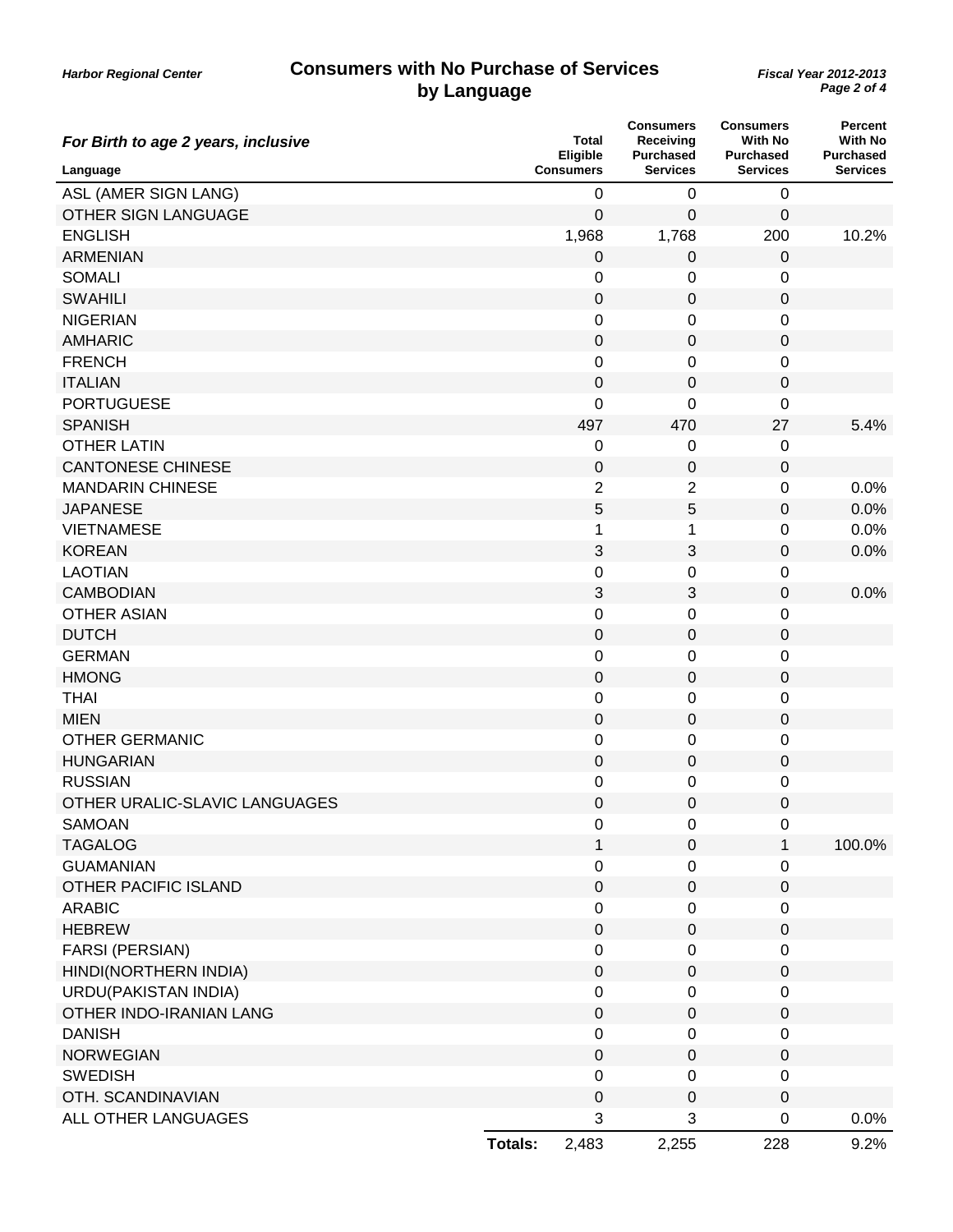| For age 3 years to 21 years, inclusive |                  | Total<br>Eligible | <b>Consumers</b><br>Receiving<br><b>Purchased</b> | <b>Consumers</b><br><b>With No</b><br><b>Purchased</b> | Percent<br><b>With No</b><br><b>Purchased</b> |
|----------------------------------------|------------------|-------------------|---------------------------------------------------|--------------------------------------------------------|-----------------------------------------------|
| Language                               | <b>Consumers</b> |                   | <b>Services</b>                                   | <b>Services</b>                                        | <b>Services</b>                               |
| ASL (AMER SIGN LANG)                   |                  | 8                 | 5                                                 | 3                                                      | 37.5%                                         |
| OTHER SIGN LANGUAGE                    |                  | $\mathbf 0$       | 0                                                 | 0                                                      |                                               |
| <b>ENGLISH</b>                         |                  | 4,918             | 2,700                                             | 2,218                                                  | 45.1%                                         |
| <b>ARMENIAN</b>                        |                  | 0                 | $\pmb{0}$                                         | $\pmb{0}$                                              |                                               |
| <b>SOMALI</b>                          |                  | 0                 | 0                                                 | 0                                                      |                                               |
| <b>SWAHILI</b>                         |                  | 0                 | 0                                                 | 0                                                      |                                               |
| <b>NIGERIAN</b>                        |                  | 0                 | 0                                                 | 0                                                      |                                               |
| <b>AMHARIC</b>                         |                  | $\mathbf 1$       | 1                                                 | $\mathbf 0$                                            | 0.0%                                          |
| <b>FRENCH</b>                          |                  | 0                 | 0                                                 | 0                                                      |                                               |
| <b>ITALIAN</b>                         |                  | $\pmb{0}$         | 0                                                 | 0                                                      |                                               |
| <b>PORTUGUESE</b>                      |                  | 1                 | 1                                                 | 0                                                      | 0.0%                                          |
| <b>SPANISH</b>                         |                  | 1,050             | 595                                               | 455                                                    | 43.3%                                         |
| <b>OTHER LATIN</b>                     |                  | 0                 | 0                                                 | 0                                                      |                                               |
| <b>CANTONESE CHINESE</b>               |                  | 3                 | 2                                                 | 1                                                      | 33.3%                                         |
| <b>MANDARIN CHINESE</b>                |                  | 3                 | $\overline{2}$                                    | 1                                                      | 33.3%                                         |
| <b>JAPANESE</b>                        |                  | 17                | 13                                                | $\overline{4}$                                         | 23.5%                                         |
| <b>VIETNAMESE</b>                      |                  | 14                | 9                                                 | 5                                                      | 35.7%                                         |
| <b>KOREAN</b>                          |                  | 23                | 13                                                | 10                                                     | 43.5%                                         |
| <b>LAOTIAN</b>                         |                  | $\mathbf 0$       | 0                                                 | 0                                                      |                                               |
| <b>CAMBODIAN</b>                       |                  | 40                | 17                                                | 23                                                     | 57.5%                                         |
| <b>OTHER ASIAN</b>                     |                  | 2                 | 1                                                 | 1                                                      | 50.0%                                         |
| <b>DUTCH</b>                           |                  | 0                 | 0                                                 | 0                                                      |                                               |
| <b>GERMAN</b>                          |                  | 0                 | 0                                                 | $\pmb{0}$                                              |                                               |
| <b>HMONG</b>                           |                  | $\mathbf 0$       | $\pmb{0}$                                         | $\boldsymbol{0}$                                       |                                               |
| <b>THAI</b>                            |                  | 4                 | 0                                                 | $\overline{\mathbf{4}}$                                | 100.0%                                        |
| <b>MIEN</b>                            |                  | $\pmb{0}$         | $\pmb{0}$                                         | $\pmb{0}$                                              |                                               |
| <b>OTHER GERMANIC</b>                  |                  | 0                 | 0                                                 | 0                                                      |                                               |
| <b>HUNGARIAN</b>                       |                  | $\mathbf 0$       | $\pmb{0}$                                         | $\pmb{0}$                                              |                                               |
| <b>RUSSIAN</b>                         |                  | 0                 | 0                                                 | 0                                                      |                                               |
| OTHER URALIC-SLAVIC LANGUAGES          |                  | 0                 | 0                                                 | 0                                                      |                                               |
| <b>SAMOAN</b>                          |                  | 0                 | 0                                                 | $\pmb{0}$                                              |                                               |
| <b>TAGALOG</b>                         |                  | 13                | 5                                                 | $\,8\,$                                                | 61.5%                                         |
| <b>GUAMANIAN</b>                       |                  | $\boldsymbol{0}$  | 0                                                 | 0                                                      |                                               |
| <b>OTHER PACIFIC ISLAND</b>            |                  | $\mathbf 0$       | 0                                                 | 0                                                      |                                               |
| <b>ARABIC</b>                          |                  | 6                 | 3                                                 | 3                                                      | 50.0%                                         |
| <b>HEBREW</b>                          |                  | $\mathbf 0$       | 0                                                 | $\boldsymbol{0}$                                       |                                               |
| <b>FARSI (PERSIAN)</b>                 |                  | $\mathbf 0$       | 0                                                 | $\pmb{0}$                                              |                                               |
| HINDI(NORTHERN INDIA)                  |                  | $\mathbf 0$       | 0                                                 | $\pmb{0}$                                              |                                               |
| URDU(PAKISTAN INDIA)                   |                  | 1                 | 0                                                 | 1                                                      | 100.0%                                        |
| OTHER INDO-IRANIAN LANG                |                  | $\pmb{0}$         | 0                                                 | $\boldsymbol{0}$                                       |                                               |
| <b>DANISH</b>                          |                  | $\mathbf 0$       | 0                                                 | 0                                                      |                                               |
| <b>NORWEGIAN</b>                       |                  | $\mathbf 0$       | 0                                                 | 0                                                      |                                               |
| <b>SWEDISH</b>                         |                  | $\boldsymbol{0}$  | 0                                                 | 0                                                      |                                               |
| OTH. SCANDINAVIAN                      |                  | $\boldsymbol{0}$  | 0                                                 | $\boldsymbol{0}$                                       |                                               |
| ALL OTHER LANGUAGES                    |                  | 5                 | $\overline{2}$                                    | 3                                                      | 60.0%                                         |
|                                        | <b>Totals:</b>   | 6,109             | 3,369                                             | 2,740                                                  | 44.9%                                         |